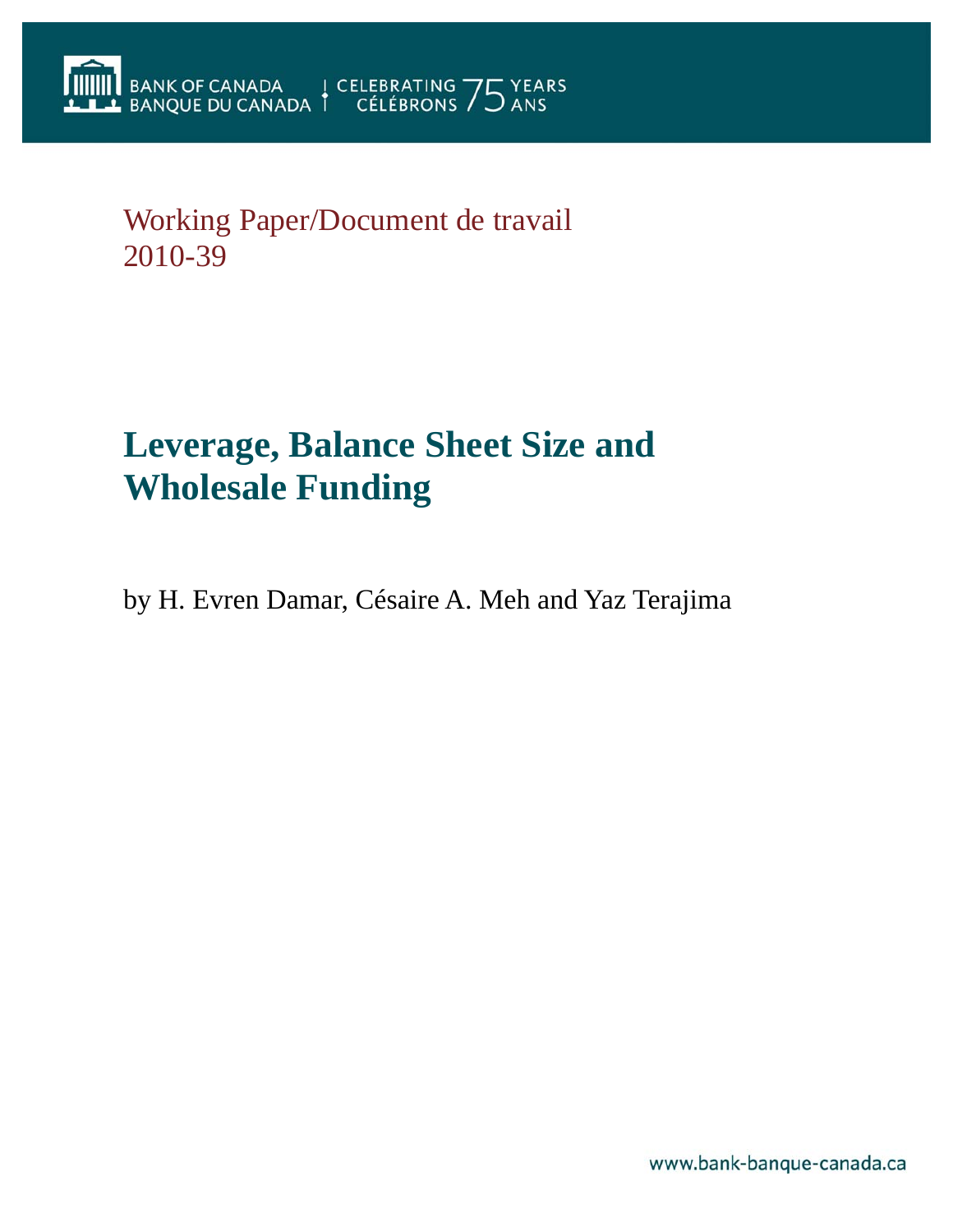Bank of Canada Working Paper 2010-39

December 2010

## **Leverage, Balance Sheet Size and Wholesale Funding**

**by** 

## **H. Evren Damar,<sup>1</sup> Césaire A. Meh** $^2$  **and Yaz Terajima** $^1$

1Financial Stability Department Bank of Canada Ottawa, Ontario, Canada K1A 0G9 edamar@bankofcanada.ca yterajima@bankofcanada.ca

2Canadian Economic Analysis Department Bank of Canada Ottawa, Ontario, Canada K1A 0G9 cmeh@bankofcanada.ca

Bank of Canada working papers are theoretical or empirical works-in-progress on subjects in economics and finance. The views expressed in this paper are those of the authors. No responsibility for them should be attributed to the Bank of Canada.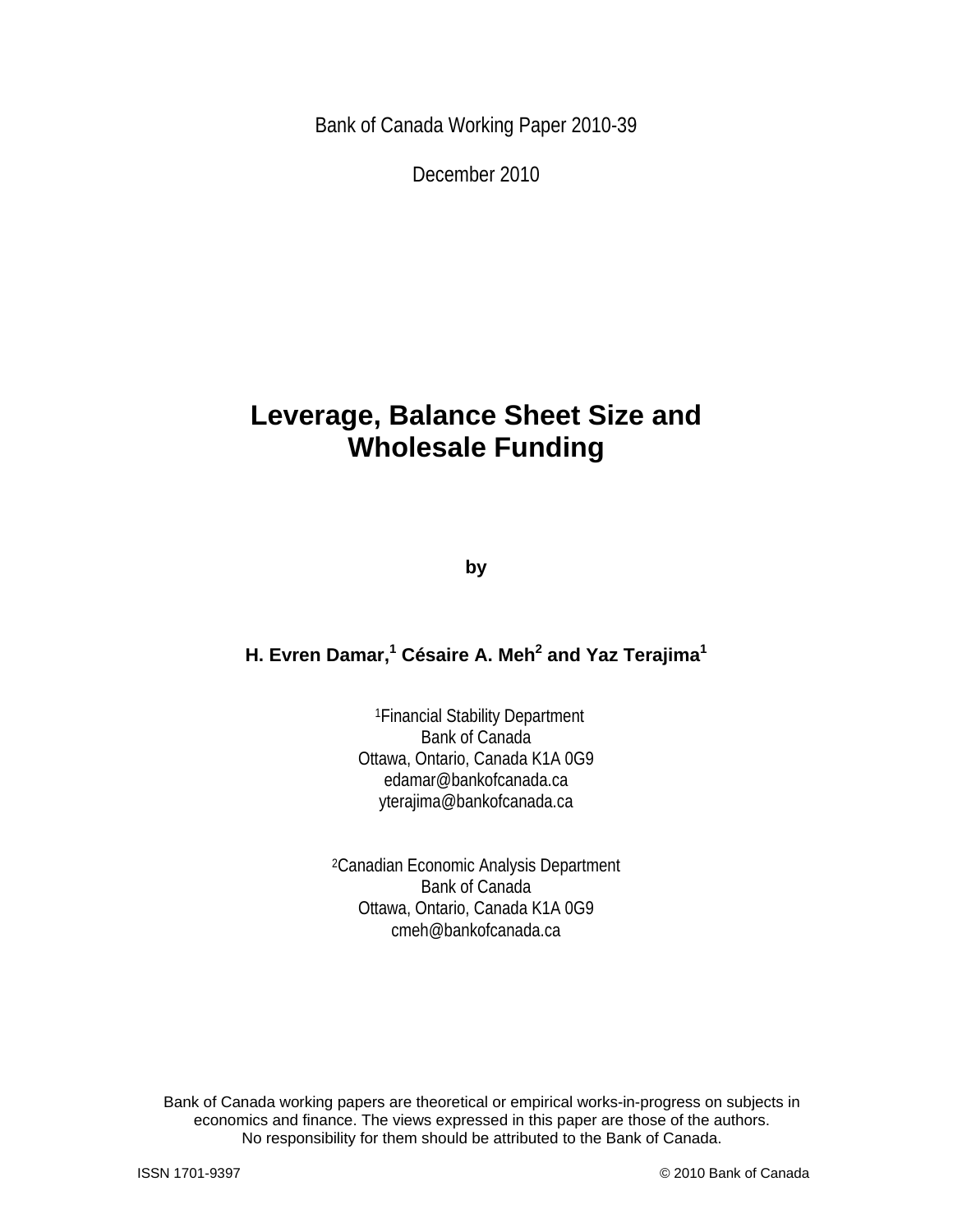## **Acknowledgements**

The authors would like to thank James Chapman, Ian Christensen and Teodora Paligorova for comments as well as the participants at the 16th International Panel Data Conference and 44th Annual Conference of the Canadian Economics Association, along with seminar participants at the Bank of England, the University of Stirling, and the Bank of Canada. David Xiao Chen and Hani Soubra provided excellent research assistance.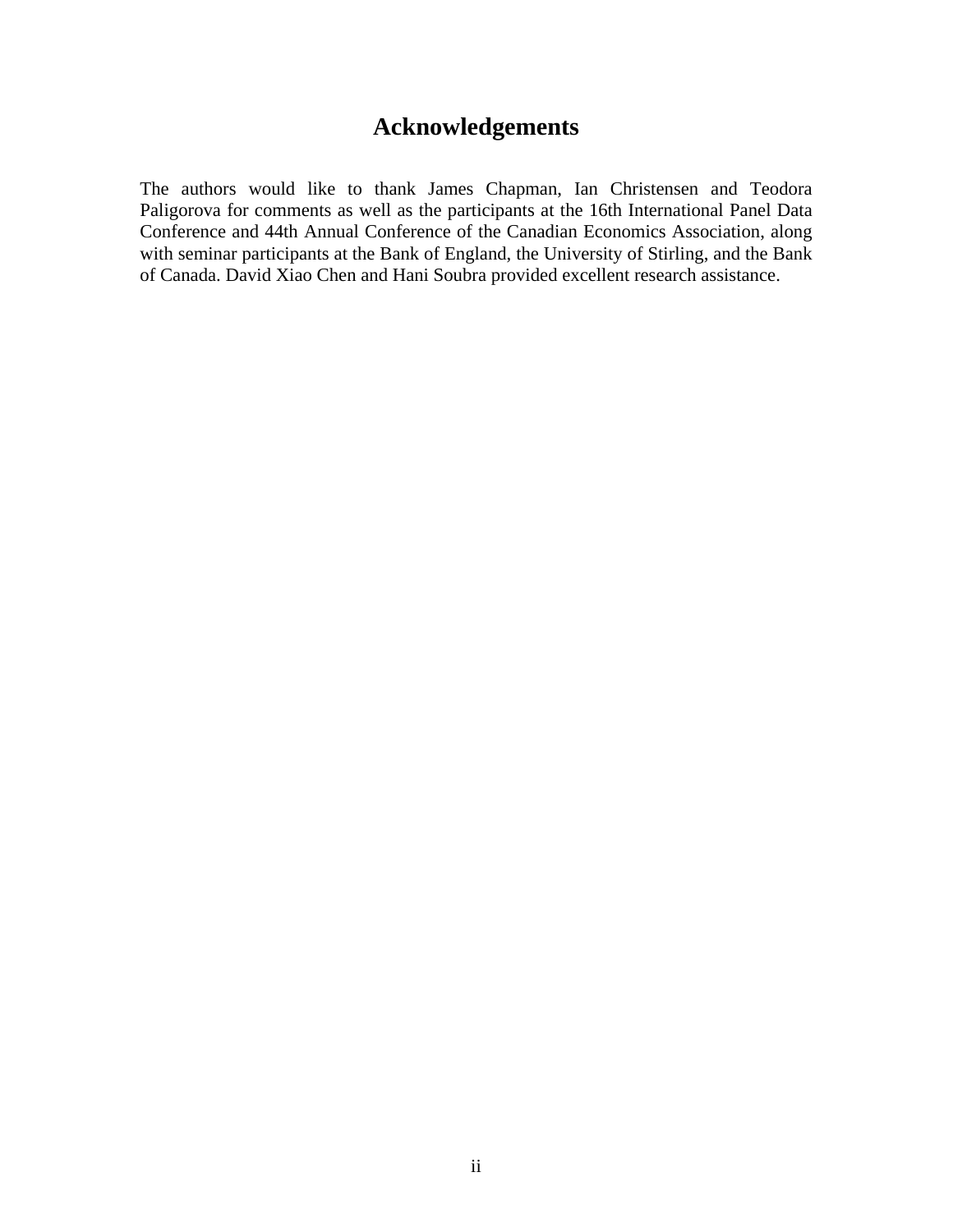## **Abstract**

Some evidence points to the procyclicality of leverage among financial institutions leading to aggregate volatility. This procyclicality occurs when financial institutions finance their assets with non-equity funding (i.e., debt financed asset expansions). Wholesale funding is an important source of market-based funding that allows some institutions to quickly adjust their leverage. As such, financial institutions that rely on wholesale funding are expected to have higher degrees of leverage procyclicality. Using high frequency balance sheet data for the universe of banks, this study tries to identify (i) if such a positive link exists between the assets and leverage in Canada, (ii) how wholesale funding plays a role for this link, and (iii) market and macroeconomic factors associated with this link. The findings of the empirical analysis suggest that a strong positive link exists between asset growth and leverage growth, and the use to wholesale funding is an important determinant of this relationship. Furthermore, liquidity of several short-term funding markets matters for procyclicality of leverage.

*JEL classification: G21, G28* 

*Bank classification: Financial stability; Financial system regulation and policies; Recent economic and financial developments* 

## **Résumé**

Certaines données semblent indiquer que la procyclicité du levier des institutions financières contribue à la volatilité globale. Cette procyclicité apparaît lorsque l'expansion des actifs de ces institutions est financée par l'endettement plutôt que par l'émission d'actions. Source importante de mobilisation de fonds sur les marchés, le financement de gros permet à certaines institutions de réajuster rapidement leur levier. En conséquence, on devrait observer plus de procyclicité pour la volatilité des institutions financières qui s'appuient sur ce mode de financement. En utilisant des données à haute fréquence des bilans de l'univers bancaire, les auteurs cherchent à déterminer 1) si cette relation positive entre les actifs et le levier existe au Canada, 2) en quoi le financement de gros joue un rôle dans cette relation, et 3) quels facteurs, macroéconomiques et liés aux marchés, sont associés à cette relation. Il ressort de leur analyse empirique qu'une relation positive étroite unit la croissance des actifs et celle du levier, et que le recours au financement de gros est un déterminant de premier plan de cette relation. En outre, la procyclicité du levier est influencée par le degré de liquidité de plusieurs marchés de financement à court terme.

*Classification JEL : G21, G28* 

*Classification de la Banque : Stabilité financière; Réglementation et politiques relatives au système financier; Évolution économique et financière récente*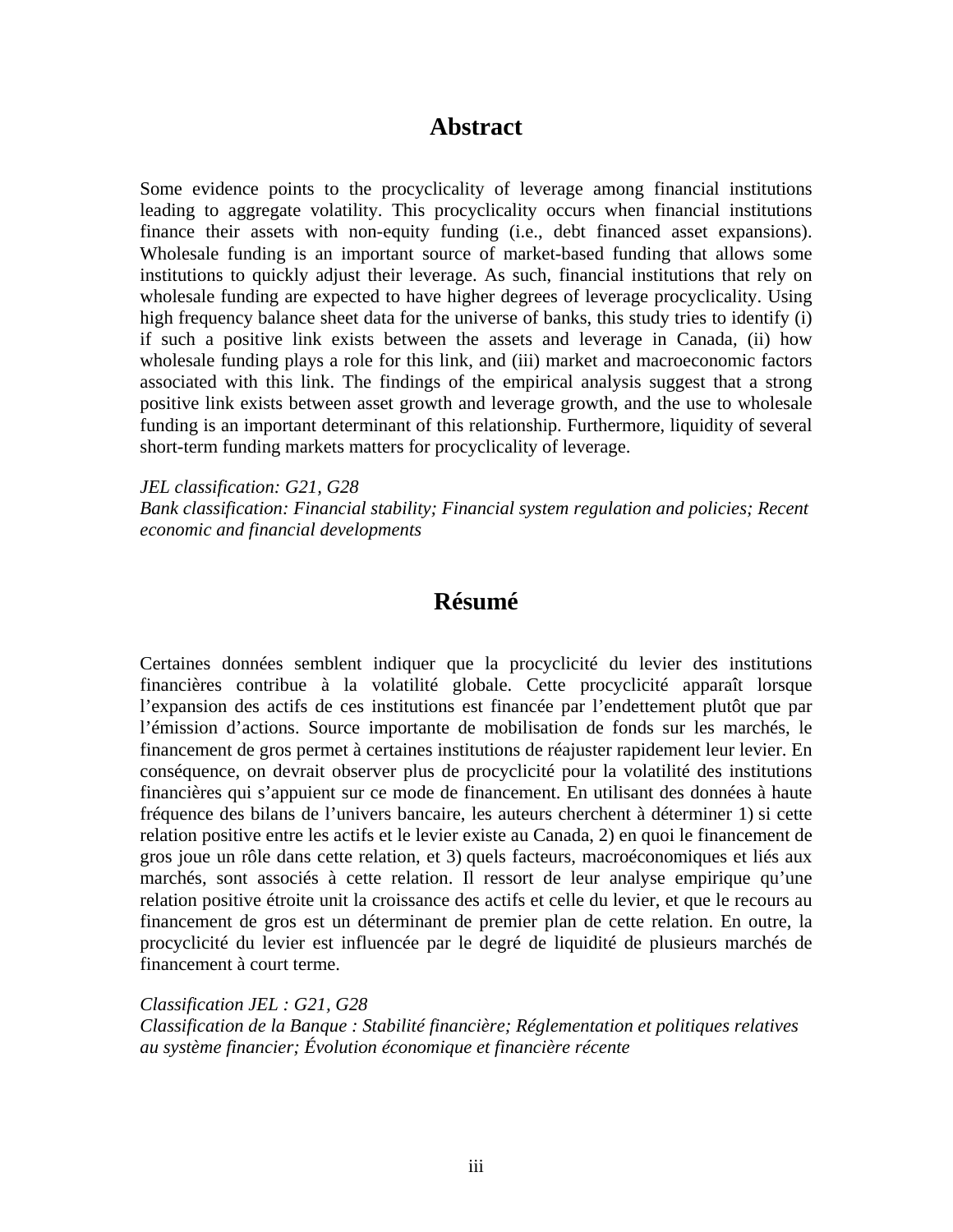#### 1 Introduction

In the aftermath of the recent financial crisis, the high levels of leverage among financial institutions has widely been identified as one of the major causes of the crisis. This has focused attention on both how financial institutions manage their leverage ratios (defined as assets divided by equity) and on what kind of regulatory actions might be required to prevent the build up of excessive levels of leverage in the financial sector. Given the nature and the severity of the recent financial crisis, leverage has quickly become one of the focal points of both the academic research and policy-oriented discussions related to financial stability.<sup>1</sup>

While the slow build up of leverage over several years among financial institutions is an important issue, some studies also identify the higher frequency movement of leverage as important. In this regard, one major question has been raised: Is leverage procyclical with respect to economic activities? Adrian and Shin (2010) study procyclicality of financial institution leverage in the United States and find evidence that such procyclicality can contribute to aggregate volatility. One channel in which this procyclicality can be observed is when a financial institution actively manages its balance sheet with respect to changes in the value of equity. For example, when the value of equity increases due to a rise in the prices of some marked-to-market assets, the financial institution's leverage ratio decreases. If the financial institution actively manages its balance sheet, it can raise non-equity liabilities and lever back up. In this process, the newly raised liabilities are invested in new assets leading to a positive relationship between changes in leverage and in balance sheet size. As prices of assets tend to increase during booms and decrease during busts, leverage becomes procyclical.

This paper focuses on the interaction of leverage procyclicality with the use of wholesale funding, and how macroeconomic and market environments drive such interactions. The degree of procyclicality is not constant across different types of financial institutions and with respect to the changes in macroeconomic and market environments. Financial institutions that use wholesale funding (e.g., institutional deposits, repos, commercial paper and banker's acceptances) display high degrees of procyclicality as these market-based funds are readily available at short notice for quick adjustments to leverage. However, the crisis disrupted short-term wholesale funding markets, revealing the high funding liquidity risks of these funds. With reduced access to wholesale funding, financial institutions lost the ability to adjust leverage easily and quickly, which dampened the degree of procyclicality.

Specifically, we have two main objectives. First, we show that leverage of Canadian financial institutions is procyclical (i.e., positive correlations between leverage and balance sheet size) and

<sup>&</sup>lt;sup>1</sup>See Committee on the Global Financial System (2009) for an international policy discussion.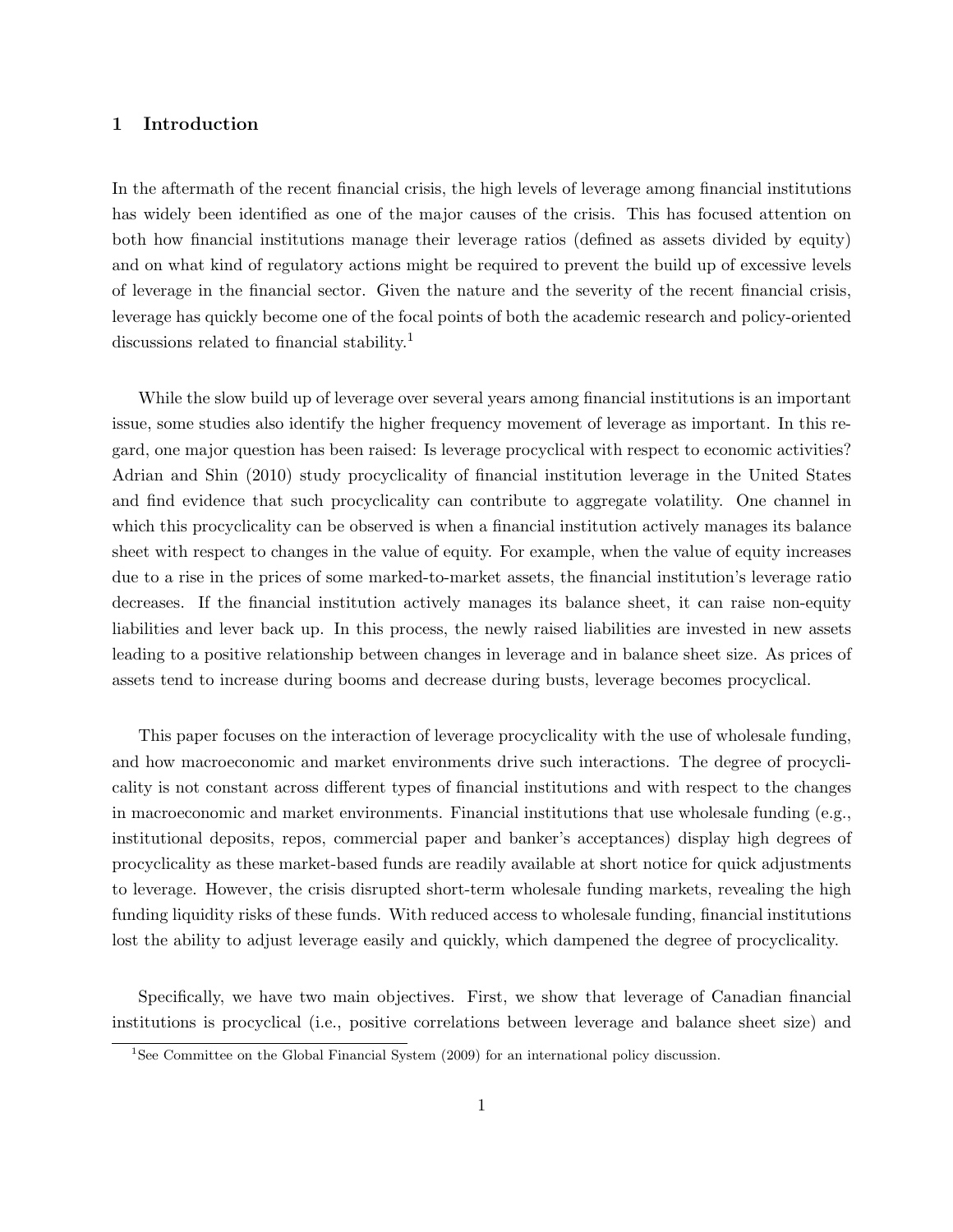that the degree of procyclicality depends on the usage of wholesale funding. Second, we identify macroeconomic and market variables that are important for the degree of procyclicality. The empirical strategy chosen to achieve these goals is a two-step method, similar to the approach outlined by Kashyap and Stein (2000) in their work on the banking lending channel of monetary policy. The first step cross-sectionally estimates the degree of procyclicality of leverage based on monthly bank-level balance sheet data for all federally chartered deposit taking institutions in Canada over the period 1994-2009. The analysis for the first objective is derived from the outcome of this step. Then, the second step tries to determine if and how the degree of procyclicality changes over time following macroeconomic and market-wide changes. The results from this step are used for the discussion of the second objective.

With respect to the first objective, we find strong procyclicality of leverage (i.e., positive relationship between changes in leverage and changes in balance sheet size). In addition, we find significantly higher degrees of procyclicality among financial institutions that use more wholesale funding over those that use less. This confirms the findings by Adrian and Shin (2010) that leverage among U.S. investment banks, who mainly rely on market-based wholesale funding to fund their investment activities, is strongly procyclical. They do not find such leverage procyclicality for commercial banks who rely less on wholesale funding. Secondly, we find that degrees of procyclicality change with liquidity in short-term wholesale funding markets, where market liquidity is measured as either the trading volume or the volume of outstanding instruments. Specifically, for high wholesale funding users, we find that procyclicality is high when the liquidity of the repo and the banker's acceptance markets is also high. As these funding sources are important for high wholesale funding users, when the markets become illiquid, their ability to quickly adjust leverage declines, leading to weaker procyclicality of leverage. This result is also consistent with Brunnermeier and Pedersen (2009) who provide a theory that links market liquidity (i.e., the ease with which an asset is traded) and funding liquidity (i.e., the ease with which funds are obtained) through the margin requirements for financial intermediaries. Since margin requirements for financial institutions to raise funds (e.g., haircuts on collateral and discounts on bank debts) can increase during downturns, available funds for investment decrease, reducing market liquidity. Such market and funding illiquidity would show up as weaker procyclicality of leverage, as the financial institution's ability to adjust leverage and investment declines. We observe weaker procyclicality with illiquid market conditions only for those financial institutions that rely on short-term wholesale funding markets.

Our analysis of the findings leads to several policy discussions. First, Canadian financial institutions we analyze all face a regulatory leverage limit.<sup>2</sup> One may argue that our procyclicality result

<sup>2</sup>The Office of Superintendent of Financial Institutions regulates and supervises federally chartered institutions in Canada.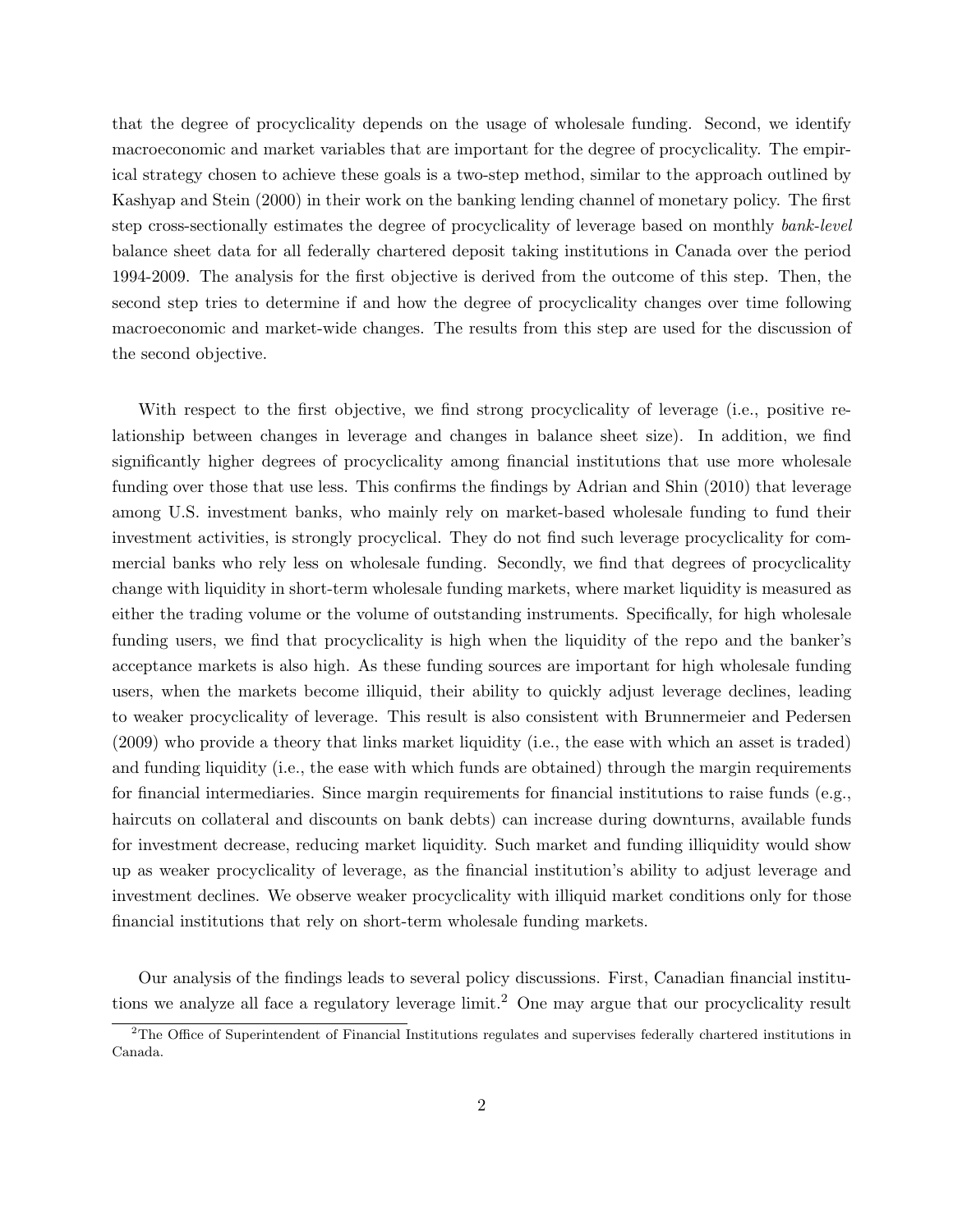is an outcome of financial institutions facing the binding leverage limit. When financial institutions attempt to remain at the bound of the leverage limit, any exogenously driven deviation from the limit (e.g., a shock to asset prices or the value of equity) may be met by an endogenous reaction by the financial institutions to return to the pre-shock level, which in the process could enhance procyclical movements. In the first step of the empirical method discussed above, we control for potential effects of the leverage limit on procyclicality. Even after controlling for the regulatory limit, leverage is procyclical. Hence, other regulations may be necessary to control procyclicality. Some of the new regulations under discussion may reduce this procyclicality. For example, in September 2010, the Basel Committee on Banking Supervision (BCBS) has announced a substantial strengthening of existing capital requirements, including potential counter-cyclical capital buffers, where the required capital increases during booms and decreases during busts. Such a regulation would directly reduce leverage procyclicality. In addition, the BCBS has been discussing directly restricting banks' balance-sheet liquidity-risk management. In December 2009, the BCBS has published a consultative report on the framework for liquidity management that can be applied internationally.<sup>3</sup> Moreover, there is a complementary move to build a resilient market infrastructure to stabilize the volatility of these markets.<sup>4</sup> Even in the face of strong procyclicality, if the market is resilient to negative shocks, the severity of market and funding liquidity problems would be reduced.

Secondly, despite the similarity in the procyclicality of leverage between the Canadian financial institutions in the analysis and the U.S. investment banks in Adrian and Shin (2010), most of the Canadian financial institutions in the analysis are full-service banks whose business models are quite different from those of the U.S. investment banks. On one hand, it is surprising to find such similarity in procyclicality of leverage between these two different groups of institutions. On the other hand, the severity of this issue may be lower for Canadian banks as they typically hold other less pricesensitive assets and liabilities such as non-securitized loans on the asset side of the balance sheet and retail deposits on the liability side, in contrast to U.S. investment banks that mainly hold securities for trading on the asset side and short-term market-based funding on the liability side. These less price-sensitive instruments could serve as a cushion in downturns.

Our paper is related to several other literatures. Regarding wholesale funding of banks, Haung and Ratnovski (2010) analyze a model with a tradeoff of using wholesale funding vs. retail deposits. On one hand, wholesale funding improves efficiency as wholesale financiers monitor banks. The monitoring incentives of the financiers, however, sensitively depends on the available information set, which could lead to inefficient liquidations. This study is similar to ours in spirit, since it also

<sup>3</sup>See Basel Committee on Banking Supervision (2009).

<sup>4</sup>Such effort is currently underway in Canada. For example, a creation of the central counter party in repo trading is being discussed.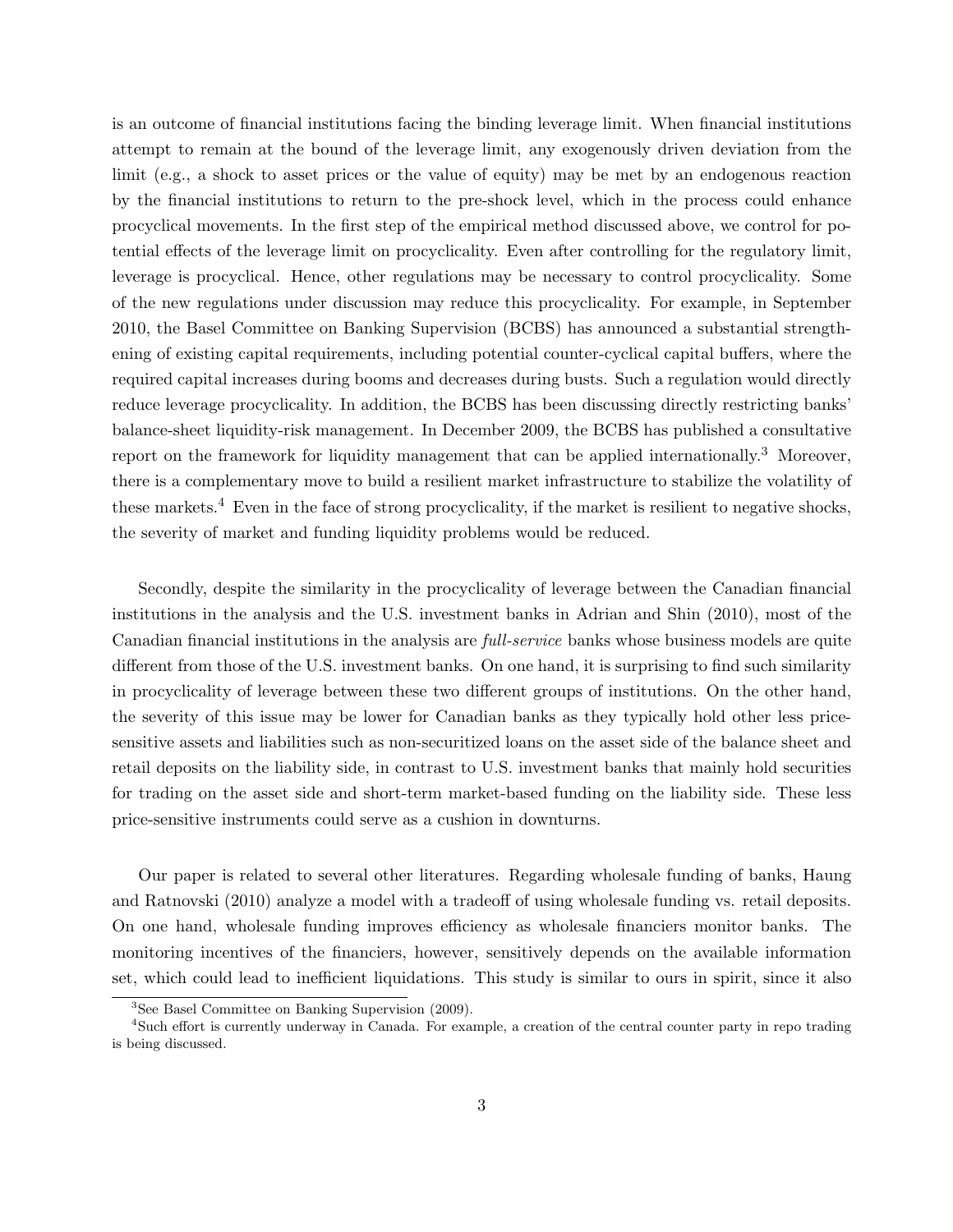evaluates the decisions and the riskiness of banks under different funding structures (retail deposits vs. wholesale funding). Our study is also related to the literature on the regulation of bank leverage. As mentioned, banks in Canada face regulatory leverage limits; a bank-specific leverage ratio ceiling called the "asset-to-capital multiple" or ACM limit. Blum (2008) provides a theoretical motivation for leverage limits in a world where the supervisor knows that different types of banks (safe vs. risky) exist, but it does not know the actual risk types of banks. In such a setting, asking banks to assess and report their own risks (in a manner similar to Basel II) is not optimal, since risky banks will have an incentive to understate their risks. Blum (2008) shows that having a simple leverage ratio cap along with capital requirements based on banks' internal risk assessments can result in truthful revelations of banks' risk levels. Geanakoplos (2010) theoretically analyzes adverse effects of leverage fluctuations in the environment where leverage is determined in an equilibrium together with interest rates. The paper shows how leverage cycles damage the economy and argues for regulations to control them. Bordeleau, Crawford, and Graham (2009) discuss the historical evolution of regulatory leverage limits in Canada and analyze how large Canadian banks manage leverage with respect to these limits. They find some large banks maintain a buffer between their leverage and the regulatory limit.

The rest of the study is as follows: Section 2 presents some basic balance sheet arithmetic to explain the link between asset growth and leverage growth. Section 3 provides a brief overview of the Canadian banking sector between 1982 and 2009, along with a timeline of regulatory changes, including the introduction and the evolution of the ACM limit. Section 4 presents the data. Section 5 explains the empirical methodology. Section 6 describes the results and Section 7 discusses our robustness checks. Finally, Section 8 concludes.

#### 2 Asset Changes vs. Leverage Changes

Our findings of leverage procyclicality is based on positive correlations between asset changes and leverage changes.<sup>5</sup> In this section, we discuss how such a positive correlation can emerge from a bank actively managing its balance sheet. Furthermore, the basic balance sheet arithmetic below also demonstrates how the strength of leverage procyclicality (i.e. the positive correlation between asset growth and leverage growth) is influenced by the funding sources used by a financial intermediary (wholesale funding vs. retail deposits). Consider the simplified balance sheets for two banks that use different funding sources, where Bank 1 is funded by wholesale funding and Bank 2 by retail deposits:

<sup>&</sup>lt;sup>5</sup>Bank credits and hence bank's balance sheet sizes tend to increase during booms and decrease during busts.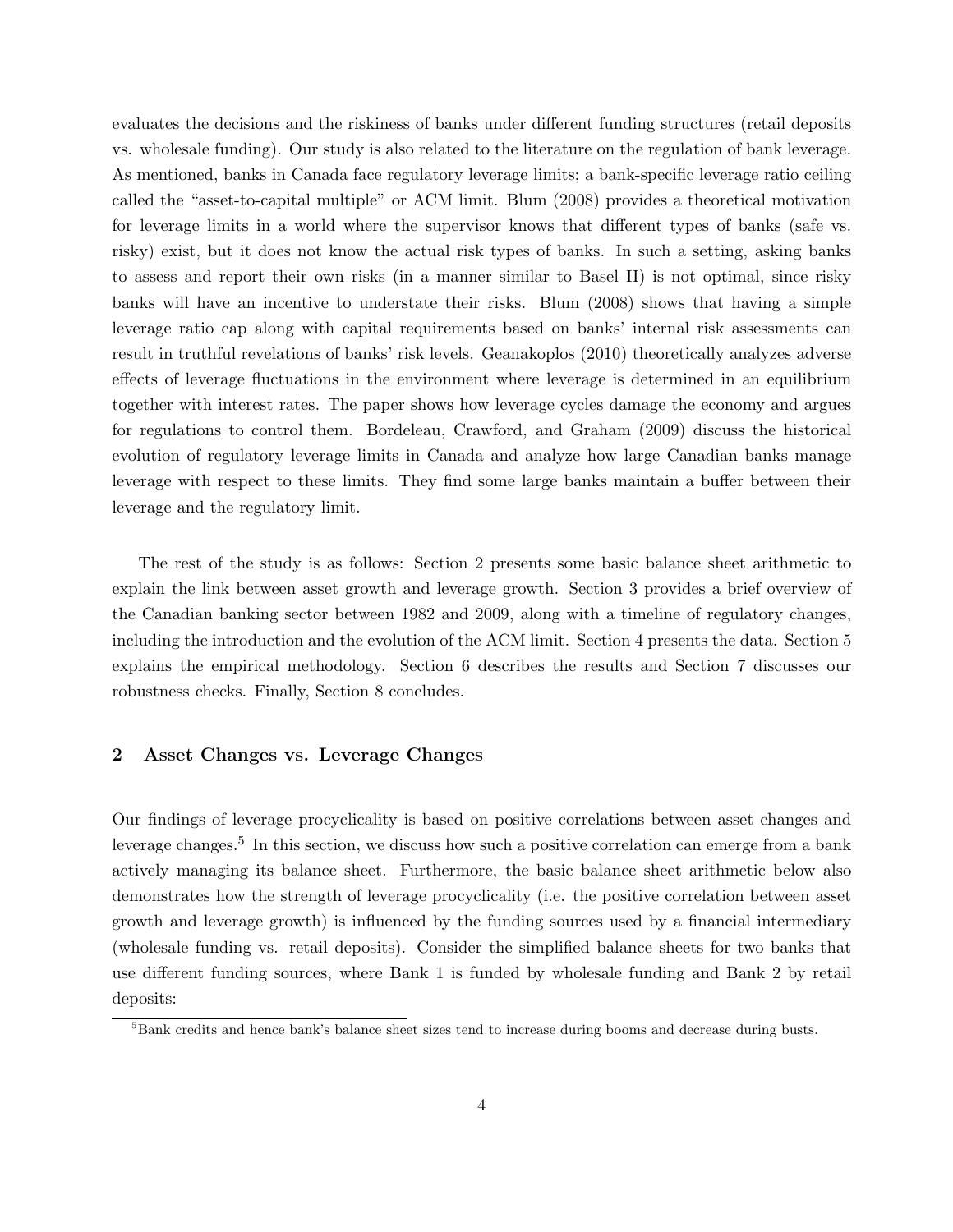| Bank 1       |            |                   |     | Bank 2       |     |                   |     |
|--------------|------------|-------------------|-----|--------------|-----|-------------------|-----|
| Assets       |            | Liabilities       |     | Assets       |     | Liabilities       |     |
| Total Assets | <b>200</b> | Retail Deposits   |     | Total Assets | 200 | Retail Deposits   | 190 |
|              |            | Wholesale Funding | 190 |              |     | Wholesale Funding |     |
|              |            | Equity            | 10  |              |     | Equity            | 10  |

The leverage ratio of a bank is  $L = A/E$ , where L is leverage, A is total assets and E is equity. Given these balance sheets, the leverage ratio for both banks is  $200/10 = 20$ . Now suppose that both the size of the asset portfolio and the amount of equity rises by \$2 for each bank. Such an increase in assets and equity could be caused by the bank issuing new equity in order to purchase more assets, or it can be a result of an increase in the price of marked-to-market securities, which gets reflected in the banks' net worth Adrian and Shin (2010). Under both scenarios, the leverage ratio will become  $202/12 = 16.83$  for both banks. The result is the following balance sheets:

| Bank 1       |     |                   |     | Bank 2       |     |                   |     |
|--------------|-----|-------------------|-----|--------------|-----|-------------------|-----|
| Assets       |     | Liabilities       |     | Assets       |     | Liabilities       |     |
| Total Assets | 202 | Retail Deposits   |     | Total Assets | 202 | Retail Deposits   | 190 |
|              |     | Wholesale Funding | 190 |              |     | Wholesale Funding |     |
|              |     | Equity            |     |              |     | Equity            |     |

It is, however, possible that the banks will not remain passive and they will decide to "actively manage" their balance sheets as shown in Adrian and Shin (2010). The banks could attempt to return their leverage ratios to the previous level of 20, which can be done by raising more funds and using these funds to purchase more assets (e.g., securities). Bank 1, with its access to liquid wholesale funding markets, is likely to be able to raise the required funds (\$38). On the other hand, since Bank 2 depends exclusively on retail deposits, it will be less able to quickly raise funds, given the "sluggish" nature of retail deposits. Assuming that Bank 2 is only able to raise half of the required funds (\$19) in a given period, the balance sheets of these two institutions become:<sup>6</sup>

|              | Bank 1 | Bank 2            |     |                  |  |                   |     |
|--------------|--------|-------------------|-----|------------------|--|-------------------|-----|
| Assets       |        | Liabilities       |     | Assets           |  | Liabilities       |     |
| Total Assets | - 240  | Retail Deposits   |     | Total Assets 221 |  | Retail Deposits   | 209 |
|              |        | Wholesale Funding | 228 |                  |  | Wholesale Funding |     |
|              |        | Equity            | 12  |                  |  | Equity            |     |

<sup>6</sup>This assumption features the key difference between wholesale funding and retail deposits.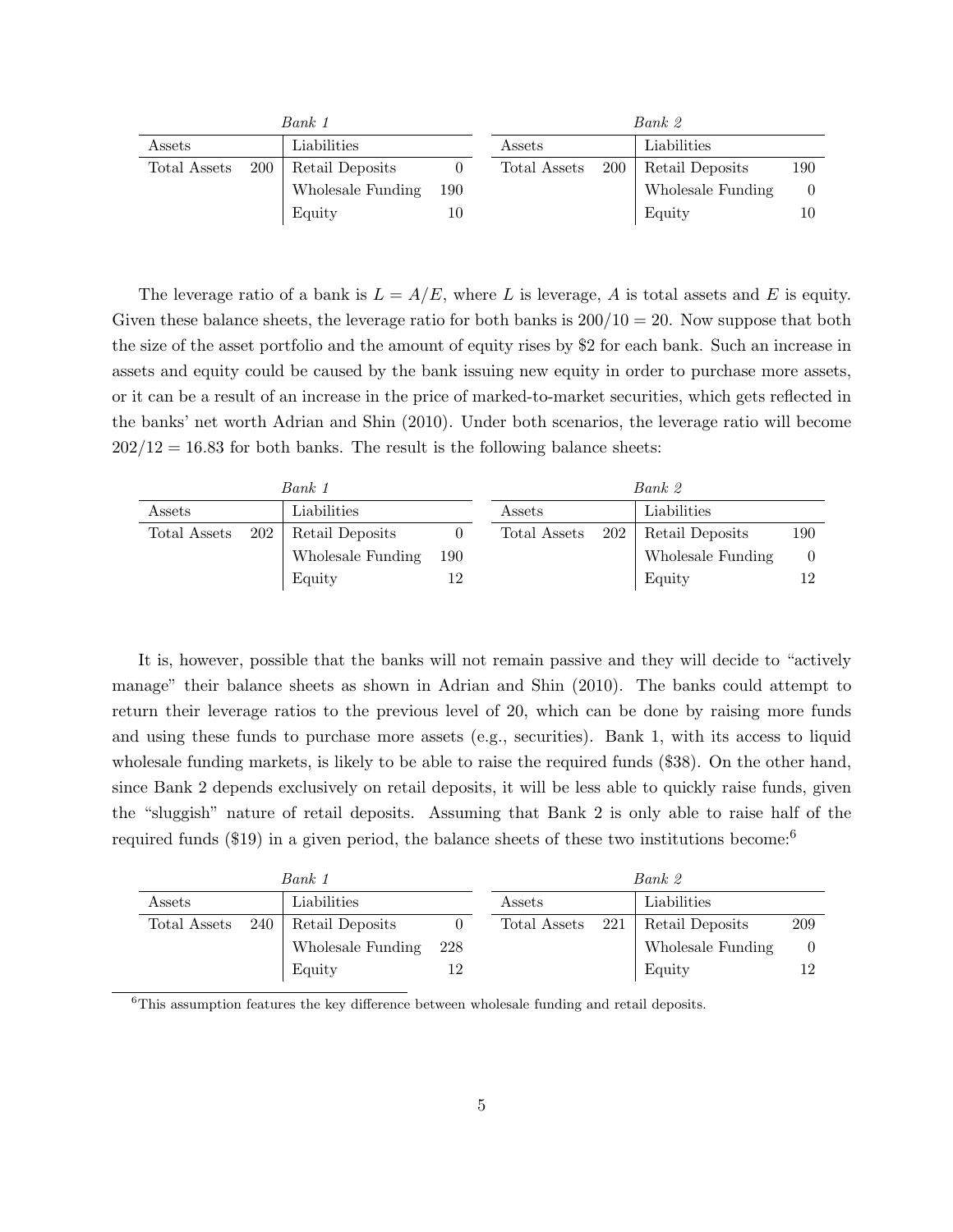Now the leverage ratio of Bank 1 is  $240/12 = 20$ , whereas the leverage ratio of Bank 2 is  $221/12 = 18.41$ . Furthermore, if the initial change in the value of equity is the result of an asset price change with marked-to-market accounting, it would affect all banks with the same markedto-market security on the balance sheet. This initial increase in the asset price could result in a further increase in the price of this security, and the value of the securities might appreciate further, triggering another round of adjustments as described above. This is the "feedback effect" discussed by Adrian and Shin (2010) (or similarly the "spiral effect" by Brunnermeier and Pedersen (2009)) since the increase in the value of the marked-to-marked assets (and the bank's desire to actively manage its balance sheet) is the cause of the adjustment process and the possible spiral that follows.

This example illustrates two things: leverage is procyclical and leverage procyclicality is stronger for banks that use wholesale funding (Bank 1). In the first stage of the example, the change in assets and leverage is identical for both banks: a relatively small increase in assets  $(1\%)$  leads to a fairly large drop in leverage (approximately 16%). In the second stage, however, both the balance sheet size and leverage increase at a fast rate for Bank 1, since it is able to raise all of the funds required to restore its old leverage ratio. The growth rates for assets and leverage both equal 19%, approximately. On the other hand, assets and leverage grow at a slower pace for Bank 2, since it is unable to raise as many funds as Bank 1. For Bank 2, the growth rates of assets and leverage both approximately equal 9.4%. Given that the growth rates were identical for the two banks in the first stage, it is clear that the correlation between asset growth and leverage growth will be higher for Bank 1 ( $[1\%, -16\%, [19\%, 19\%])$  than for Bank 2 ( $[1\%, -16\%, [9.4\%, 9.4\%])$ ). When extended to additional stages, a feedback effect can generate a series of observations which will confirm positive correlations for both banks (i.e., leverage procyclicality) and a higher correlation for Bank 1, the wholesale funded bank. This is solely due to the fact that Bank 1 is able to quickly raise funds to adjust its leverage.<sup>7</sup>

#### [INSERT FIGURES 1 AND 2 HERE]

Figure 1 shows the scatter-plots of annual leverage growth rate and asset growth rate for all federally chartered Canadian commercial banks between 1994 and 2007 for the U.S. and between 1994 and 2009 for Canada.<sup>8</sup> In this graph, each point corresponds to a bank-year combination. A positive correlation is observed when the points are aligned along a positively sloped line – assets and leverage change in the same direction. The correlation coefficient is 0.734, a highly positive

<sup>&</sup>lt;sup>7</sup>Intuitively, the correlations would be positive in this example because the contribution from the initial movements in assets and leverage (i.e., a decrease in leverage and an increase in assets, a potential source of negative correlation) is small as the asset change is very small.

<sup>8</sup>Trust and loan companies and commercial banks that were inactive/closed by the end of 2009 are excluded from this graph. They are, however, included in the empirical analysis discussed below.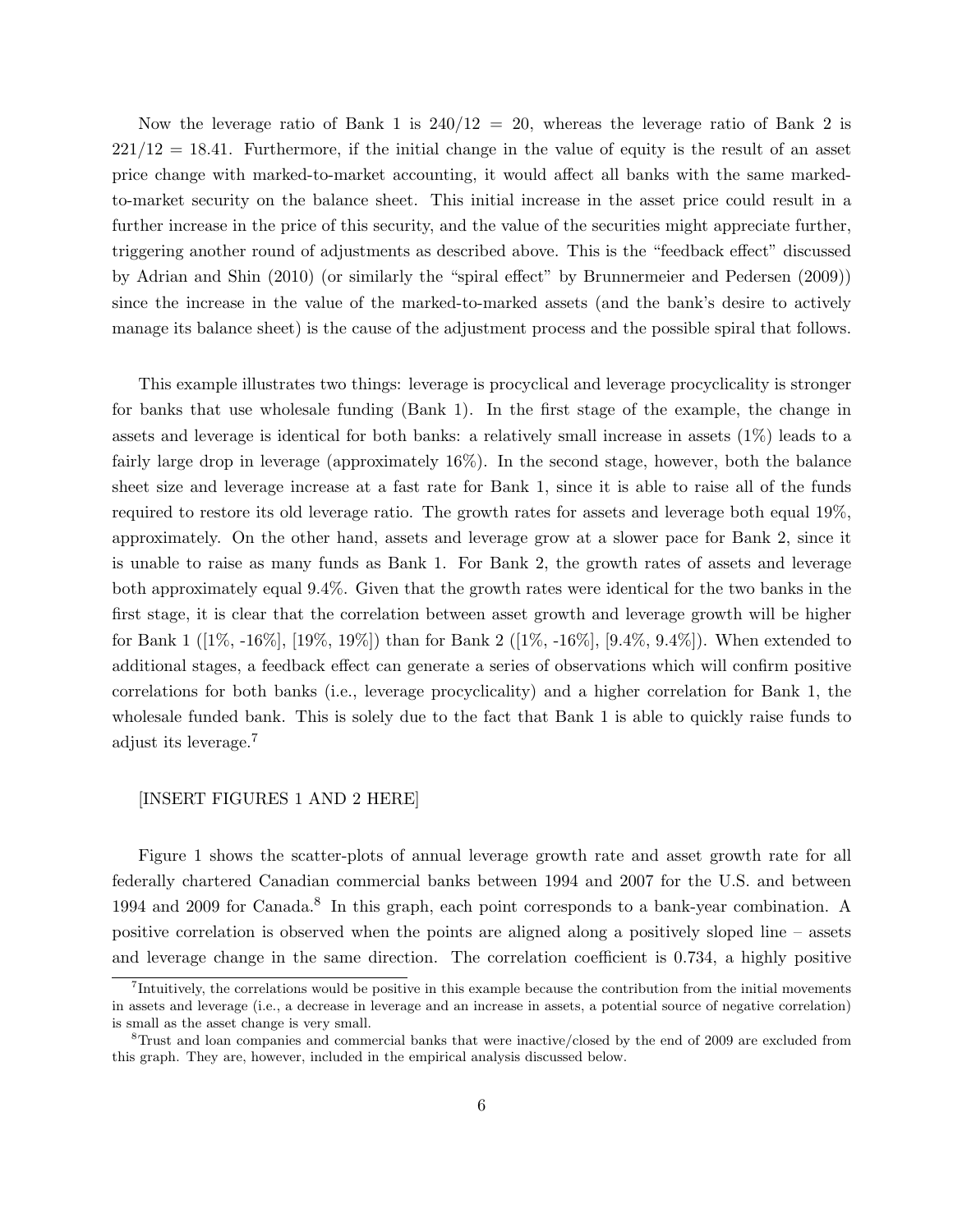relationship between changes in assets and changes in leverage. Our study focuses on Canadian financial institutions, however for a comparison, we plot the same graph for selected U.S. commercial banks and savings & loans (S&L) institutions between 1993 and 2007 in Figure 2.<sup>9</sup> The correlation coefficient is  $0.212$  in the U.S., a much smaller number than for Canada.<sup>10</sup>

Adrian and Shin (2010) present a similar scatter-plot for the average growth rates of assets and liquidity for all U.S. commercial banks between 1963 to 2006. In their graph, however, there is no positive relationship between asset growth and leverage growth. Furthermore, similar scatterplots presented by Panetta and Angelini (2009) do not show a positive asset growth-leverage growth relationship in Germany, France, Italy and Japan. Interestingly, Panetta and Angelini (2009) do observe a positive relationship between asset growth and leverage growth in the United Kingdom.

#### 3 Canadian Banking Sector

In this section, we provide an overview of important regulatory developments (particularly the "assetto-capital multiple" or ACM limit) in Canada.<sup>1112</sup> Following this overview, the empirical analysis presented in Section 4 below will further examine the positive relationship between asset growth and leverage growth in Canada.

#### 3.1 Important Change in Regulatory Environment

An important feature of the Canadian banking sector is that the Bank Act, the legislation that governs banks, includes a requirement for a periodic and formal review process of the rules and regulations regarding financial institutions. This "sunset provision" has led to a number of important legislative amendments since 1980.<sup>13</sup> We discuss one such regulation that is directly relevant for our analysis. The 1987 Amendments to the Bank Act allowed banks, which already could have subsidiaries in the areas of venture capital and mortgage lending, to invest in or own securities

<sup>9</sup>We include 24 U.S. depository institutions that form an approximate "peer group" of the Canadian commercial banks in Figure 1. The criteria for the construction of this peer list is explained in Appendix A.

 $^{10}$ Explaining the possible causes of the much stronger positive relationship between asset and leverage growth in Canada (compared to the U.S., and other countries) are beyond the scope of this study. Given our focus on the role of wholesale funding in determining leverage, however, a comparison between wholesale funding use by Canadian and U.S. banks could be desirable. Unfortunately, constructing an "internationally comparable wholesale funding use" measure is very difficult due to a lack of data. See Haung and Ratnovski (2010) and Hadley and Boecher (2007).

 $11$ The ACM limit is the regulatory definition of the leverage ratio used by the Office of Superintendent of Financial Institutions.

<sup>&</sup>lt;sup>12</sup>A more elaborate picture of the Canadian banking sector and its regulatory environment is given in Appendix B. <sup>13</sup>See Allen and Engert (2007).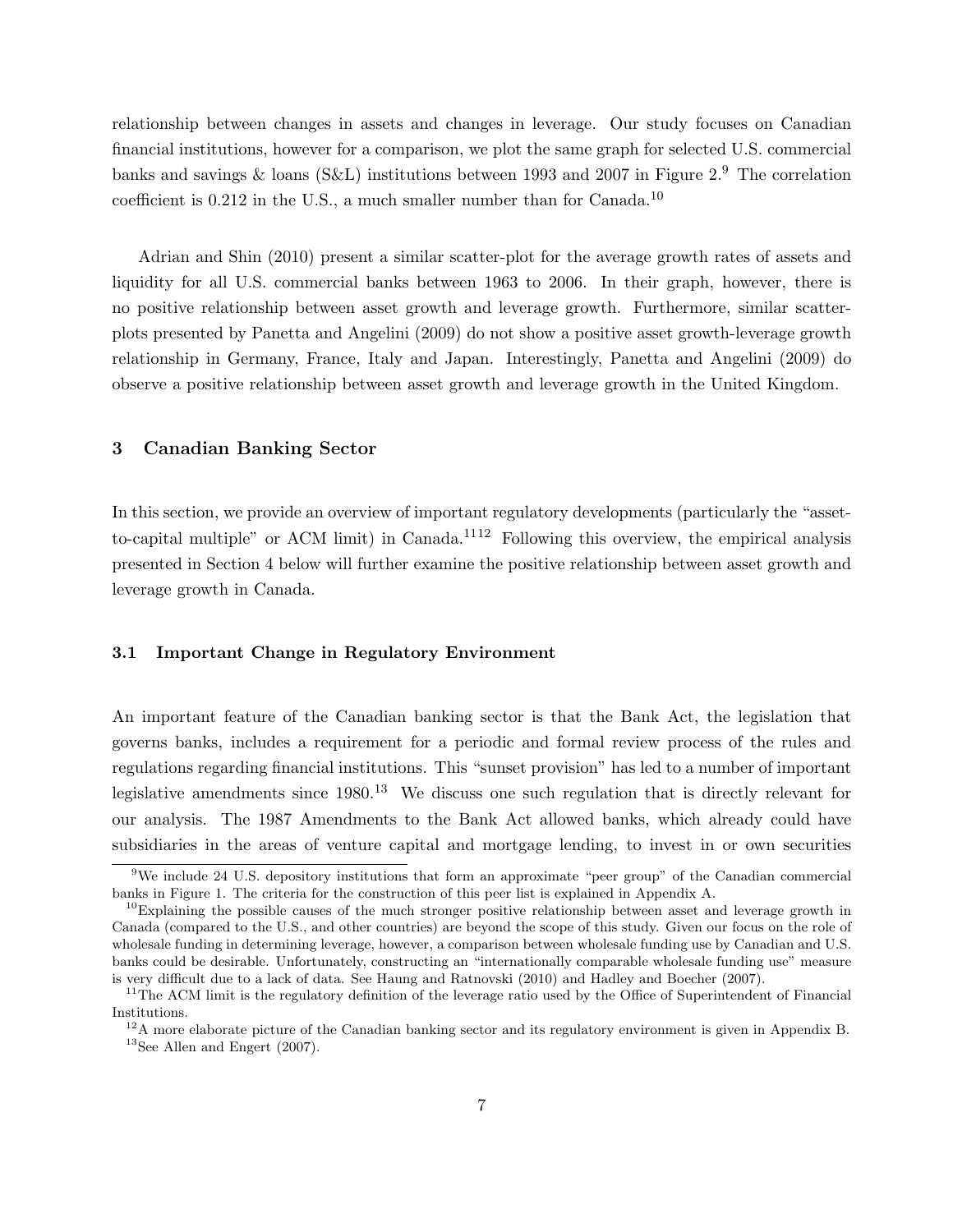dealers, and to invest in corporate securities. All of the large and some of the small chartered banks eventually acquired or founded a securities dealer. As a consequence, no large, independent Canadian securities dealers remained by the mid-1990s. Thus, the financial institutions in our analysis can own investment banking subsidiaries. Our data consist of regulatory reports which give consolidated financial information and do not separately provide activities of different divisions and subsidiaries.<sup>14</sup>

#### 3.2 Leverage Ratio Limits and Their Evolution

Another important feature of the Canadian banking sector is the presence of a regulatory leverage ceiling. As discussed by Bordeleau, Crawford, and Graham (2009), Canada is one of the few countries that has had a long-standing limit on leverage ratios. The leverage ceiling, known as the ACM limit, was introduced in 1982, following a period of high leverage ratios among major Canadian banks. Leverage is measured using the following regulatory definition in Canada:

Leverage  $=$  Total balance sheet assets  $+$  Certain off-balance sheet assets Total regulatory capital

Based on the overview provided by Bordeleau, Crawford, and Graham (2009), the evolution of the ACM limit between 1994 and 2009 can be divided into two distinct periods:

• 1991 to 1999: During this period a formal ACM limit of 20 was imposed. While the supervisors used their discretionary powers to impose lower limits on smaller and/or newly founded financial institutions, it appears that the leverage ratio restriction was applied quite uniformly at 20 during this period.

The supervisory bank data used in this study contains the ACM limits for 26 banks and 22 trust and loan companies for the period between 1997 Q4 and 1999 Q4 (ACM limit data is unavailable for the period 1994Q1-1997Q3). Most of the 26 banks had an ACM limit of 20 during the entire period between 1997 Q4 and 1999 Q4 while some banks reported having an ACM limit below 20. Similarly, most trust and loan companies had an ACM limit at 20, while others reported an ACM limit below 20.

<sup>&</sup>lt;sup>14</sup>This fact puts some of these financial institutions closer to investment banks analyzed in Adrian and Shin (2010). However, the U.S. banks in Figure 2 are also bank holding companies such that some of them own investment banking subsidiaries. The positive correlation is still stronger among Canadian institutions than the U.S. banks.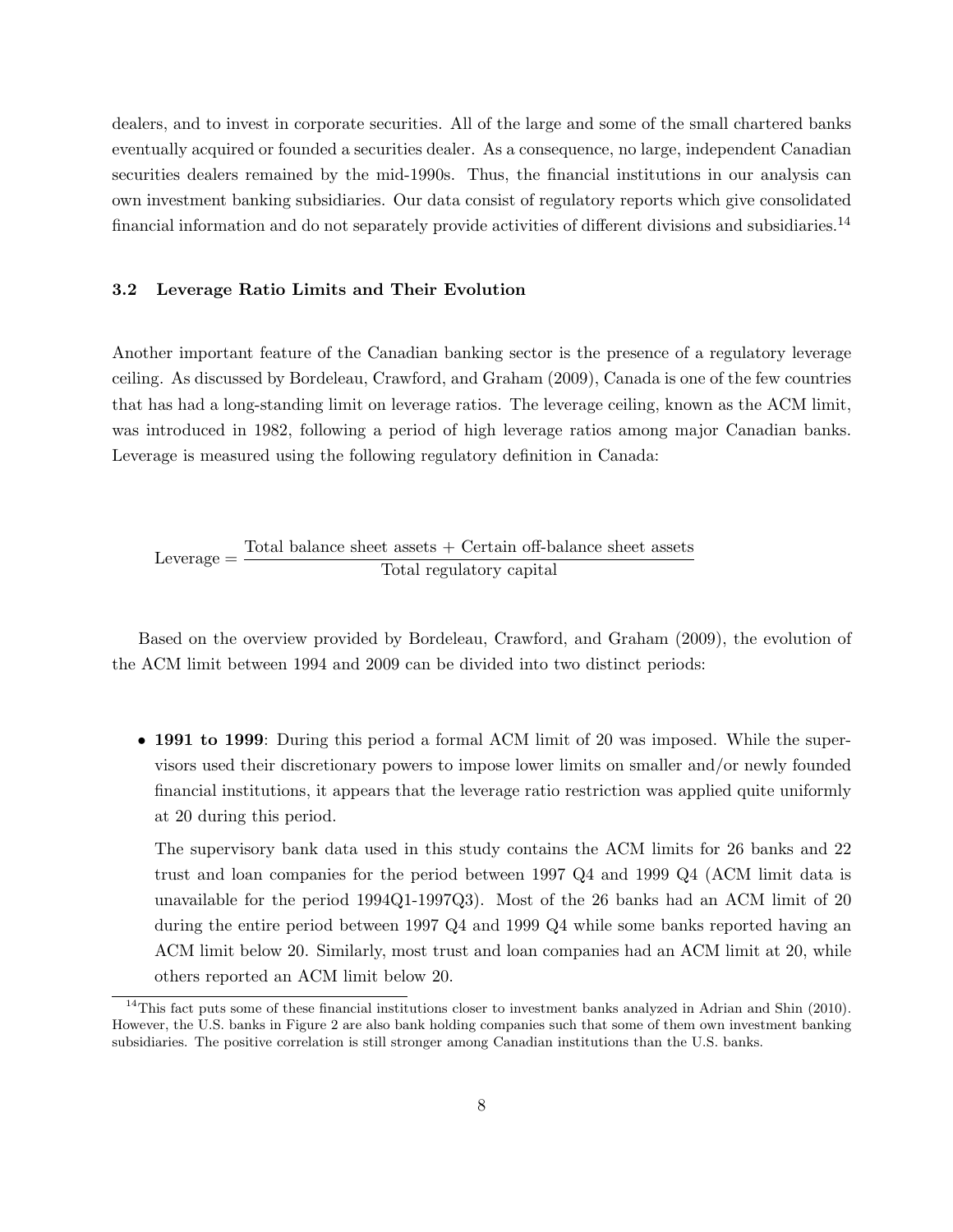• 2000 to Today: After 2000, banks that satisfy a certain set of criteria have been allowed to increase their ACM limit to as high as 23. The standard ACM limit of 20 is still maintained, although the regulators can (and do) apply a lower ACM limit to certain institutions.

The available data suggest that there was much less uniformity in the ACM limits set on individual banks during this period. Currently, ACM limit data exists for 23 banks and 29 trust and loan companies for the period 2000 Q1 and 2009 Q4. Of these, the majority of banks reported having an ACM limit of 20 during the entire period. Several banks had a limit above 20 for at least part of the period, while some banks reported a limit below 20 for the entire period. Among the trust and loan companies, about half of them had a limit of 20 during the entire period. Other trust and loan companies reported a limit below 20 at least once and/or a limit above 20 for at least part of the period. Overall, it appears that the ACM limit was more variable during this period compared to 1991-1999, with more financial institutions having a leverage ratio limit either above or below the standard limit of 20.

In their study of regulatory leverage constraints in Canada, Bordeleau, Crawford, and Graham (2009) argue that the major Canadian banks do not like to operate too close to their limit. Instead, these banks tend to keep a "leverage buffer" in order to minimize the risk of balance sheet volatility (such as trading activity) pushing leverage above the limit. The presence of such a buffer between a bank's leverage and its leverage limit can play a role in determining the link between asset growth and leverage growth. This issue will be further discussed below.

#### 4 Data

The bank balance sheet data used in this study comes from the Tri-Agency Database System (TDS) of the Bank of Canada, Office of the Superintendent of Financial Institutions (OSFI) and the Canadian Deposit Insurance Corporation (CDIC). The TDS database contains the monthly balance sheet and off-balance sheet information, along with the quarterly income statement information, reported by financial institutions. Although there exist data going back to January 1981, some series did not begin until after 2000, while other series were terminated and/or replaced to accounting rule changes. As a result, only certain broad measures can be tracked across the entire sample period such as: total assets, total equity, retail deposits, wholesale deposits, total loans and total securities. Most of the subitems under these broad categories become available only much later than 1981. This imposes some constraints on the design of the empirical analysis, which will be discussed below. Nevertheless, TDS is an extensive database and it has the advantage of providing balance sheet data at a higher frequency than the data used in other studies in the literature. This study uses data that covers the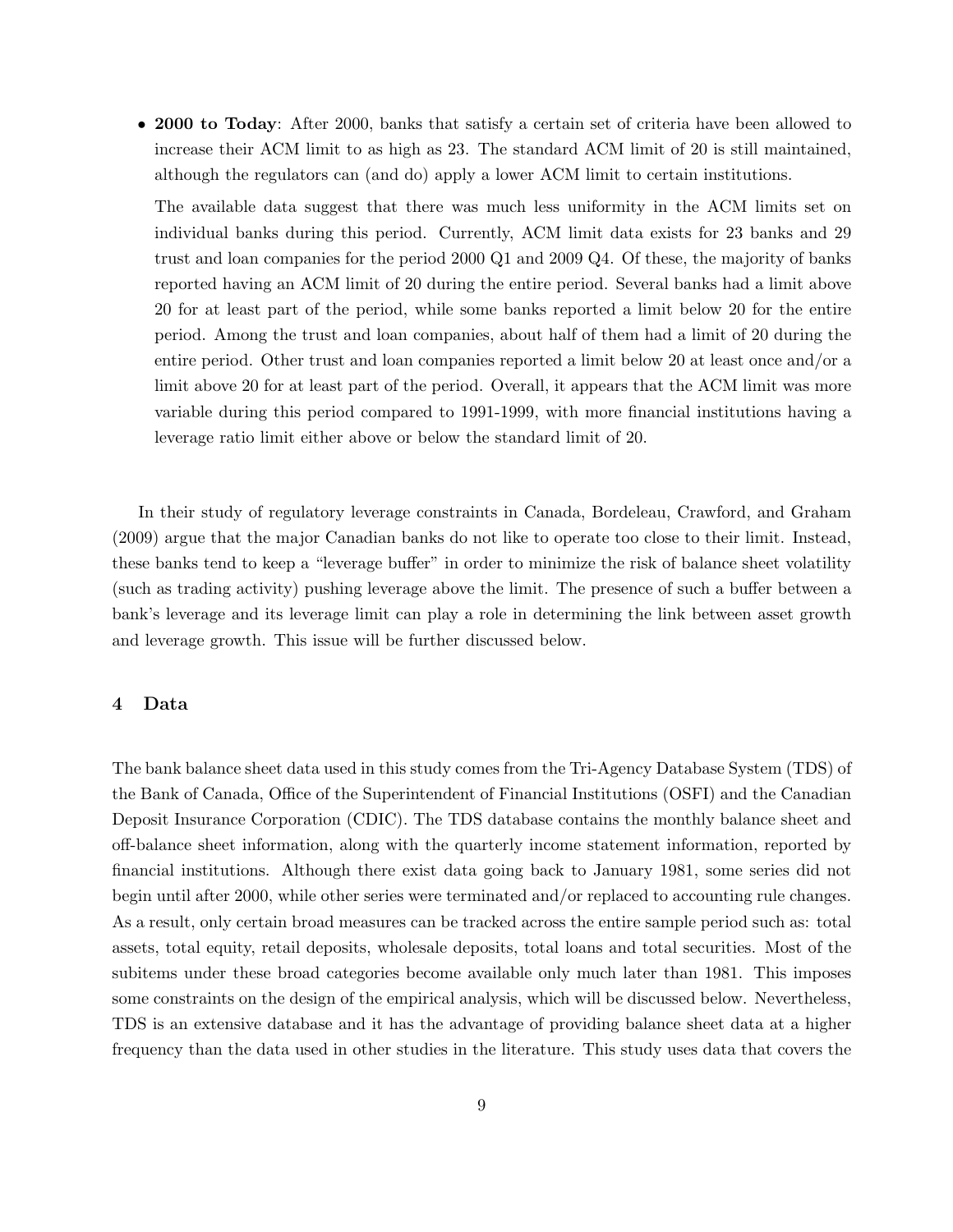period January 1994 to December 2009.

Although TDS provides data on a universe of 224 domestic banks, foreign bank subsidiaries, foreign bank branches and trust and loan companies (active or inactive), some of these institutions had to be eliminated from the study. The foreign bank branches that were established in Canada following the regulatory changes in 1999 had to be eliminated, since they do not report any equity (making it impossible to calculate their leverage ratio). Also, banks and trust and loan companies that are fully owned subsidiaries of a chartered bank or a trust and loan company were also eliminated, since their parent institution already reports a consolidated balance sheet.<sup>15</sup> The remaining 136 Canadian financial institutions form the sample that was used in the study. Overall, the data set contains 12,949 bank-month combinations.

The bank-level balance sheet data is also supplemented by macroeconomic and market-wide variables, such as GDP growth rate, and market liquidity measures. These variables were all obtained from the "Bank of Canada Banking and Financial Statistics."<sup>16</sup>

#### 5 Empirical Analysis: Methodology

As discussed above, the goals of this study are (i) to identify the link between leverage growth and asset growth among Canadian financial institutions, (ii) to determine how this link interacts with banks' funding (specifically their use of wholesale funds) and (iii) to examine whether shocks in wholesale funding markets affect the leverage growth-asset growth relationship. The empirical strategy chosen to achieve these goals is a two-step method, similar to the approach outlined by Kashyap and Stein (2000) in their work on the banking lending channel of monetary policy and subsequently used by Campello (2002) and Certorelli and Goldberg (2008).

In broad terms, the outline of the two-step approach is as follows: in the first step, the sensitivity of leverage growth to asset growth, i.e., the degree of leverage procyclicality, (∂∆Leverage/∂∆Assets) is cross-sectionally estimated using bank-level balance sheet data only. Then, the second step of the analysis tries to determine if and how these sensitivities change over time following macroeconomic and market-wide liquidity shocks, i.e., *changes* in the degree of procyclicality over time. Therefore, only macroeconomic and market-wide financial variables are used in this second step.

<sup>&</sup>lt;sup>15</sup>However, if a bank or a trust and loan company operated independently any time between 1994 and 2009 before being acquired, then it was included in the sample for the period during which it was an independent entity. There were 13 such cases.

<sup>16</sup>Available at http://www.bankofcanada.ca/en/bfsgen.html.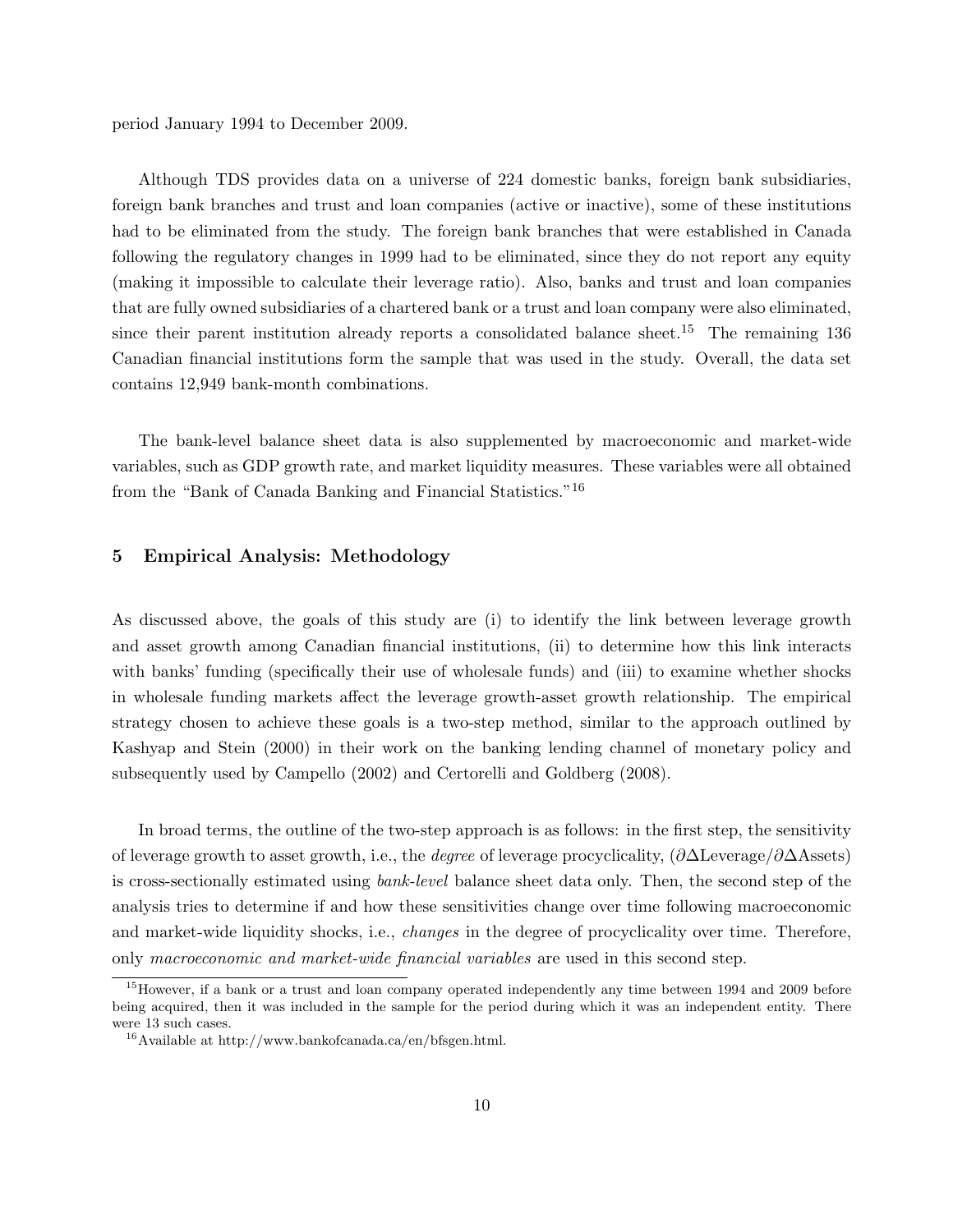As discussed above, while identifying the link between leverage growth and asset growth, the degree of heterogeneity among Canadian banks' funding portfolios also needs to be considered.<sup>17</sup> It is possible that banks with access to liquid wholesale funding markets can adjust their leverage ratios more quickly, compared to banks that rely on illiquid funding sources (such as retail deposits) or equity, which can be more costly to raise. Accordingly, Canadian banks were categorized based on how much wholesale funding they use. "Wholesale funding use" of a bank is thereby defined as:

## $%WSF = \frac{Non-personal \text{ deposits} + \text{Repos} + \text{Banker's Acceptances}}{\text{Total Liabilities} + \text{Equity}}$

Using this definition, Canadian banks can be divided into three categories: (a) high degree of wholesale funding users–High WSF, (b) low degree of wholesale funding users–Low WSF, and (c) banks that don't use wholesale funds–No WSF. The latter category contains banks that are entirely funded by equity.<sup>18</sup> For banks that do use wholesale funding, the median of the %WSF ratio was calculated for each month, and banks above (below) the median were placed in the High WSF (Low WSF) group. This categorization was individually performed for each of the 192 months in the sample (January 1994 to December 2009).

Such a categorization naturally raises the issue of a bank's "access" to wholesale funding markets vs. its "use" of such funds. Specifically, a bank that chooses not to raise any wholesale funds would be in the No WSF group along with a bank that has no access to wholesale funding markets. The former bank, however, can decide at any time to access wholesale funding markets, switching either to the Low WSF or High WSF group. The patterns in the data, however, suggest that banks do not frequently change their intensity of wholesale funding use. Table 1 presents a simple "transition matrix" showing the probability of a bank remaining in the same category vs. switching to a different category between time t and  $t + 1$ . As seen from this transition matrix, switches between categories is a relatively rare event: out of a total of 12,949 bank-month combinations, there are only 604 cases where a bank switches categories between t and  $t + 1$ . As such, the concerns related to frequent switches between categories appear to be alleviated for the Canadian case.<sup>19</sup>

#### [INSERT TABLE 1 HERE]

 $17$  From this point on, the term "bank" will be used to represent both trust and loan companies, and chartered banks. <sup>18</sup>The sample does contain a few instances where a bank is 100% equity funded.

<sup>&</sup>lt;sup>19</sup>As the threshold level of wholesale funding use changes over time, this categorization captures the macroeconomic and market-wide movements fairly well. It is this reason that many banks stay in the same category with high probabilities.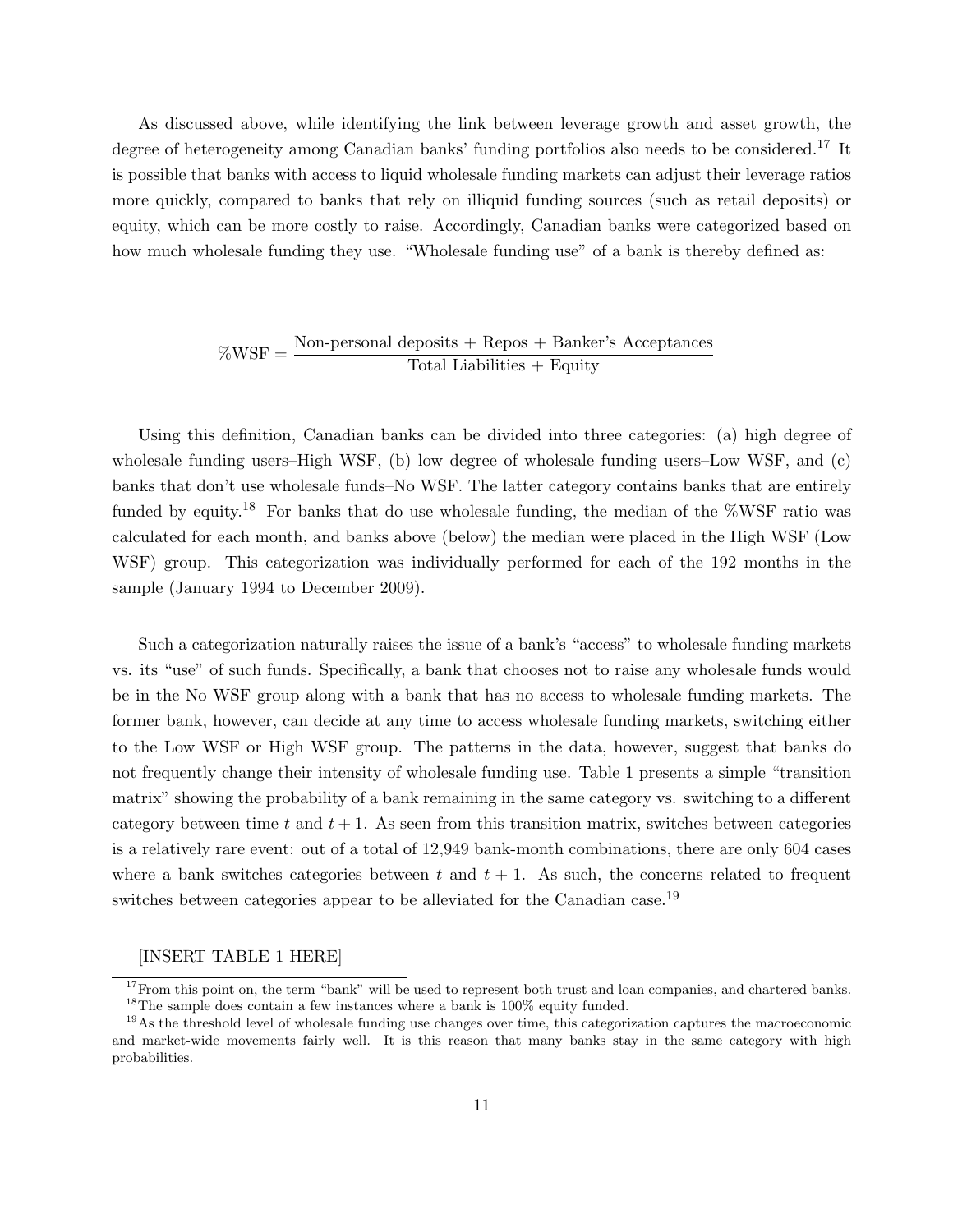Table 2 below presents some summary statistics for the entire sample of banks, along with different groups of banks based on their wholesale funding use. In addition to the number of banks, summary statistics for leverage, leverage growth (∆Leverage) and asset growth (∆Assets) are also presented. The variation in the number of banks within the No WSF group during the sample period is due to the nature of the data set. TDS does not contain balance sheet data for trust and loan companies before January 1996. Since most of the No WSF banks are trust and loan companies, their absence from the data set during the January 1994 - December 1995 period causes the No WSF category to have very few observations. Once the trust and loan companies enter the data set in January 1996, most of this variation is eliminated. The summary statistics in Table 2 suggest that "non-user" banks have lower leverage ratios compared to the rest, but the leverage behaviour of the High WSF and Low WSF banks are similar. Although the average monthly rates of change in assets and leverage are smaller than  $\pm 1\%$ , there is some variation both within and between different groups of banks, which is what we elaborate on below in the empirical analysis.

#### [INSERT TABLE 2 HERE]

Finally, Table 3 provides an average balance-sheet portfolio of all banks and for each wholesale funding group in December, 2009. The numbers are un-weighted averages as percentage of total assets across banks. The average bank has half of its assets in loans and the rest in cash, securities and others. On the funding side, two-thirds of assets are funded by non-equity funding, retail deposits, wholesale funding and others. Across wholesale funding groups, note that the percentage of wholesale funding increases with its "use" by design. The average bank in the High WSF group funds 57% of assets by wholesale funding. For the Low WSF group, wholesale funding makes up only 9% of total assets. Retail deposits are the important source of funding for the Low WSF group, amounting to 58% of total assets. The No WSF group tends to finance assets mostly by equity, on average 61% of total assets. Loans make up most of the asset side for High and Low WSF banks with 59% and 61% of total assets, respectively. The High WSF group owns a much higher fraction of riskier non-mortgage loans than safer mortgage loans (46% and 17%, respectively) relative to the Low WSF group (26\% and 35\%, respectively). The average No WSF bank holds relatively more cash and government bonds which are generally the most liquid assets. Among assets that are subject to the market price risk, there are private sector securities and derivative related securities. The High and Low WSF groups have 11% and 7% of their total assets, respectively, in these securities.

[INSERT TABLE 3 HERE]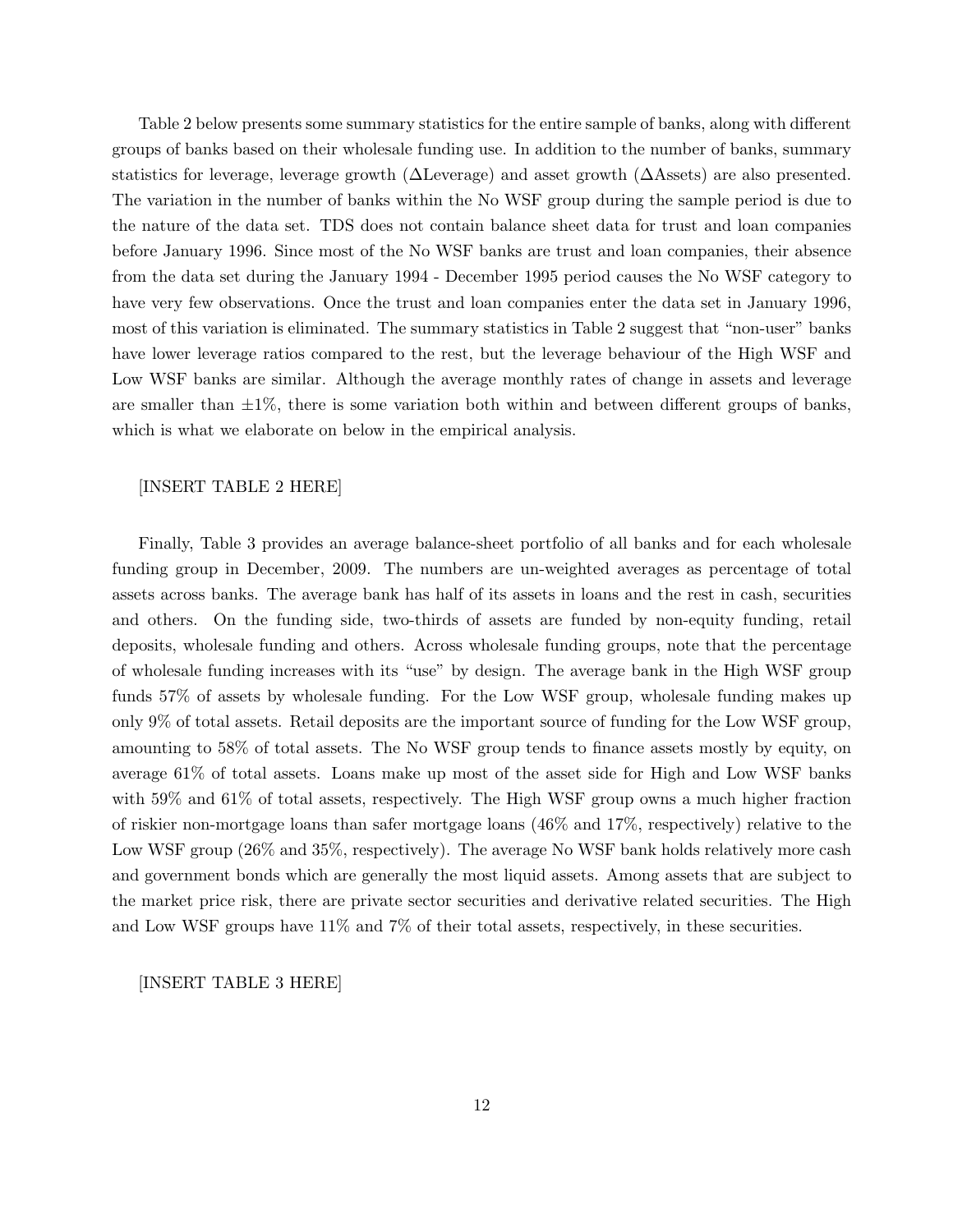#### 5.1 Empirical Analysis: First Step

In the *first step* of the empirical analysis, we run two sets of regressions. The procyclicality of leverage is analyzed for all banks together in the first set and for three groups in the second. These two sets of regressions are independently run for each month and shown below as Equation 1 for all banks and Equation 2 for analyzing wholesale funding groups, respectively:

$$
\Delta \ln(\text{Leverage})_{i,t} = \psi
$$
  
+  $\alpha_1 \cdot \Delta \ln(Assets)_{i,t}$   
+  $\alpha_2 \cdot \ln(ACM \text{ Limit})_{i,t}$   
+  $\alpha_3 \cdot \text{Light}_{i,t}$   
+  $\alpha_4 \cdot \text{Merge}_{i,t}$   
+  $\alpha_5 \cdot \ln(Leverage)_{i,t-1} + \epsilon_t,$  (1)

$$
\Delta \ln(\text{Leverage})_{i,t} = \psi_1 + \psi_2 \cdot Low_{i,t} + \psi_3 \cdot No_{i,t} \n+ \beta_1 \cdot \Delta \ln(Asets)_{i,t} \n+ \beta_2 \cdot \Delta \ln(Asets)_{i,t} \cdot Low_{i,t} \n+ \beta_3 \cdot \Delta \ln(Asets)_{i,t} \cdot No_{i,t} \n+ \beta_4 \cdot \ln(ACM Limit)_{i,t} \n+ \beta_5 \cdot Liquid_{i,t} \n+ \beta_6 \cdot Merge_{i,t} \n+ \beta_7 \cdot \ln(Leverage)_{i,t-1} + \epsilon_t,
$$
\n(1)

where  $Leverage_{i,t} = (Assets_{i,t}/Total Regularory Capital_{i,t})$  and  $Assets_{i,t}$  is the total balance sheet assets of bank i at time t. This first step regression is very similar to the regressions run by Adrian and Shin (2010), since the dependent variable is the growth rate of leverage, and both the lagged leverage ratio (in logs) and the growth rate of assets are included as independent variables. However in Equation 2, in order to account for heterogeneity in the link between leverage and asset growth among banks,  $\Delta \text{Log}(Assets_{i,t})$  is also interacted with the wholesale-funding-use group dummies, where the High WSF group is the omitted category.<sup>20</sup>

The first step regressions given in Equations 1 and 2 also include a number of control variables.

 $^{20}$ The presence of the interacted terms in Equation 2 requires the inclusion of the "wholesale funding use category" dummies by themselves in the regression as well.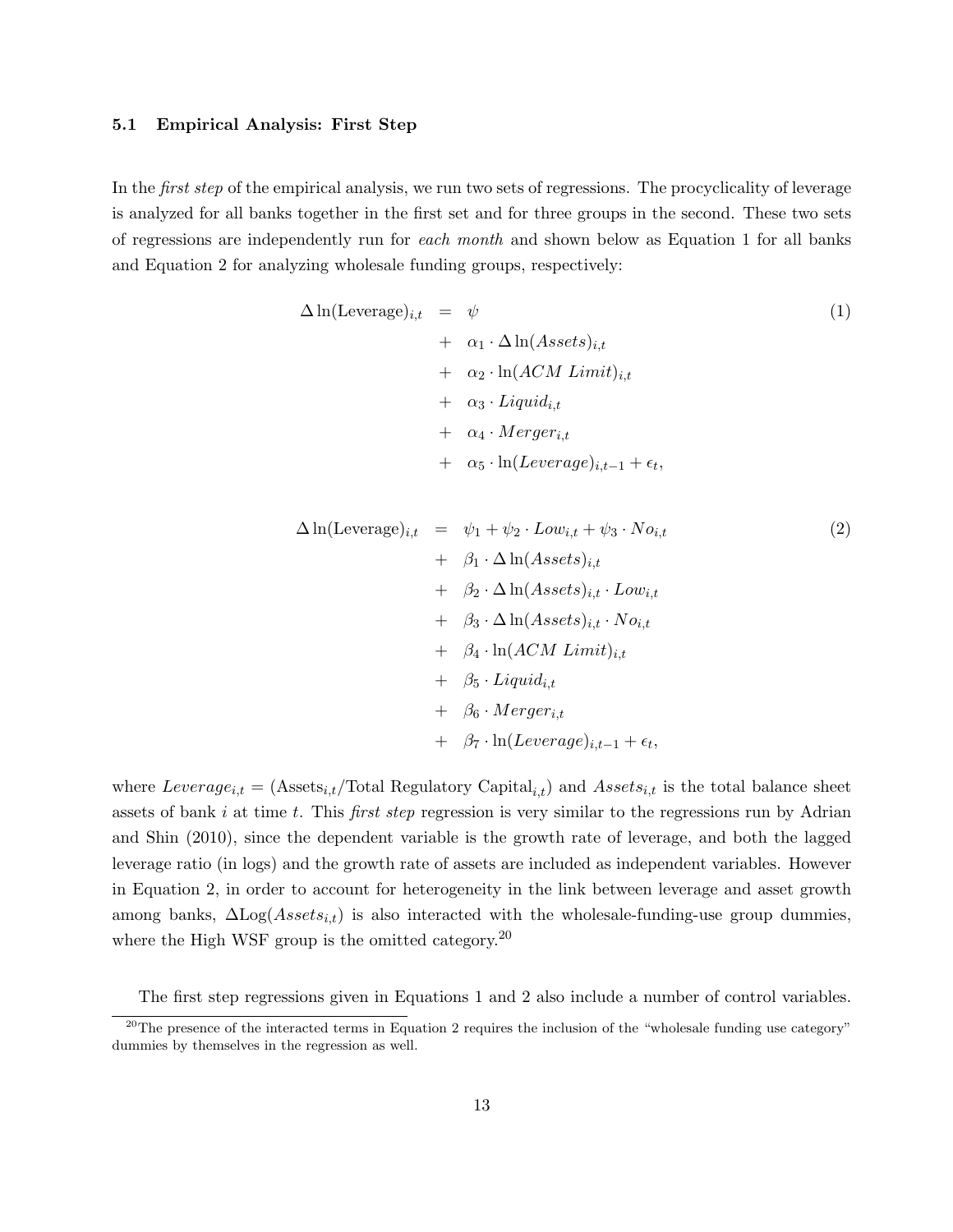A bank with a liquid asset portfolio might be more likely to increase its leverage ratio, since it would be able to quickly sell assets if it were unable to refinance some of its debt in the future. Therefore,  $Liquid_{i,t} = (Securities\ owned_{i,t}/Assets_{i,t})$  is included in the first step regression as a control variable.  $Mergeri<sub>t</sub>$  is a dummy variable that takes the value one if the bank was involved in a merger or acquisition during the previous six months, since such activity is likely to impact leverage.

The final independent variable is  $ACM$  Limit<sub>i,t</sub>, which is the leverage ratio ceiling placed on a bank at time t. As discussed above, the data used in this study does not contain information on the ACM limits of individual banks for 1994Q1 - 1997Q3, and for the period between 1997Q4 and 2009Q4, ACM limits are observed only for some banks. In order to include the ACM limit in the first step regression, the missing ACM limit data was generated using a simple regression procedure. This procedure, which is explained in more detail in Appendix B, involves regressing the ACM limits observed in the data set on a number of bank-specific variables and using the regression coefficients to generate fitted values for the missing ACM limits.

The estimation of Equations 1 and 2 separately for each month involves running 192 individual regressions per equation. The estimated coefficients for  $\Delta \text{Log}(Assets)_{i,t}$  and its interactions are then used as dependent variables in the second step regression discussed below. In this setting,  $\alpha_1$  from Equation 1 measures the correlation between leverage and asset growth for all banks combined. In addition,  $\beta_1$  from Equation 2 is the correlation between leverage and asset growth for high wholesale funding users, whereas  $(\beta_1 + \beta_2)$  and  $(\beta_1 + \beta_3)$  capture this relationship for the low wholesale funding users and no wholesale funding users, respectively. In essence, the first step of the analysis generates the estimates of a separate time series of (∂∆Leverage/∂∆Assets) for all banks combined and for each wholesale funding group, with 192 observations in each time series.

#### 5.2 Empirical Analysis: Second Step

This second step involves the estimation of the following time series regression, separately, for all banks combined and for each WSF group: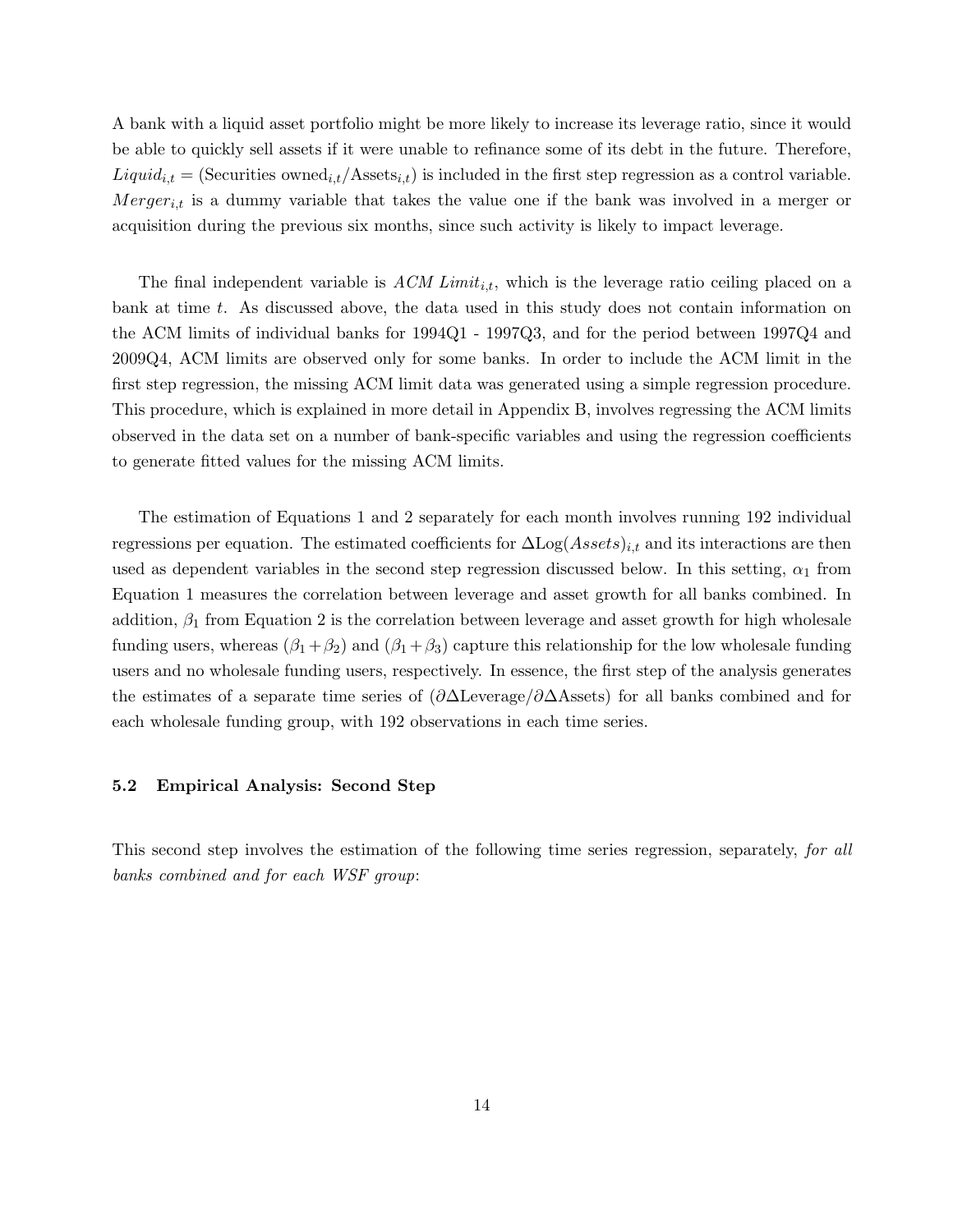$$
\xi_{j,t} = \eta + \sum_{q=0}^{1} \theta_{1q} \cdot \Delta \ln(Repo)_{t-q} + \sum_{q=0}^{1} \theta_{2q} \cdot \Delta \ln(BA)_{t-q} + \sum_{q=0}^{1} \theta_{2q} \cdot \Delta \ln(CP)_{t-q}
$$
(3)  
+ 
$$
\sum_{q=0}^{1} \theta_{3q} \cdot \Delta Default_{t-q} + \sum_{q=0}^{1} \theta_{4q} \cdot \Delta Term_{t-q}
$$
  
+ 
$$
\sum_{q=0}^{1} \theta_{5q} \cdot \Delta \ln(TSX \ Fin_{t-q}) + \sum_{q=0}^{1} \theta_{6q} \cdot \Delta \ln(GDP)_{t-q}
$$
  
+ 
$$
\theta_7 \cdot Overnight \ Rate_t + \theta_8 \cdot Year \ End_t + \epsilon_{j,t},
$$

where j represents the different groupings of Canadian banks:  $j = 1$  for all banks and  $j = 2$ , 3 and 4 based on their wholesale funding use, high, low and non, respectively.  $\xi_{j,t}$  is constructed from the estimates in the first step such that  $\xi_{1,t} = \alpha_{1,t}$ ,  $\xi_{2,t} = \beta_{1,t}$ ,  $\xi_{3,t} = \beta_{1,t} + \beta_{1,t}$ , and  $\xi_{4,t} = \beta_{1,t} + \beta_{1,t}$ . As discussed above, the second step of the empirical analysis only uses macroeconomic and market-wide financial variables in order to estimate the relationships between these variables and the changes in the degree of leverage procyclicality. Some of these variables contain information on market and funding liquidity, which could play an important role in determining the asset growth - leverage growth relationship. As shown in the balance sheet examples above, the procyclicality of leverage is influenced by how easily a bank can raise funds (funding liquidity) and how easily assets can be purchased or sold (market liquidity). The log change in the total volume of transactions in the repo market  $(\Delta \ln (Repo))$  and the log change in the amount of outstanding banker's acceptances  $(\Delta \ln(BA))$  control changes in funding liquidity. Meanwhile, the log change in the total amount of outstanding corporate short-term paper  $(\Delta \ln(CP))$  captures changes in market liquidity.<sup>21</sup> All three of these variables are normalized by the money supply  $(M2)$ , in order to capture relative changes in the size of repos, banker's acceptances (BA) and commercial paper (CP) markets relative to the more "traditional" source of funding, namely money. If the BA, CP and repo markets are growing faster than the money supply, this can be a signal of "market-based financial intermediaries" playing a larger role in financial intermediation.<sup>22</sup> As such, these variables are of particular interest in the second step of the analysis.<sup>23</sup> A final measure of liquidity is the change in the spread between the 3

 $^{21}$ Separating outstanding commercial paper volumes into asset-backed vs. not asset-backed commercial paper can be illustrative; unfortunately, such disaggregated data is not available.

 $^{22}$ Adrian, Moench, and Shin (2010) find that the security broker-dealer (who relies on market-based funding) leverage growth is one of the important variables in predicting excess returns and that balance sheet variables of these institutions also provide information about future real economic activities.

 $^{23}$ Liquidity in BA and CP markets can be also be measured by their bid-ask spreads, since a liquid (illiquid) market will be more likely to have smaller (larger) bid-ask spreads. Although bid-ask spread data is available for Canadian BA and CP markets, including these variables along with, or instead of, the volume-based measures discussed above does not yield major changes in the findings.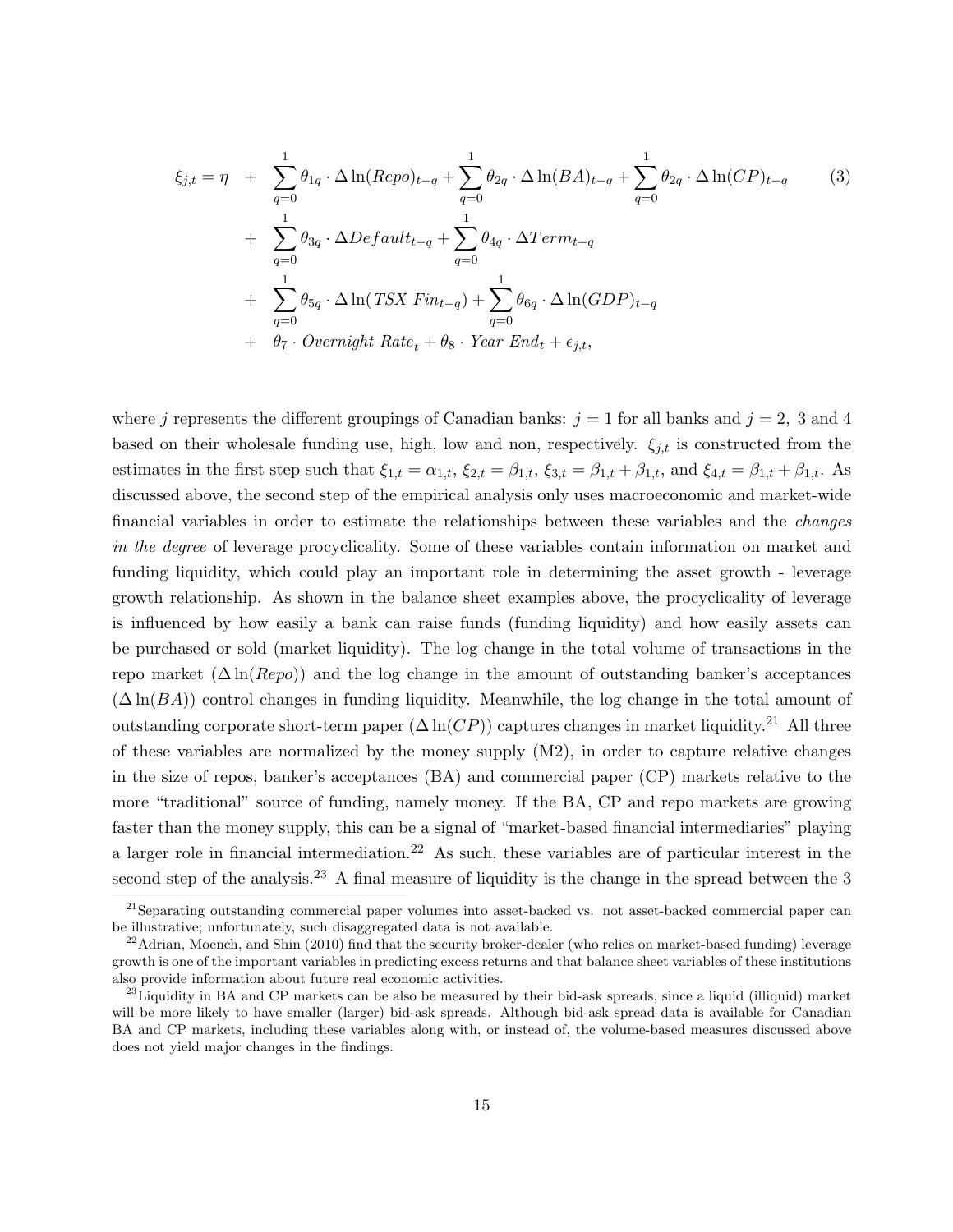to 5 year Canadian Treasury rate and the 3 to 5 year corporate bond rate  $(\Delta Default_t)$ . An increase in this "default spread" might indicate a flight to quality and lower liquidity in the corporate bond markets.

The liquidity risk faced by Canadian banks is partially captured by the change in the slope of the yield curve.  $\Delta Term$  is change in the spread between the Canadian government bonds with a maturity of 10 years or more and the 3-month Canadian Treasury Bill. Given that inflation expectations are anchored at 2% by the inflation targeting monetary policy in Canada, a steepening of the yield curve will create opportunities for banks to borrow short-term funds and invest in long-term assets. Banks that follow this strategy can be expected to have a large and positive asset growth-leverage growth sensitivity, since the new assets would be purchased by debt. Furthermore, if many banks choose to pursue this strategy, this could result in the value of long-term securities to increase, which could potentially be a trigger for the "feedback effect" discussed by Adrian and Shin (2010). The obvious downside of this balance-sheet management approach is the liquidity risk that the bank may not be able to rollover its short-term debt before the returns on the long-term assets are realized. In addition, in order to capture the cost of raising equity, log changes in the Toronto Stock Exchange Financial Index  $(\Delta \ln(TSX Fin))$  are included. If the financial stocks are on an upward trend, then the cost of raising equity may be lower, compared to debt, weakening the link between leverage and asset growth.

Furthermore, the monthly growth rate of GDP  $(\Delta \ln(GDP))$  is included in the second step, since higher growth rates could reduce the costs of rolling over short-term debt, resulting in more assets being purchased by debt. Under this scenario, higher rates of GDP growth will strengthen the asset growth-leverage growth relationship in the Canadian banking sector. The status of monetary policy is captured by Overnight Rate, which is the overnight rate targeted by the Bank of Canada. Finally, Year End is a dummy variable that takes the value of one for the months of October and December. October marks the end of the fiscal year for some Canadian banks while other banks use December. It is possible that banks may choose to de-lever before the end of the fiscal year, independent of their asset portfolio. If so, then leverage growth can be less sensitive to asset growth towards the end of the fiscal year.<sup>24</sup>

Before we present the results, it is necessary to discuss why this particular method was chosen. The obvious alternative to the two-step procedure is to nest Equation 3 into Equation 2 (or

 $^{24}$ As seen in Equation 3, the first lag of all independent variables (except Year End and Overnight Rate) are included in the analysis as well. Studies such as Campello (2002) tend to include longer lags, but unfortunately since some of the data is unavailable for before January 1994, including additional lags places a burden on both the number of observations and degrees of freedom.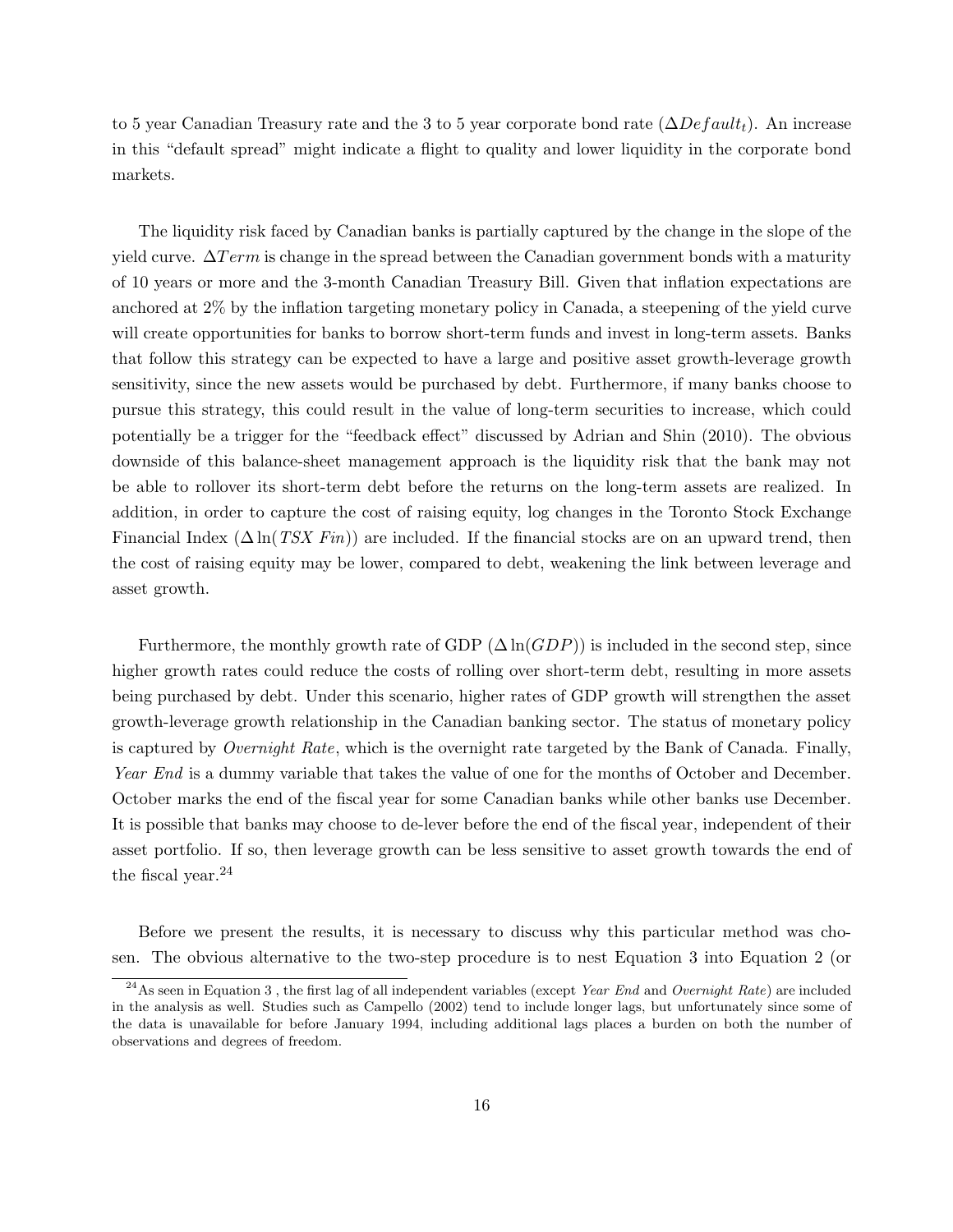Equation 1) and run a panel regression. Kashyap and Stein (2000) and Campello (2002) discuss the benefits of the two-step methodology that allows for a different shock to have an impact on leverage in each month. Therefore, it becomes less likely that the results of the first step (coefficients of  $\Delta\text{Log}(Assets)_{i,t}$  and its interactions) are influenced by unobserved factors. For example, the twostep procedure is able to account for a shock that leads to an increase in the leverage ratios of all banks in a given month. Furthermore, if Equation 3 is nested into Equation 2, then this would force the variables in Equation 3 to effect leverage growth in a linear fashion, creating a more restricted structure. Finally, the two-step approach allows for the link between asset growth and leverage growth (i.e., the degree of procyclicality) to vary across time. Given the relatively long time-span of this study, it is reasonable to assume that the relationship between leverage and asset growth have changed over time. Some evidence of the coefficients of  $\Delta\text{Log}(Assets)_{i,t}$  and its interactions varying across time will be presented below, further validating the two-step approach. However, the two-step approach has its disadvantages. As discussed by Kashyap and Stein (2000), a two-step specification tends have lower statistical power compared to a one-step method. Therefore, results of a one-step, panel data specification that nests Equation 3 into Equation 2 will also be discussed below as a robustness check.

#### 6 Results

#### 6.1 First Step Results

As discussed above, the first step of the analysis involves the estimation of Equations 1 and 2 for each month.<sup>25</sup> During the estimation, in a manner similar to Campello  $(2002)$ , observations where  $|\Delta \ln(Leverage_{i,t})| \geq 66\%$  and/or  $|\Delta \ln(Assets_{i,t})| \geq 66\%$  were eliminated. This ensures that the results are not driven by outliers. Furthermore, the first six months of observations after an entry and the last six months of observations before an exit were eliminated, since the periods immediately following an entry or immediately preceding can involve large swings in assets and equity. The number of observations in each regression varied between 54 and 75 banks, as shown in Table 2.

While analyzing the first step results, three important questions need to be answered: (i) What is the relationship between leverage growth and asset growth in the Canadian banking sector (or is there procyclicality of leverage)? (ii) Does the relationship differ by the wholesale funding use of a bank (or does the degree of procyclicality differ by groups)? (iii) Does the relationship between leverage growth and asset growth evolve over time (or does the degree of procyclicality change over

 $^{25}$ We correct for heteroscedasticity in these estimations.)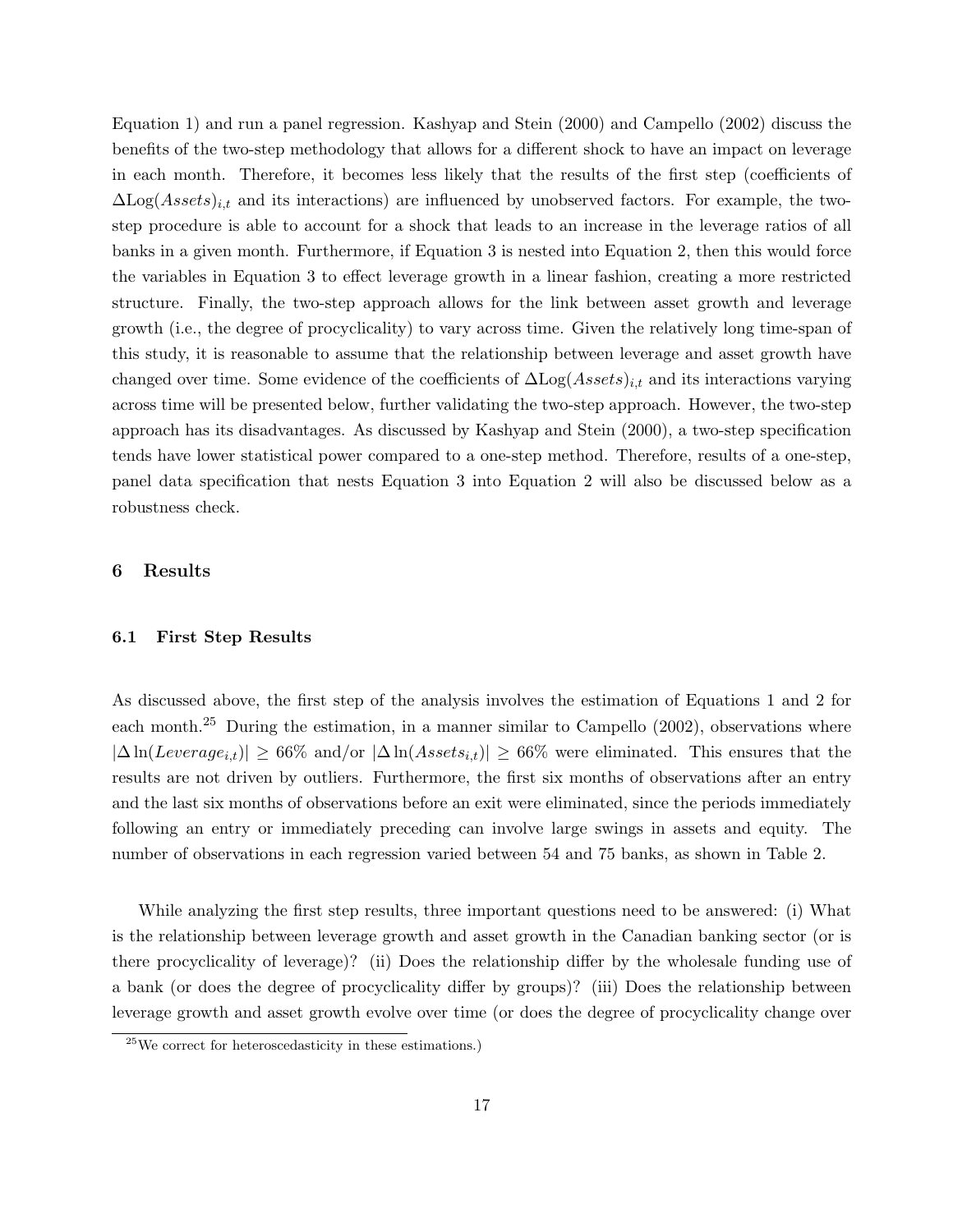time)?<sup>26</sup>

#### [INSERT TABLE 4 HERE]

Table 4 summarizes the results of the coefficient estimates. The table shows the mean and the variance of 192 sets of the estimated coefficients in Equations 1 and 2 for all banks and wholesale funding groups, respectively. As discussed above, we focus on the estimates of  $\alpha_1$ ,  $\beta_1$ ,  $\beta_1 + \beta_2$ , and  $\beta_1 + \beta_3$ , and hence we mainly discuss these results. We interpret the estimated results of  $\alpha_1$ ,  $\beta_1$ ,  $\beta_1 + \beta_2$ , and  $\beta_1 + \beta_3$  in Table 4 as follows. For all banks, when assets change by 1%, leverage changes by 0.833% in the same direction on average across time. Among High WSF banks, leverage changes by 0.933% with the asset change of 1%, whereas leverage of Low WSF and No WSF banks change by  $0.786\%$  (=  $0.933 - 0.146$ ) and  $0.661\%$  (=  $0.933 - 0.272$ ), respectively. As these are all positive numbers, leverage and assets move together, i.e., leverage is procyclical. Furthermore, as the wholesale funding use increases, leverage and assets move more closely to each other (i.e., the number becomes closer to 1), implying that the *degree* of procyclicality increases with the wholesale funding use.<sup>27</sup>

#### [INSERT FIGURE 3 HERE]

The variance column for wholesale funding groups in Table 4 shows that the variance of these 192 estimated parameters decrease with the wholesale funding use. Figure 3 visually shows this. The figure contains kernel density estimates based on 192 estimates of  $\alpha_1$  on the left panel, and  $\beta_1$ ,  $\beta_1+\beta_2$ , and  $\beta_1+\beta_3$  on the right panel. We observe a long left tail in all figures, implying that in some months assets and leverage moved in opposite directions. As seen in Section 2, this happens through passive balance sheet management or alternatively when asset purchases are funded by equity. On the right panel in Figure 3, we also observe that the estimates of  $\beta_1$  (i.e., for High WSF banks) show less variation than those of  $\beta_1 + \beta_2$  (i.e., for Low WSF banks), and the estimates of  $\beta_1 + \beta_3$  (i.e., for No WSF banks) show the most variation among three groups.

<sup>&</sup>lt;sup>26</sup>The answer to this question would justify the two-step approach, which allows for the coefficients of  $\Delta \ln(A \, \, s \, \, t \, t)$ and its interactions to vary across time.

<sup>&</sup>lt;sup>27</sup>Another potentially important determinant of leverage growth in the Canadian banking sector is the ACM limit. The mean of the coefficient estimate on  $\ln(ACM \text{ Limit})$  in Table 4 suggest that the ACM limit seems to have some positive impact on how banks adjust their leverage. When  $\ln(ACM \text{ Limit})$  increases by one unit, the average increase in leverage is about 0.015% under both Equations 1 and 2. The "buffer" that some banks keep between their actual leverage ratios and the leverage ceiling (as discussed by Bordeleau, Crawford, and Graham (2009)) is a possible explanation for this finding. If most banks keep such a buffer, then they would be able to increase their leverage with their balance sheet size without worrying about violating their ceiling. In times of decreasing leverage in the banking sector, it is natural that the ceiling has no impact on the (negative) rate of leverage growth. This may be a reason that the 192 estimates of the coefficient of  $\ln (ACM Limit)$  display high volatility over time in both equations, i.e., the high variances relative to the means in Table 4.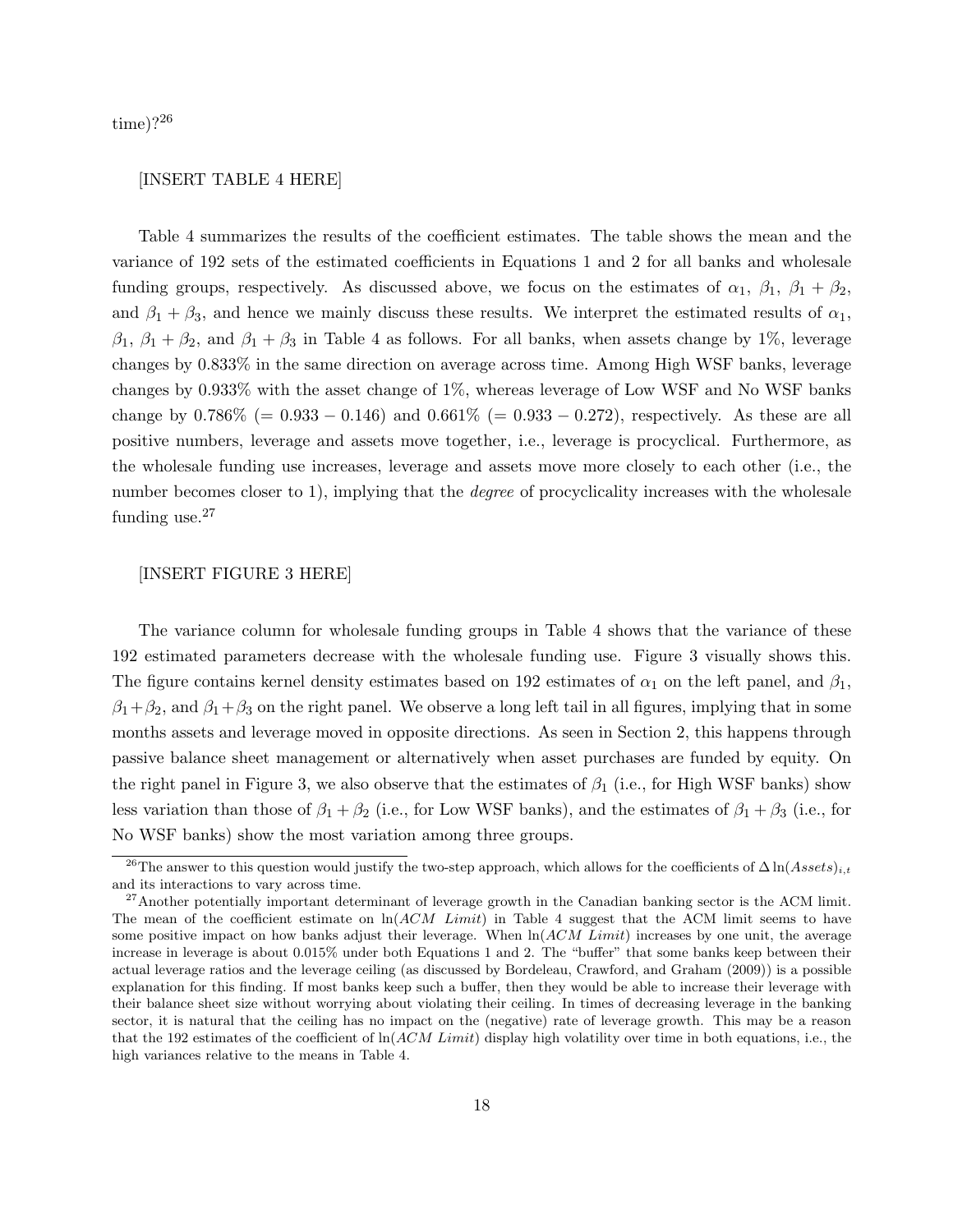Tables 5 and 6 further summarize the main findings of the first-step regressions and provide some answers to the evolution of leverage growth-asset growth sensitivities over time. Table 5 presents the mean of the estimated leverage growth-asset growth sensitivities (i.e., the degree of leverage procyclicality) for all banks and each wholesale funding group, during the entire sample period, as well as during two sub-sample periods (the 1990s and 2000s). Also presented are statistical tests comparing the means and variances of the estimated sensitivities for the same category across different time-periods.<sup>28</sup>

#### [INSERT TABLE 5 HERE]

The analysis of the two sub-periods in Table 5 suggests the asset growth-leverage growth link weakened over time, especially, for banks that use little or no wholesale funding. This observation is confirmed by the tests comparing the mean sensitivities across different time periods. The null hypothesis of equal means across different sub-periods is rejected for these banks. Furthermore, for the Low WSF group, the null hypothesis of the estimated coefficients  $(\beta_1 + \beta_2)$  having equal variance across time is also rejected. This time-variation in the means and the variances of the estimated coefficients across time for all three categories confirms the benefits of the two-step approach over the one-step approach.

Table 6 presents comparisons of mean leverage growth-asset growth sensitivities across different wholesale funding use categories for different periods. The comparisons confirm differences in the leverage growth-asset growth link across the different groups over the entire sample period, and especially during the 2000s. As seen on Panel B of Table 6, the differences between the mean sensitivities of the three groups were not as significant during the 1990s, suggesting that most of the divergence occurred sometime during the 2000s. Whether these changes were due to macroeconomic or financial shocks will be the focus of the second step of the empirical analysis. Nevertheless, the big differences between the High WSF group and the other two groups are not very surprising. Based on the balance sheet examples discussed above, the link between asset growth and leverage growth is likely to be stronger for banks that are able to change their leverage ratio quickly. Banks that access wholesale funding markets can raise or retire debt more quickly, since the wholesale funding markets tend to be more liquid compared to retail deposit markets in normal times.<sup>29</sup>

<sup>&</sup>lt;sup>28</sup>Since the number of no wholesale funding user banks is very small during January 1994 and December 1995, the estimated coefficients for these 24 months are mostly driven by movements in the leverage ratios of one or two banks. As a result, the asset growth-leverage growth sensitivities for this group are not taken into consideration in Tables 5 and 6.

<sup>&</sup>lt;sup>29</sup>The significant variations across these different groups of Canadian banks also validate the inclusion of the wholesale funding use interactions in the first step of the analysis.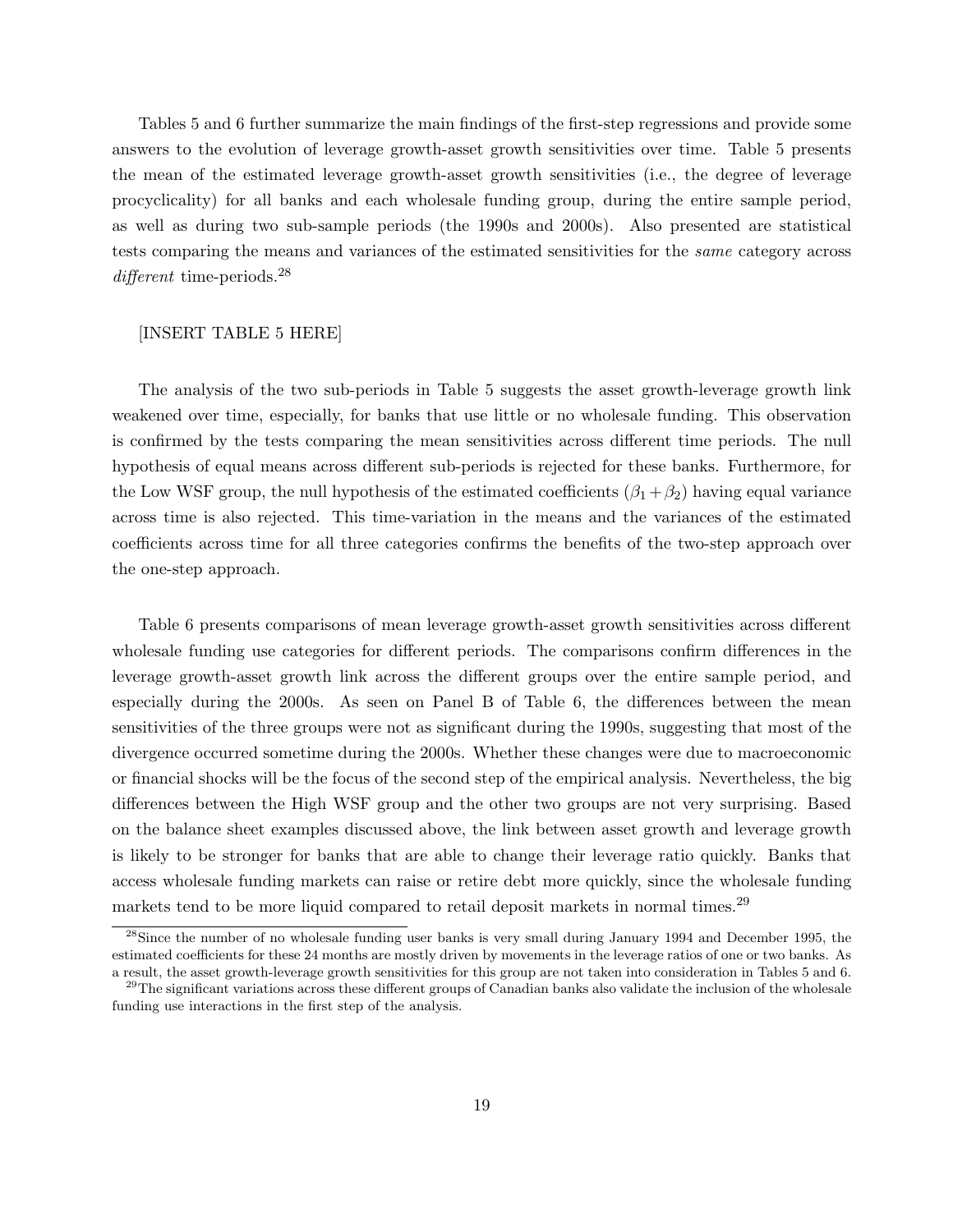#### [INSERT TABLE 6 HERE]

In summary, the first step of the analysis suggests that the relationship between leverage growth and asset growth in the Canadian banking sector (a) is positive, i.e., leverage is procyclical, (b) is dependent on wholesale funding use of banks, i.e., the degree of procyclicality increases with wholesale funding use, and (c) has evolved over time. Specifically, during the 1990s, changes in leverage ratios of all Canadian banks were relatively more procyclical and sensitive to changes in balance sheet size (as seen in Table 5, mean sensitivities are higher than 0.85 for all three categories during this subperiod). There was a divergence in the 2000s, caused by the weakening of the asset growth-leverage growth relationship among banks that use little or no wholesale funding. Changes in leverage ratios of banks that use high levels of wholesale funding, however, continued to be very sensitive to changes in balance sheet size. It is possible that the asset growth-leverage growth correlations have a negative time trend, due to the expansion of non-intermediated funding markets reducing the traditional growth opportunities of banks (such as commercial loans) and limiting balance sheet growth rates. However, for the high wholesale funding banks, the development of wholesale funding markets and the use of these funds may have given them new growth opportunities and kept them from lowering the sensitivities relative to other banks. In the second step, we analyze these possibilities.

#### 6.2 Second Step Results

The second step of the empirical analysis investigates the macroeconomic and market-wide variables associated with the change in the degree of leverage procyclicality of Canadian banks over time. This involves the time-series estimation of Equation 3 separately for each bank group: All, High WSF, Low WSF and No WSF banks.

The results of the second step analysis are given in Table 7 below. These result strongly suggest that both funding and market liquidity matter for the change in the degree of leverage procyclicality in the Canadian banking sector. For example with all banks, the degree of leverage procyclicality increases when the liquidity of both the repo and the BA markets contemporaneously increases (i.e., the positive and significant coefficient of  $\Delta \ln(Rep)$  and  $\Delta \ln(BA)$ ). Specifically, as the repo market transaction volume increases by 1%, the co-movement of leverage and assets (measured by the estimated coefficients of  $\Delta \ln (Assets)$  in Equation 1) increase by 0.0019, and similarly by 0.0197 for an 1% increase in the outstanding BA. In addition, the default and term spreads seem to be important for the degree of leverage procyclicality (i.e., the significant coefficient of  $\Delta Default$  and  $\Delta Term_{-1}$ ). With an increase in default risks, the degree of leverage procyclicality decreases, weakening the link between leverage and assets. This can be intuitive if the observed leverage-assets link arises out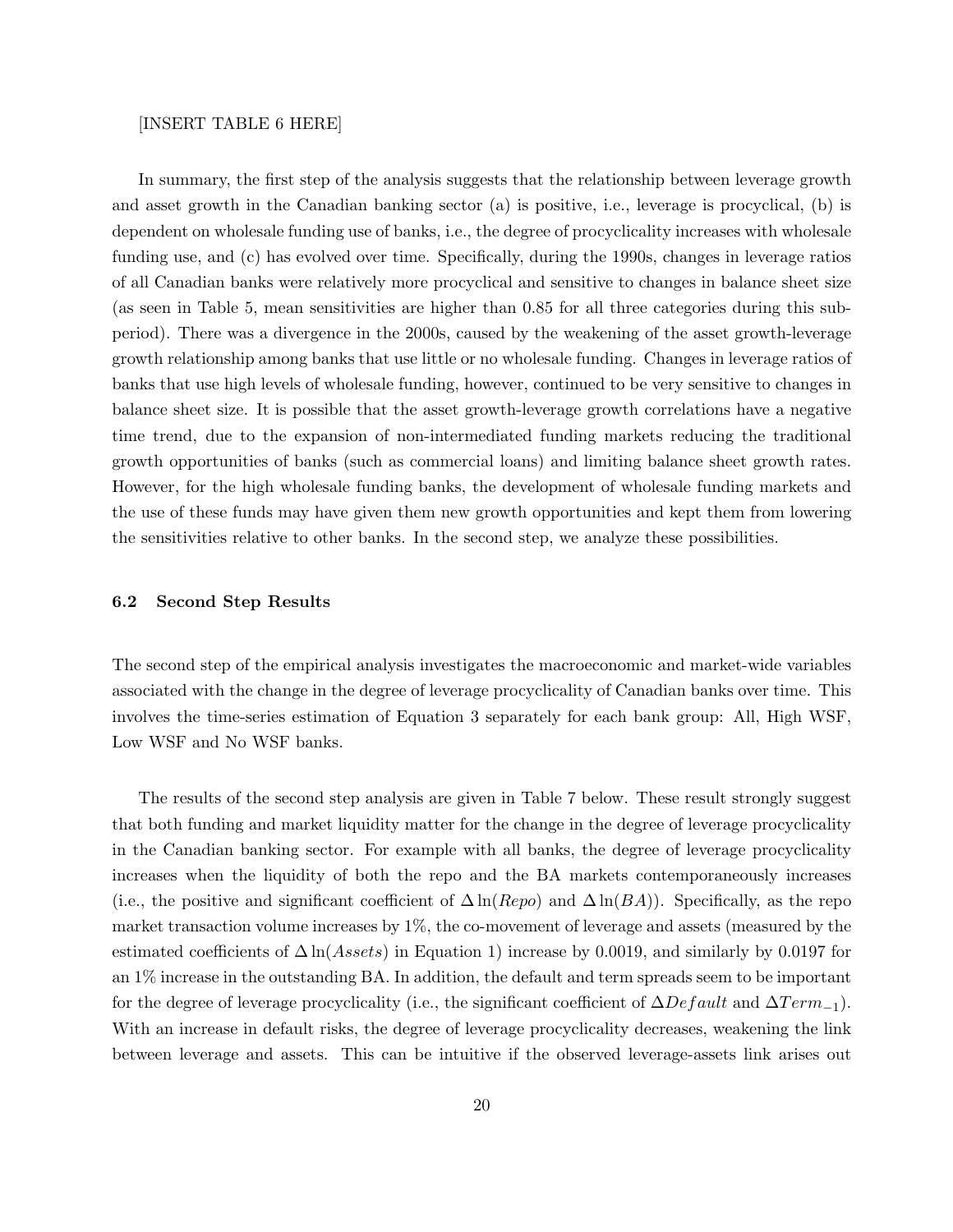of the greater risk-taking behaviour by banks. A lagged term spread increase tends to occur with an increase in the leverage procyclicality. A higher term spread may create an increased incentive to hold greater maturity mismatches by purchasing long-term assets with short-term debts, leading to a stronger positive link between leverage and assets. Finally, an increase in the overnight rate coincides with a higher degree of procyclicality. As discussed below, No WSF banks appear to drive this result.

Regarding the results on different wholesale funding groups, changes in liquidity in the repo market (as measured by turnover) have positive and significant coefficients for both high and low WSF banks. This finding confirms Adrian and Shin (2010), who argue that the active management of a financial institution's balance sheet requires frequent access to repo markets. This is especially true for U.S. investment banks, whose asset growth-leverage growth relationship is highly positive. The positive and significant coefficient of  $\Delta \ln (Repo)$  suggests that more liquid repo markets make it easier for wholesale funding users to take positions in financial markets, perhaps fueling the "feedback effect" of Adrian and Shin (2010) to take place in some parts of the Canadian banking sector.

For the High WSF group, the asset growth-leverage growth relationship is also stronger (more positive) when the BA market is more liquid, due to an increase in the amount of outstanding BA. In Canada, large and established banks use BA as an important source of funding. As most of such banks likely belong to the high wholesale funding group, the result is reasonable. Meanwhile, the growth rate of outstanding CP has a positive and significant coefficient for the Low WSF group. Increased liquidity in CP or BA markets can signal easier access to asset and funding markets for these institutions, which can then be used to purchase assets, leading to higher procyclicality. Alternatively, higher turnover can also cause an appreciation in the value of the CP held by Low WSF banks, which can trigger the "feedback effect" discussed by Adrian and Shin (2010). Taken together, the coefficients for  $\Delta \ln(Rep)$ ,  $\Delta \ln(BA)$ , and  $\Delta \ln(CP)$  point to easier access to wholesale funds (i.e. when the markets are more liquid) resulting in more assets being financed with debt and a higher correlation between asset growth and leverage growth.

#### [INSERT TABLE 7 HERE]

The impact of macroeconomic factors on the asset growth-leverage growth relationship is limited among the No WSF group. The asset growth-leverage growth relationship is positive with respect to GDP for this group. Additionally, the overnight rate has a positive and significant coefficient. The positive coefficients of  $\Delta \ln(GDP)$  and *Overnight Rate* could both be capturing easier access to retail deposits and an abundance of growth opportunities during a booming economy. Finally, the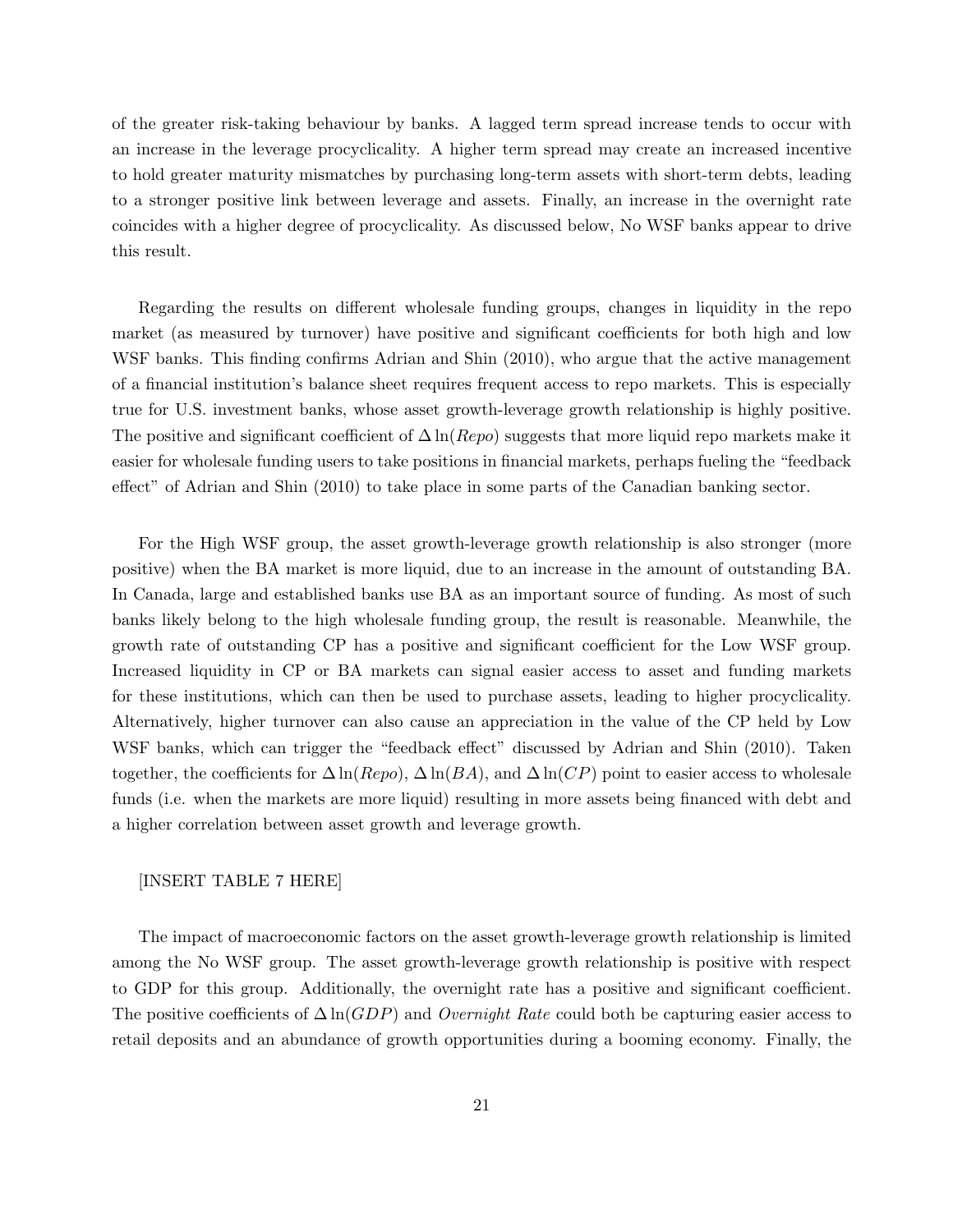No WSF banks tend to reduce their leverage procyclicality (and liquidity risk) towards the end of the fiscal year.

Overall, the second step of the analysis suggests that the degree of leverage procyclicality among Canadian banks is significantly impacted by liquidity-related macroeconomic and market-wide variables. Liquidity in the repo, BA and CP markets plays at least some role in determining the magnitude of this relationship, depending on the degree of wholesale funding use. For both High WSF and Low WSF banks, the repo market matters. Since these banks might be pursuing active trading strategies, their ability to use repo markets to take trading positions can have an impact on their leverage behaviours. The CP and BA markets also may determine the asset growth-leverage growth relationship, since borrowing funds for asset purchases are more likely to take place in these markets.

#### 7 Robustness Checks

#### 7.1 Noise and outliers in "first step" results

One concern related to the "two-step" methodology is that the dependent variables used in the second-step may contain noise (or sampling variation). Given that our sample is smaller than of Kashyap and Stein (2000) or Campello (2002), it is possible that some of the coefficients estimated in the first-step (i.e. degrees of procyclicality) contain noise, which in turn, reduces the significance of the second-step regressions.

This concern is addressed by transforming the outliers among the first-step coefficients, which can reduce the degree of variability and limit the presence of noise in the second-step. As seen in the distributions of these estimated coefficients in Figure 3, such extreme values are almost always on the left-side of the distribution. Accordingly, the transformation of the outliers is achieved by a onesided "winsorising", where all the observations below the  $5<sup>th</sup>$  percentile is set at the  $5<sup>th</sup>$  percentile. Then the second-step regressions are re-estimated using these transformed dependent variables. The results are given in Table 8 below.

#### [INSERT TABLE 8 HERE]

The findings in Table 8 are quite similar to those in Table 7, which suggests that the results are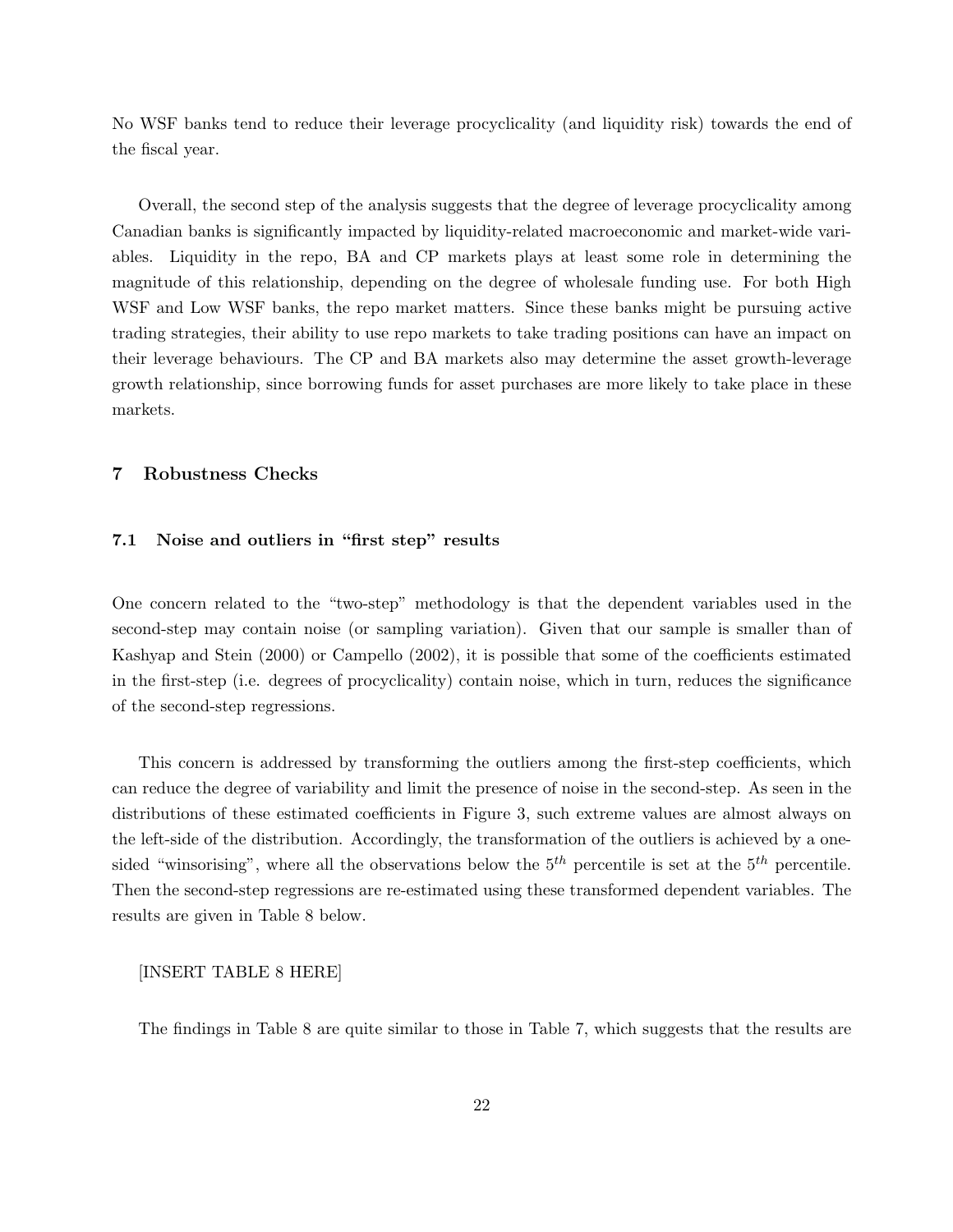not driven by outliers or noise.<sup>30</sup> The significance levels of the regressions somewhat improve with the transformation of the outliers, although it is clear that winsorising the dependent variable does not eliminate all of the noise associated with the first-step regressions.

#### 7.2 Panel regression for the "first step"

Another way of dealing with the issue of potential noise in the first-step coefficients would be to take advantage of the panel nature of our data. A comparison of the coefficients obtained from a single panel regression to the mean of the first-step coefficients given in Table 4 can help determine whether the findings of the two-step methodology are driven by noise/outliers or not.

Accordingly, the first-step equations given in Equations 1 and 2 were estimated using banklevel fixed effects. Similar to the criteria used in the initial first step regressions, outliers with  $|\Delta \ln(Leverage_{i,t})| \geq 66\%$  and/or  $|\Delta \ln(Assets_{i,t})| \geq 66\%$ , and banks with fewer than 40 observations were eliminated. The results of these fixed-effects regressions are given in Table 9 below.

#### [INSERT TABLE 9 HERE]

The results of the first-step panel regressions are broadly in line with the earlier findings discussed above. High wholesale funding using banks have a significantly higher degree of procyclicality compared to the other two groups. The coefficient estimates are also close to the mean regression coefficients reported in Table 4 as well, especially for the high- and low-wholesale funding use groups. Overall, these panel regressions seem to confirm the findings of our two-step methodology.

#### 7.3 A "One-Step" Panel Data Approach

As discussed above, an alternative approach to the "two-step" methodology of Kashyap and Stein  $(2000)$  is to nest the second step equation (Equation 3) into the first step (Equation 2).<sup>31</sup> This "onestep" approach will take advantage of the panel nature of the data and may have more statistical power. Therefore, this specification can serve as a useful robustness check.

 $30$ One notable exception is the result regarding the overnight rate. The sign of the coefficient changes for No WSF banks from positive in Table 7 to negative in Table 8.

<sup>&</sup>lt;sup>31</sup>Alternatively, we could nest Equation 3 into Equation 1, however we focus on the analysis of wholesale funding groups in our robustness checks.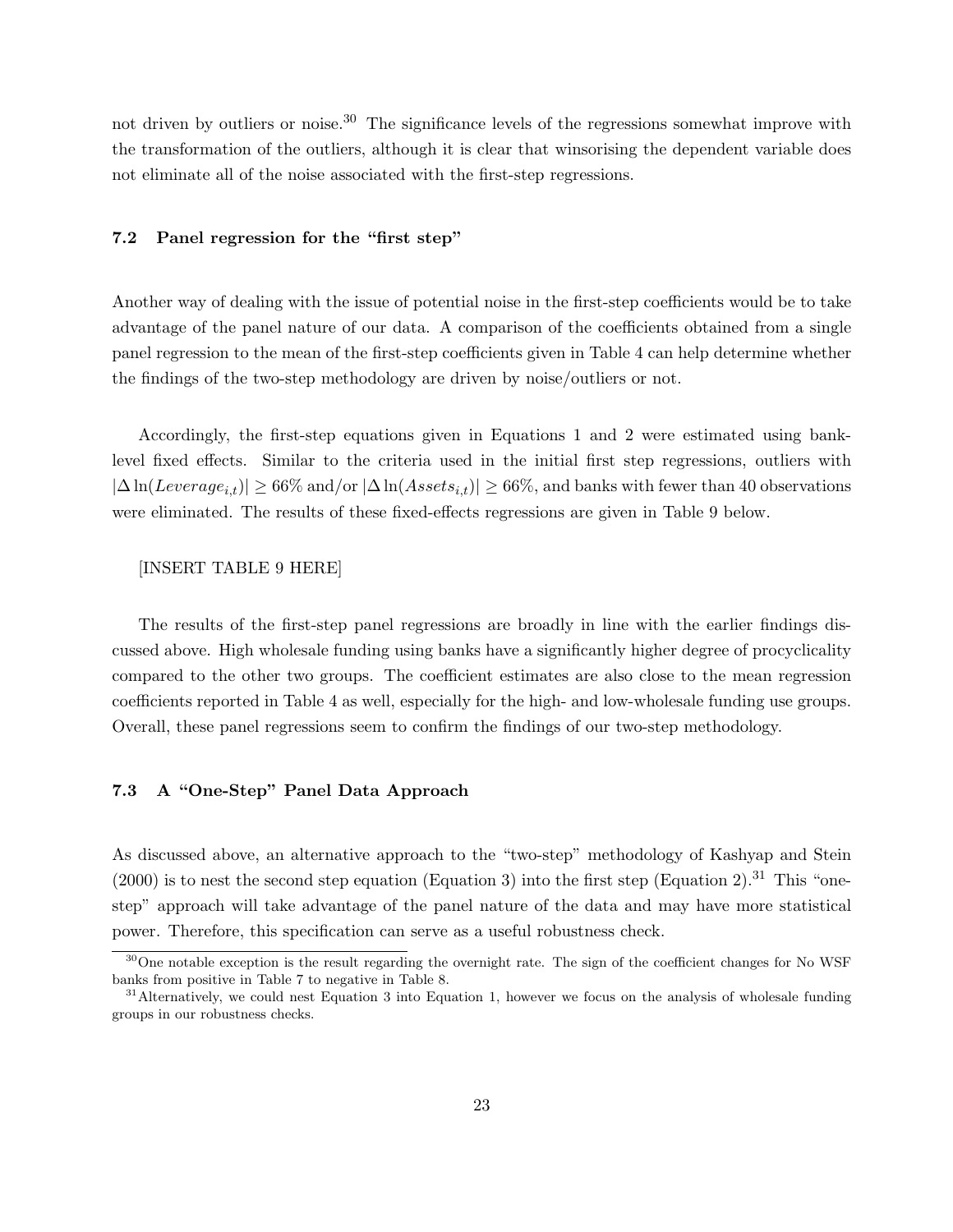In specifying the one-step model, attention needs to be paid to the nature of the dependent variable. As discussed above, the main goals of this study are to determine the correlation between asset growth and leverage growth in Canadian banking sector, and to examine whether this correlation depends on banks' funding portfolios. Accordingly, the dependent variable for the one-step specification needs to reflect the correlation between asset growth and leverage growth for each bank at each time period. Based on this need, the dependent variable was specified as:

$$
y_{i,t} = \frac{(\Delta \ln(\text{Assets})_{i,t} - \mu_{\Delta A}) * (\Delta \ln(\text{Leverage})_{i,t} - \mu_{\Delta L})}{SD_{\Delta A} * SD_{\Delta L}}
$$

where  $\mu_{\Delta A}$  is the mean asset growth rate and  $\mu_{\Delta L}$  is the mean leverage growth rate. Similarly,  $SD<sub>ΔA</sub>$  and  $SD<sub>ΔL</sub>$  represent the standard deviations of the asset growth rate and leverage growth rate, respectively. These means and standard deviations can be calculated either (i) across banks for each time period (for time t across all i), or (ii) across time periods for each bank (for bank i across all  $t$ ).<sup>32</sup>

Using this dependent variable, the following equation can be estimated, where the main variables of interest are interacted with wholesale funding use dummies:

 $32$ This specification of the dependent variable is intuitively motivated from the formula for sample correlations:  $\frac{\sum_{i=1}^{n} (a_i - \bar{a})(b_i - \bar{b})}{(n-1)SD_aSD_b}$  for two random variables, a and b, where n is the sample size. The dependent variable is one element of the summation in this formula. Hence, this specification would allow us to interpret how the right-hand-side variables effect the correlation between changes in leverage and assets.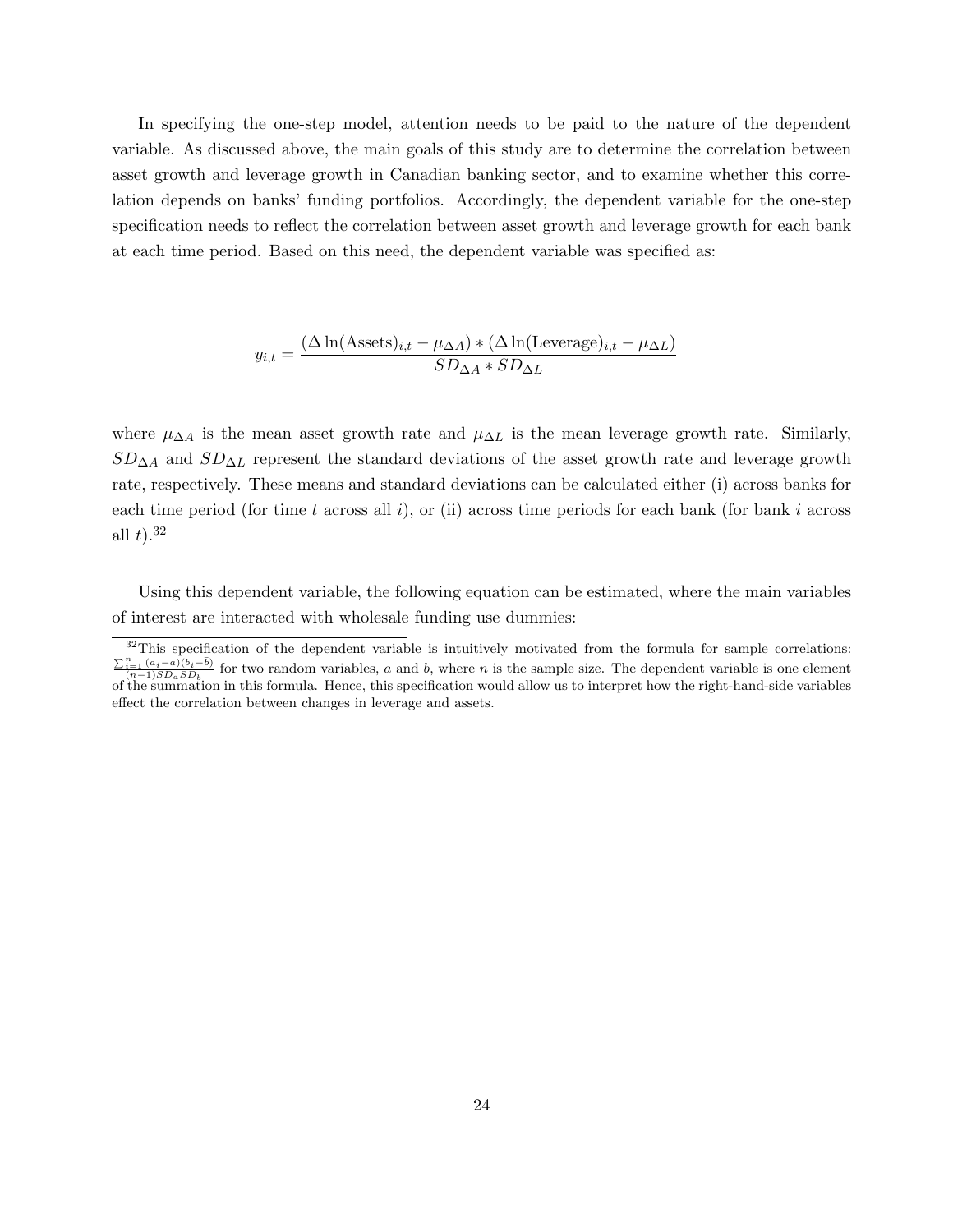$$
y_{i,t} = \psi_i + \psi_1 \cdot Low_{i,t} + \psi_2 \cdot No_{i,t}
$$
\n
$$
+ \gamma_{11} \cdot \Delta \ln(Repo)_t + \gamma_{12} \Delta \ln(Repo)_t \cdot Low_{i,t} + \gamma_{13} \Delta \ln(Repo)_t \cdot No_{i,t}
$$
\n
$$
+ \gamma_{21} \cdot \Delta \ln(BA)_t + \gamma_{22} \Delta \ln(BA)_t \cdot Low_{i,t} + \gamma_{23} \Delta \ln(BA)_t \cdot No_{i,t}
$$
\n
$$
+ \gamma_{31} \cdot \Delta \ln(CP)_t + \gamma_{32} \Delta \ln(CP)_t \cdot Low_{i,t} + \gamma_{33} \Delta \ln(CP)_t \cdot No_{i,t}
$$
\n
$$
+ \gamma_{41} \cdot \Delta Default_t + \gamma_{42} \Delta Default_t \cdot Low_{i,t} + \gamma_{43} \Delta Default_t \cdot No_{i,t}
$$
\n
$$
+ \gamma_6 \cdot \Delta Term_t + \gamma_7 \cdot \Delta \ln(TSX \text{ Fin})_t
$$
\n
$$
+ \gamma_{71} \cdot \Delta \ln(GDP)_t + \gamma_{72} \Delta \ln(GDP)_t \cdot Low_{i,t} + \gamma_{73} \Delta \ln(GDP)_t \cdot No_{i,t}
$$
\n
$$
+ \gamma_{81} \cdot \Delta Overnight \text{ Rate}_t + \gamma_{82} \cdot \Delta Overnight \text{ Rate}_t \cdot Low_{i,t} + \gamma_{83} \cdot \Delta Overnight \text{ Rate}_t \cdot No_{i,t}
$$
\n
$$
+ \gamma_{91} \cdot Year \text{ End}_{i,t} + \gamma_{92} \cdot Year \text{ End}_{i,t} \cdot Low_{i,t} + \gamma_{93} \cdot Year \text{ End}_{i,t} \cdot No_{i,t}
$$
\n
$$
+ \omega_1 \cdot \Delta \ln(Leverage)_{i,t-1} + \omega_2 \cdot \Delta \ln(ACMLimit)_{i,t} + \omega_3 \cdot Merge_{i,t} + \epsilon_{i,t}
$$
\n
$$
(4)
$$

In Equation 4, the variables with the  $\gamma$  coefficients are for the macroeconomic/market-wide variables, whereas the  $\omega$  coefficients are for the bank-level variables.  $\psi_i$  is a bank-specific effect. As the dependent variable can be calculated in two ways, this equation was estimated under two methodologies. First, the means and standard deviations of ln(Leverage) and ln(Assets) were calculated for each bank across time and Equation 4 was estimated using a random-effects specification. Then, the means and standard deviations were calculated for each time period, across all banks and Equation 4 was estimated using a fixed-effects specification (both of these choices were confirmed by Hausman tests). Banks with less than 40 observations were dropped from the sample in each case. To ensure that the findings are not driven by outliers, dependent variable observations in the 1st and 99th percentiles of the two distributions were winsorised.

#### [INSERT TABLE 10 HERE]

The results of the two different one-step specifications, which are presented in Table 10, are broadly in line with the findings of the two-step analysis discussed above. The asset growth-leverage growth correlations are higher for High WSF banks, since  $Low_{i,t}$  and  $No_{i,t}$  have negative coefficients (except for  $No_{i,t}$  in (ii)). Furthermore, liquidity in funding markets still matters for the asset growthleverage growth link, since liquidity, especially, in the BA market has significant coefficients for High and Low WSF groups in both specifications. Although the findings in Table 7 and 10 do not exactly match, the general conclusions of the two-step analysis concerning the impact of wholesale funding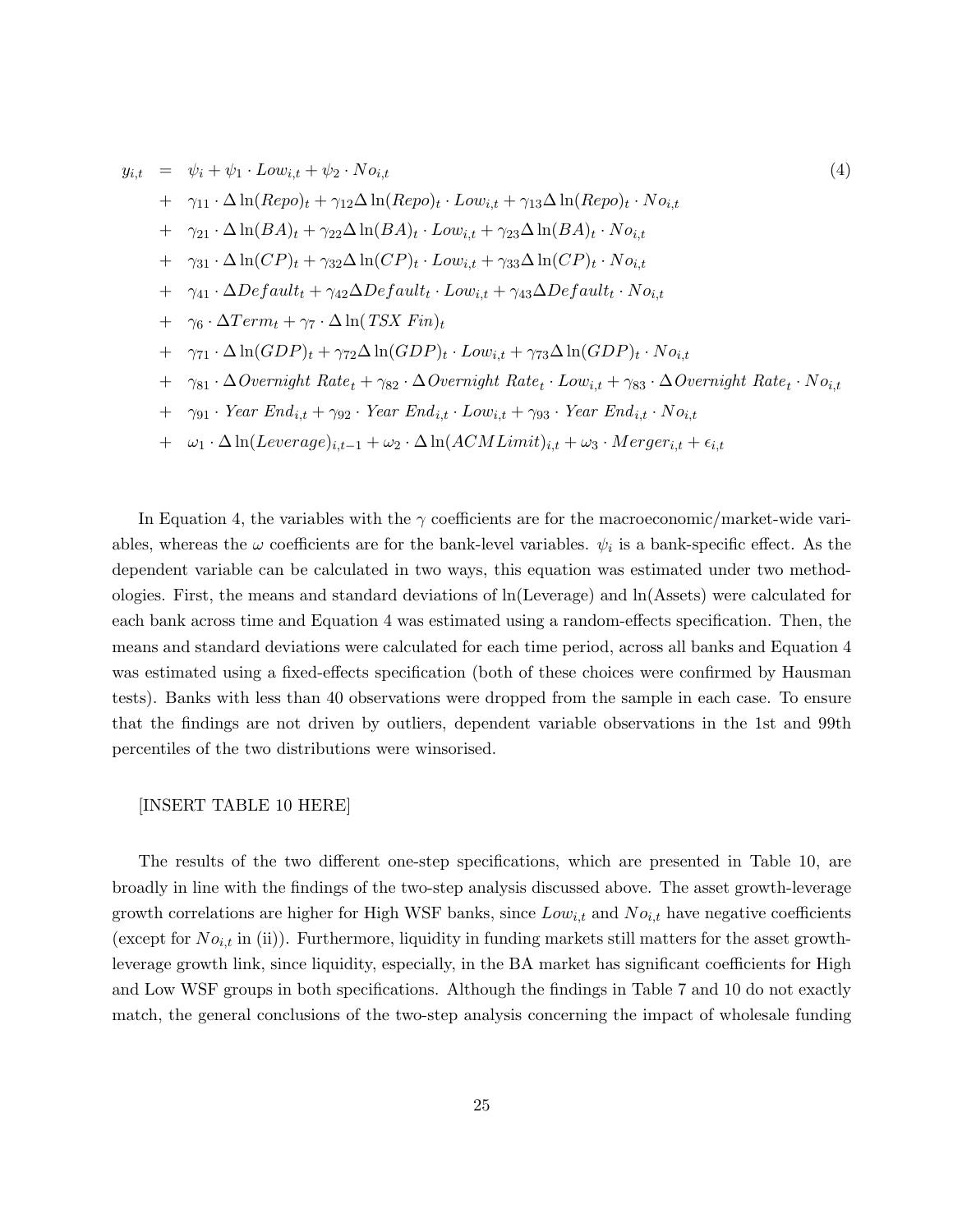use and liquidity on Canadian banks' leverage behaviour are confirmed.<sup>33</sup>

#### 8 Conclusion

We study the extent of procyclicality of leverage in the Canadian banking sector. The study is motivated by the theory developed by Brunnermeier and Pedersen (2009) and empirically studied in Adrian and Shin (2010) that a link exists between funding liquidity and market liquidity through financial institutions' balance-sheet management. Our analysis utilizes a variation of the two-step empirical estimation method first proposed by Kashyap and Stein (2000). We use monthly balance sheet data covering almost two decades and we establish that leverage is highly procyclical among Canadian financial institutions. This link depends on banks' use of wholesale funding markets and it has evolved over time. The degree of procyclicality among banks that are more dependent on wholesale funding is higher, e.g., leverage rises more rapidly as assets increase. Furthermore, the gap in the degree of procyclicality between high wholesale funding users and the rest of the banking sector has grown larger during the 2000s. We then investigate macroeconomic and market-wide variables associated with leverage procyclicality and its divergence between different wholesale funding groups. This "second step" of the empirical analysis suggests that leverage becomes more procyclical during times of increased liquidity in repo, BA and CP markets.

The current regulation in Canada places a limit on the leverage ratio. This regulation is designed to prevent excessively high leverage but does not directly control the change in leverage. Given that procyclicality of leverage could lead to aggregate volatility, our findings imply that this current leverage regulation may not adequately address potential consequences of market and funding liquidity risks. Other regulations, such as those being discussed in the Basel Committee on Banking Supervision, that enforce counter-cyclical capital holdings and directly restrict banks' balance-sheet liquidity-risk management may have a potential in addressing this issue. However, the consideration of the potential costs of such regulations needs to be taken into account.

In this study, we document and highlight an important issue (i.e., procyclicality of leverage) in the Canadian financial sector. Important questions still remain. Why do Canadian banks behave similarly to U.S. investment banks even though their business models are very different? The search for potential causes of this observation is left for future research. Insights into this question would contribute in the designing of new financial sector regulations. This line of research would also help

<sup>&</sup>lt;sup>33</sup>The only major differences between the findings of the two-step vs. the one-step analysis are that  $\Delta \ln (Repo)_t$ does not have a positive and significant coefficient (for the High WSF group) and that none of the CP market-related coefficients are statistically significant.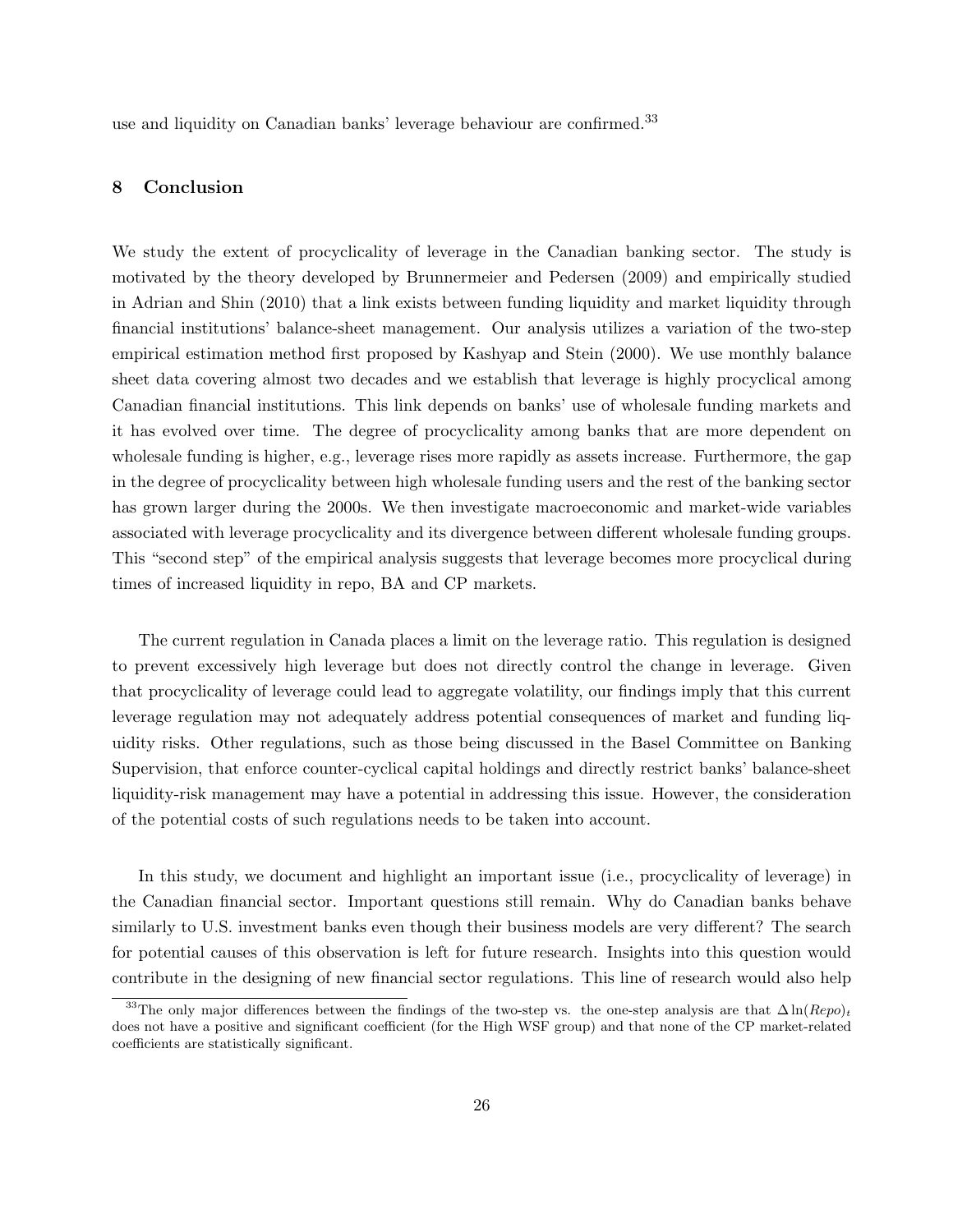to further our understanding of the behaviour of complex financial institutions that are the focus of recent regulatory reforms.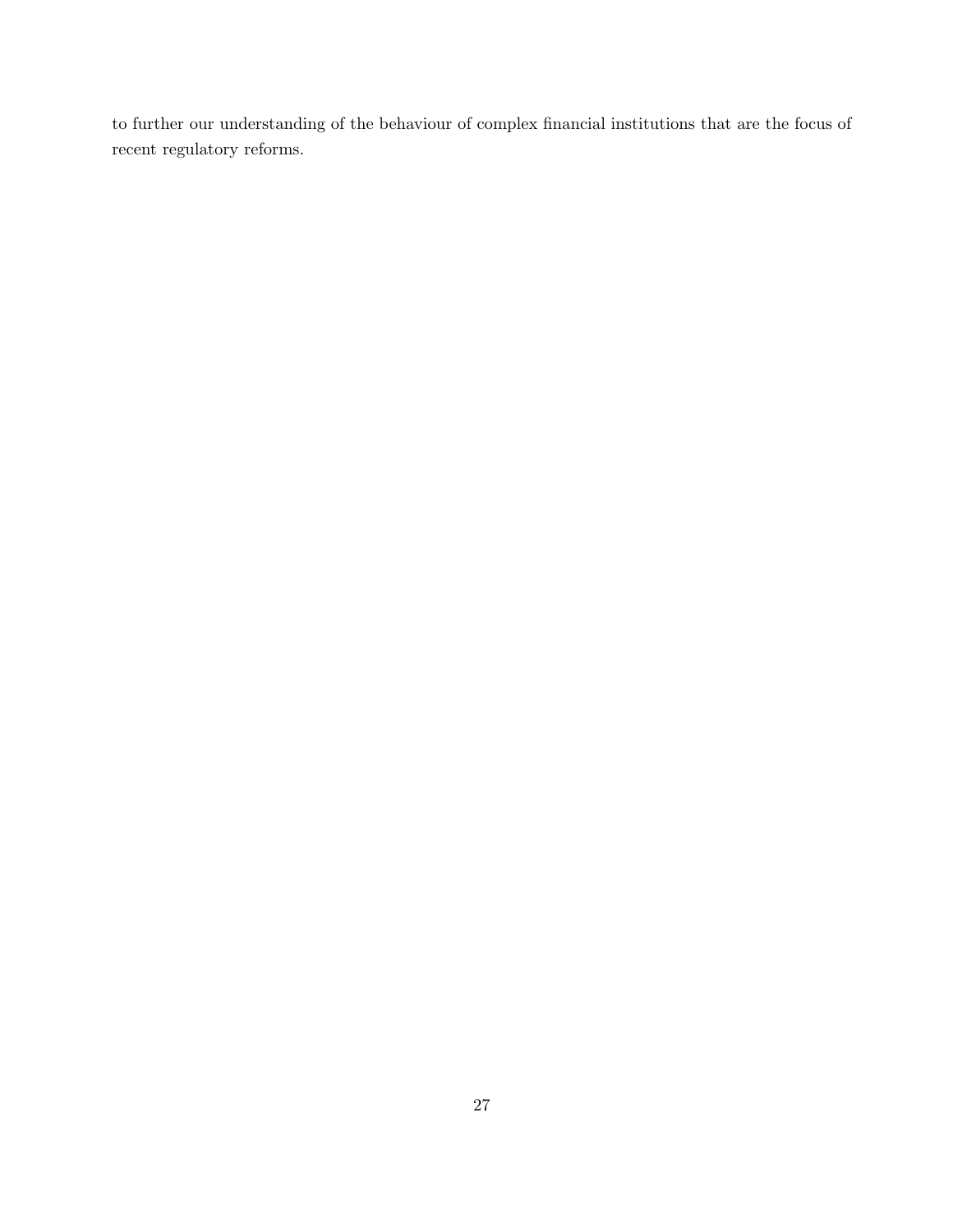#### References

- Adrian, T., E. Moench, and H. Shin (2010): "Financial Intermediation, Asset Prices, and Macroeconomic Dynamics," Federal Reserve Bank of New York Staff Report, 422.
- ADRIAN, T., AND H. SHIN (2010): "Liquidity and Leverage," Journal of Financial Intermediation, 19(3), 418–437.
- ALLEN, J., AND W. ENGERT (2007): "Efficiency and Competition in Canadian Banking," Bank of Canada Review, Summer, 33–45.
- BASEL COMMITTEE ON BANKING SUPERVISION (2009): "International framework for liquidity risk measurement, standards and monitoring," Bank for International Settlements Consultative Documents.
- Blum, J. (2008): "Why 'Basel II' May Need a Leverage Ratio Restriction," Journal of Banking and Finance, 32, 1699–1707.
- BORDELEAU, E., A. CRAWFORD, AND C. GRAHAM (2009): "Regulatory Constraints on Leverage: Issues and Lessons from the Canadian Experience," Bank of Canada Working Paper, 2009-15.
- BRUNNERMEIER, M., AND L. PEDERSEN (2009): "Market Liquidity and Funding Liquidity," Review of Financial Studies, 22(6), 2201–2238.
- Campello, M. (2002): "Internal Capital Markets in Financial Conglomerates: Evidence from Small Bank Responses to Monetary Policy," Journal of Finance, 56(6), 2773–2805.
- CERTORELLI, N., AND L. GOLDBERG (2008): "Banking Globalization, Monetary Transmission, and the Lending Channel," National Bureau of Economic Research Working Papers, 14101.
- COMMITTEE ON THE GLOBAL FINANCIAL SYSTEM (2009): "The role of valuation and leverage in procyclicality," Bank for International Settlements CGSF Papers, 34.
- Geanakoplos, J. (2010): "The Leverage Cycle," Cowles Foundation Discussion Papers, 1715R.
- HADLEY, K., AND B. BOECHER (2007): "Liquidity Analysis: Decades of Change," FDIC Supervisory  $Insights, 4(1), 4-11.$
- HAUNG, R., AND L. RATNOVSKI (2010): "The Dark Side of Bank Wholesale Funding," *Journal of* Financial Intermediation, forthcoming.
- KASHYAP, A. K., AND J. C. STEIN (2000): "What Do a Million Observations on Banks Say about the Transmission of Monetary Policy?," American Economic Review, 93(3), 407–428.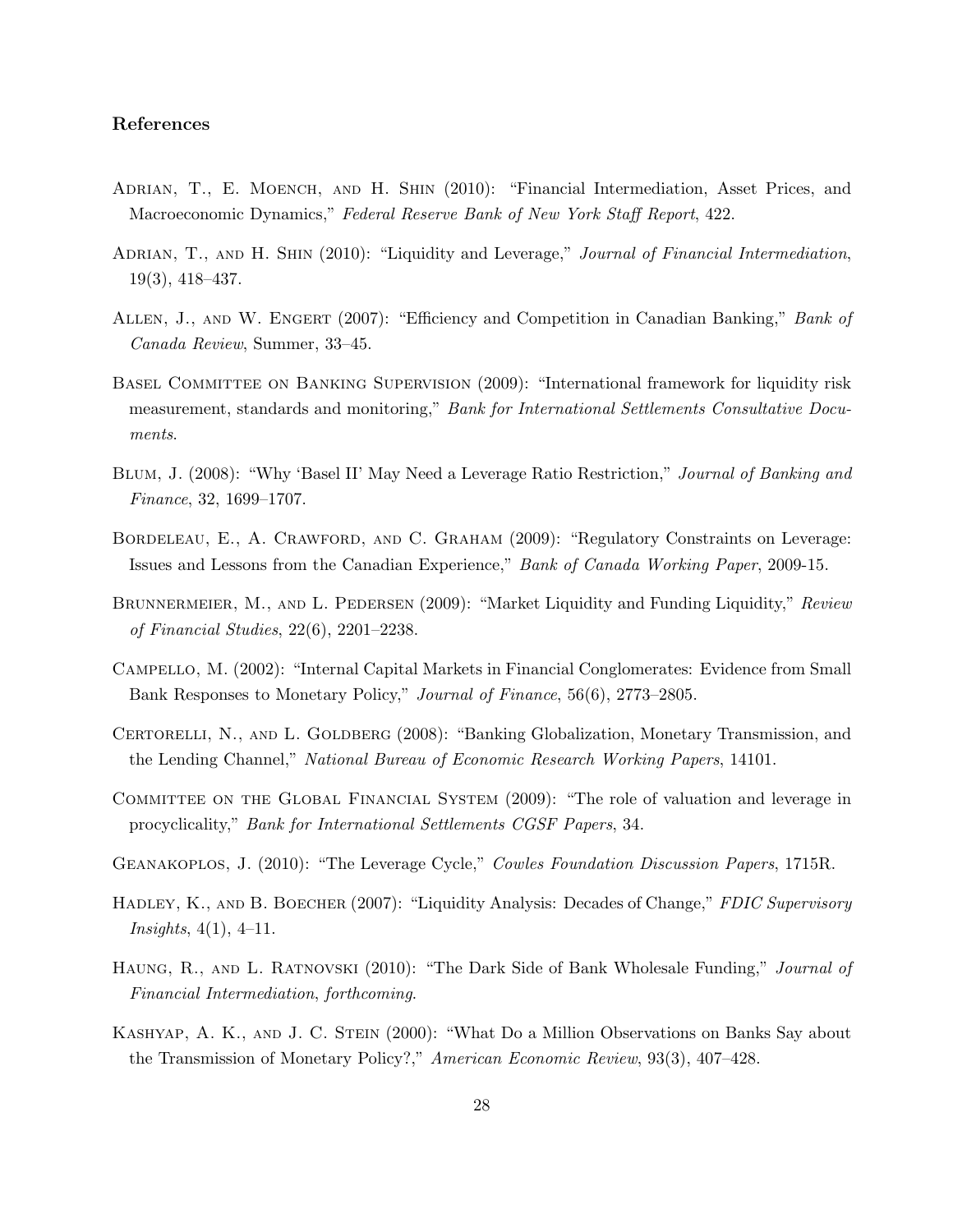PANETTA, F., AND P. ANGELINI (2009): "Financial Sector Pro-Cyclicality: Lessons From the Crisis," Banca D'italia: Occasional Paper, 44.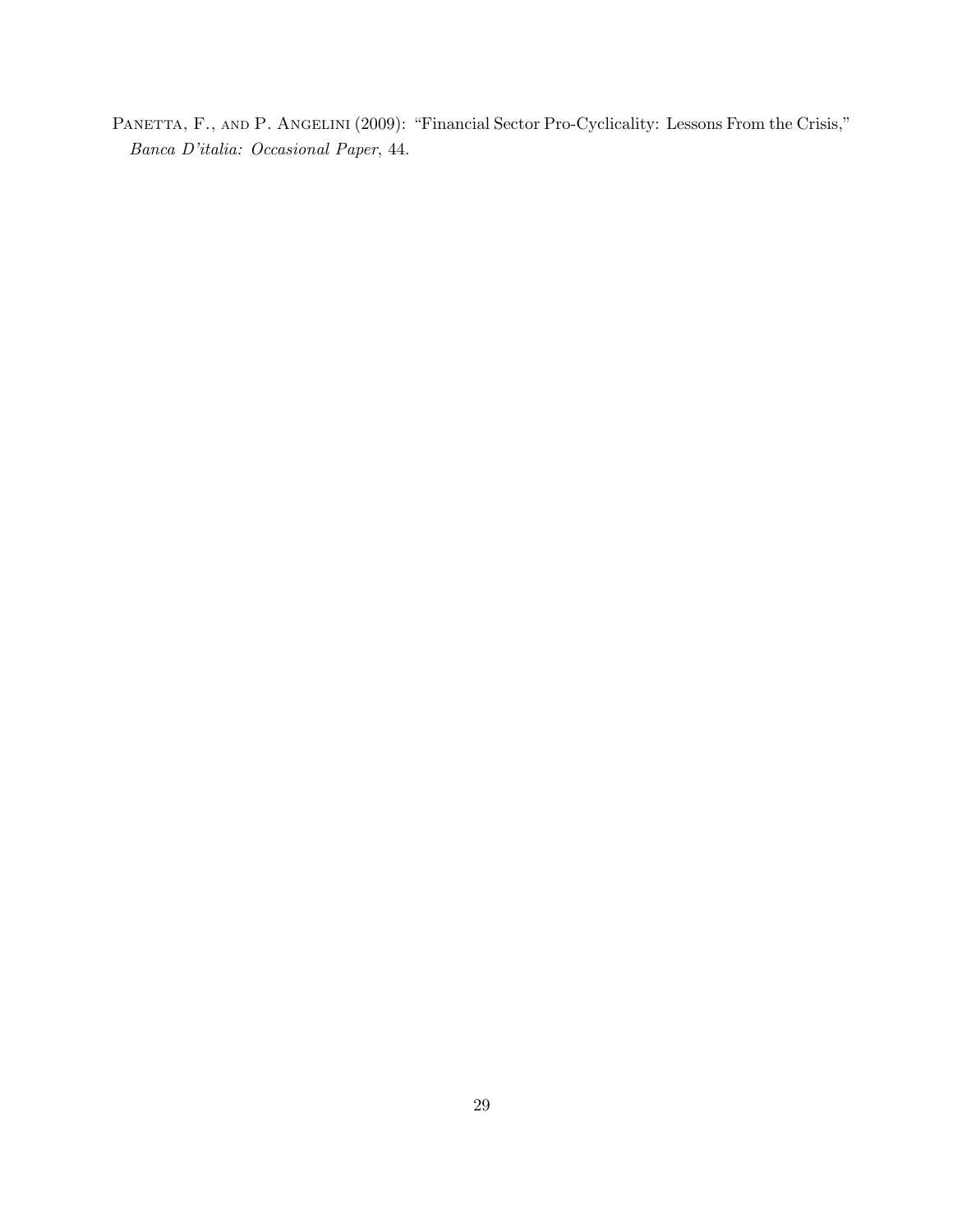

Figure 1: Annual change in assets and leverage in Canada (1994-2009).

Figure 2: Annual change in assets and leverage in the U.S. (1994-2007).

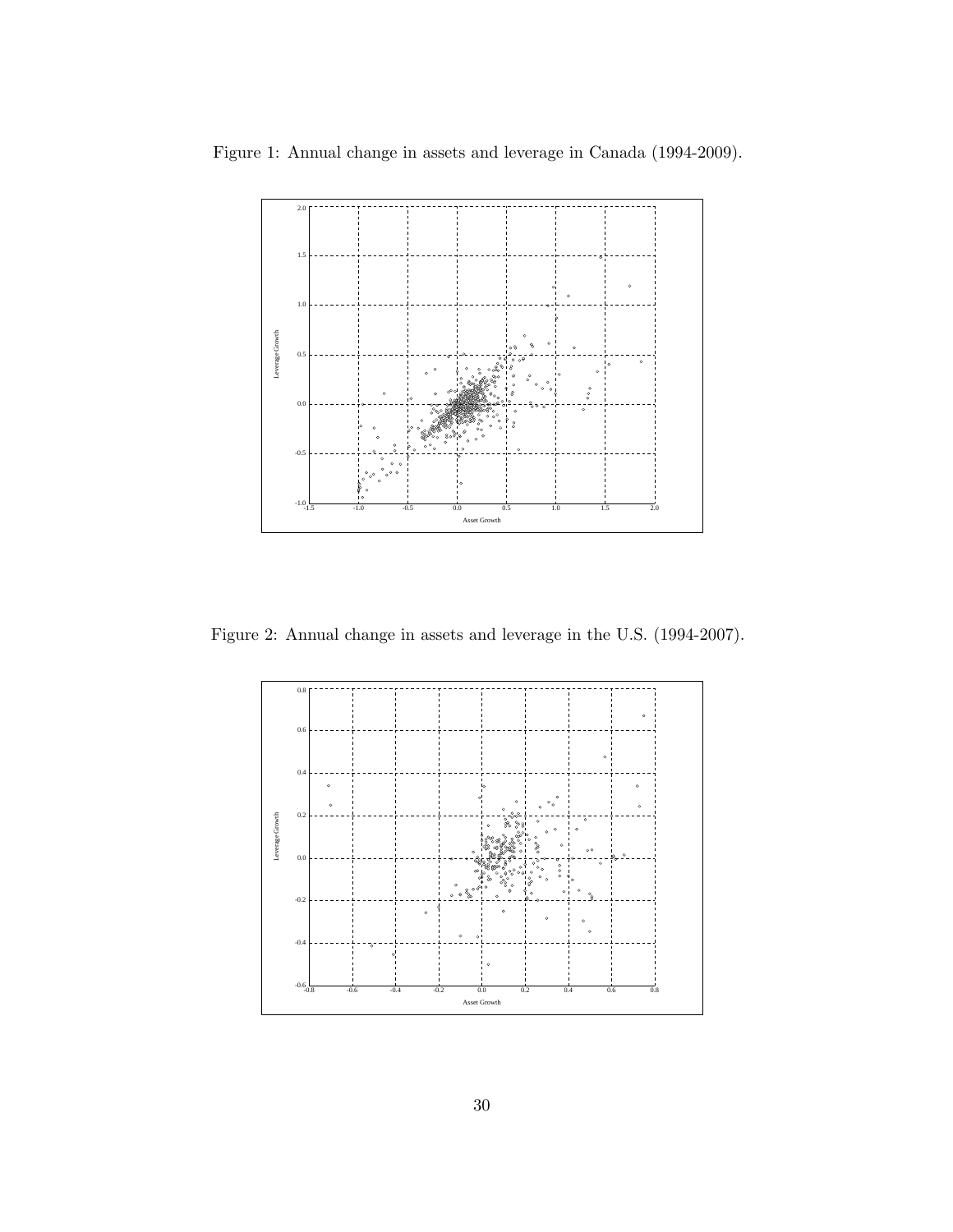Figure 3: Kernel Density Estimates of  $\alpha_1$  from the regression model (1) on the left panel; and  $\beta_1$ (High WSF),  $\beta_1 + \beta_2$  (Low WSF) and  $\beta_1 + \beta_3$  (No WSF) from the regression model (2) on the right panel.

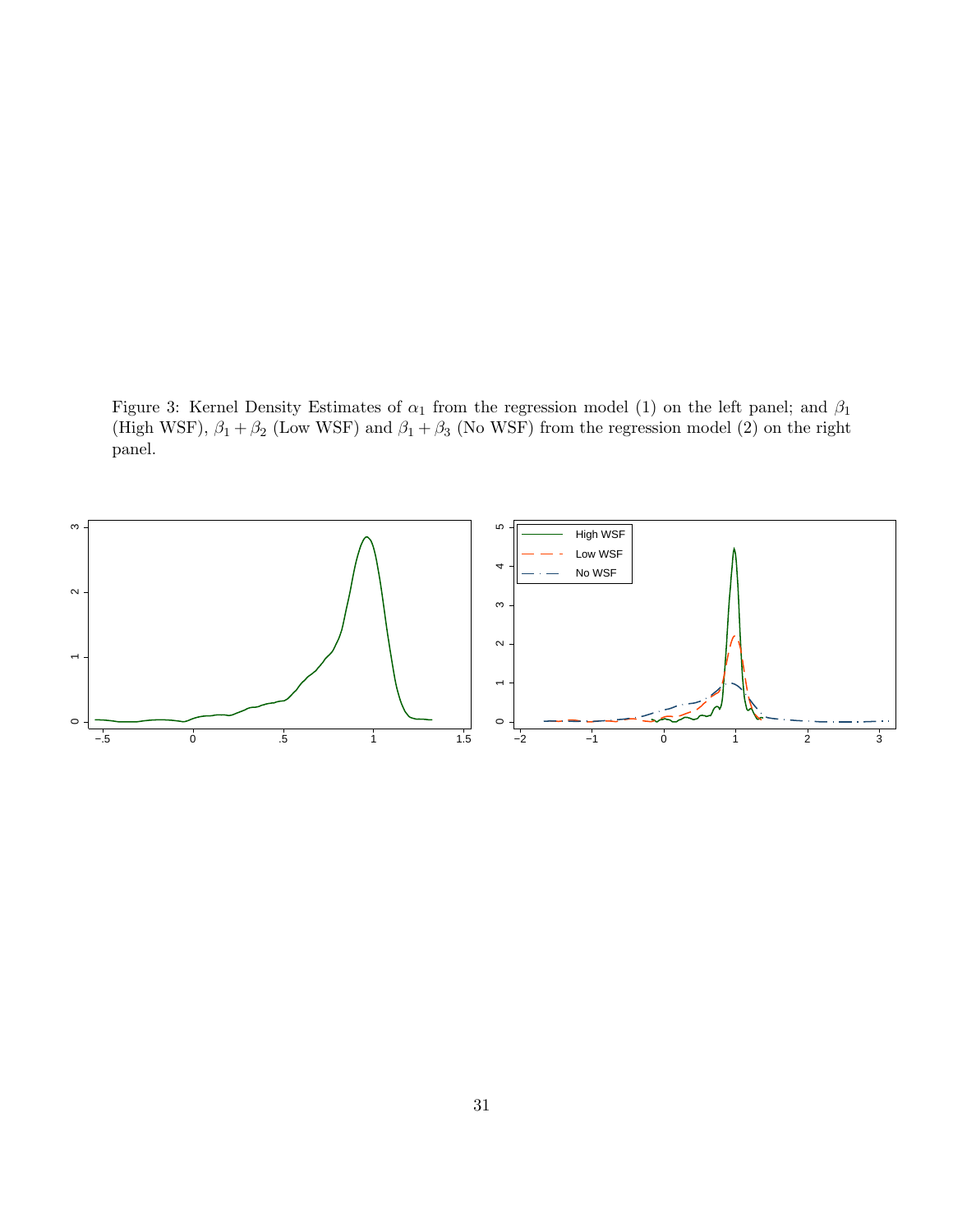| Group at $t$ | High WSF | Low WSF  | No WSF  |
|--------------|----------|----------|---------|
| High WSF     | 96.29%   | 3.51%    | $0.2\%$ |
| Low WSF      | 3.56%    | 94.22%   | 2.22%   |
| No WSF       | 0.05%    | $3.84\%$ | 96.11%  |

Table 1: "Transition matrix" showing switching patterns of banks among the different wholesale funding use categories.

Group at  $t+1$ 

Table 2: Summary statistics for all banks in the sample and each individual group of banks.

|                    | Mean      | Median | Std. Dev. | Min          | Max   |
|--------------------|-----------|--------|-----------|--------------|-------|
| <b>All Banks</b>   |           |        |           |              |       |
| $#$ of banks       | 67.44     | 69     | 4.04      | 54           | 75    |
| Leverage           | 9.33      | 9.40   | 5.38      | 0.96         | 24.15 |
| $\Delta$ Leverage  | $-0.001$  | 0.00   | 0.09      | $-0.66$      | 0.63  |
| $\triangle$ Assets | 0.006     | 0.004  | 0.08      | $-0.63$      | 0.65  |
|                    |           |        |           |              |       |
| <b>High WSF</b>    |           |        |           |              |       |
| $#$ of banks       | 26.59     | 26     | 3.69      | 20           | 33    |
| Leverage           | 10.56     | 9.93   | 4.47      | 1.58         | 24.15 |
| $\Delta$ Leverage  | $-0.003$  | 0.002  | 0.10      | $-0.62$      | 0.63  |
| $\triangle$ Assets | 0.004     | 0.006  | 0.09      | $-0.62$      | 0.64  |
|                    |           |        |           |              |       |
| Low WSF            |           |        |           |              |       |
| $#$ of banks       | 26.06     | 25.5   | 3.65      | 19           | 32    |
| Leverage           | 10.749    | 11.57  | 4.71      | 1.00         | 23.75 |
| $\Delta$ Leverage  | 0.0004    | 0.001  | 0.08      | $-0.64$      | 0.63  |
| $\triangle$ Assets | 0.009     | 0.007  | 0.07      | 0.63         | 0.65  |
|                    |           |        |           |              |       |
| No WSF             |           |        |           |              |       |
| $#$ of banks       | 14.79     | 13     | 7.97      | $\mathbf{1}$ | 30    |
| Leverage           | 4.57      | 1.30   | 5.30      | 0.96         | 22.92 |
| $\Delta$ Leverage  | $-0.0004$ | 0.00   | 0.07      | $-0.66$      | 0.60  |
| $\Delta$ Assets    | 0.004     | 0.002  | 0.07      | $-0.60$      | 0.59  |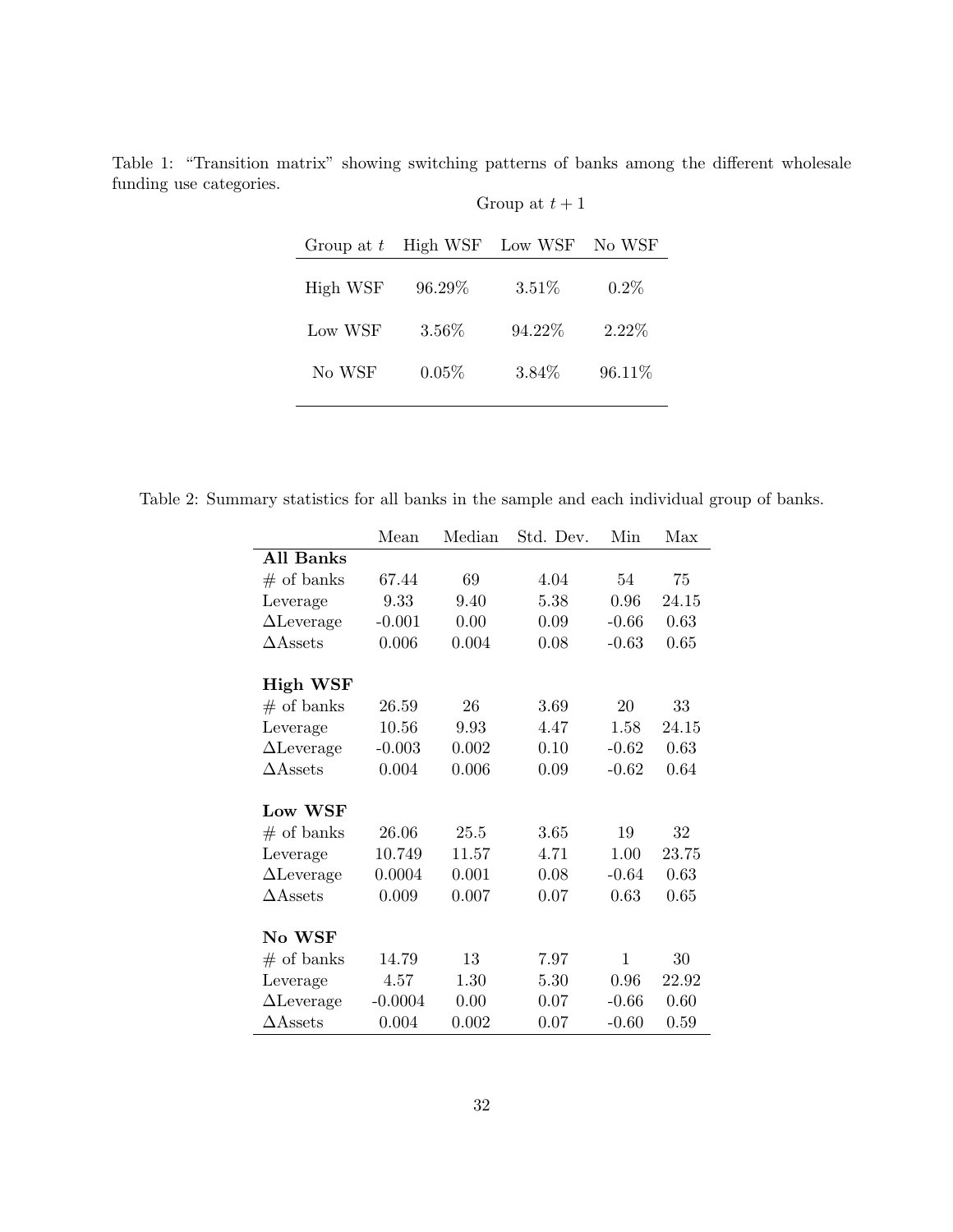|                    | All Banks      | High WSF       | Low WSF | No WSF   |
|--------------------|----------------|----------------|---------|----------|
| Total Assets       | 100            | 100            | 100     | 100      |
| Cash               | 24             | 19             | 19      | 33       |
| Loans              | 47             | 59             | 61      | 25       |
| Mortgage           | 21             | 17             | 35      | 14       |
| Non-mortgage       | 25             | 42             | 26      | 11       |
| Securities         | 19             | 18             | 15      | 24       |
| Public Sector      | 12             | 7              | 7       | 20       |
| Private Sector     | 5              | 6              | 5       | 4        |
| Derivative Related | $\overline{2}$ | 5              | 2       | $\theta$ |
| Other Assets       | 10             | $\overline{4}$ | 6       | 17       |
| Total Liabilities  | 67             | 89             | 80      | 39       |
| Retail Deposit     | 35             | 21             | 58      | 28       |
| Wholesale Funding  | 19             | 57             | 9       | $\Omega$ |
| Other Debts        | 13             | 11             | 13      | 12       |
| Equity             | 33             | 11             | 20      | 61       |

Table 3: Average balance-sheet portfolios for each individual group of banks in percentage of total assets, December 2009.

Table 4: Summary of the 192 individual first-step regression results. Means and variances for all coefficients except " $\Delta(A \text{ssets}) \cdot No$ " are calculated across the 192 individual regressions. The mean and variance of "∆(Assets) · No" does not include the 24 estimated coefficients for the years 1994 and 1995, since this group had very few banks during this period.

|                              |          | All Banks |           | WSF Groups |
|------------------------------|----------|-----------|-----------|------------|
| Variable                     | Mean     | Variance  | Mean      | Variance   |
| $\Delta \ln(A \text{ssets})$ | 0.833    | 0.062     | 0.933     | 0.039      |
| $\Delta(Assets) \cdot Low$   |          |           | $-0.146$  | 0.205      |
| $\Delta(Assets) \cdot No$    |          |           | $-0.272$  | 0.335      |
| $ln(Leverage)_{-1}$          | $-0.005$ | 0.0001    | $-0.006$  | 0.0001     |
| ln(ACM Limit)                | 0.014    | 0.021     | 0.015     | 0.028      |
| Liquid                       | 0.005    | 0.003     | 0.008     | 0.004      |
| Merger                       | $-0.003$ | 0.0004    | $-0.002$  | 0.0003     |
| Low                          |          |           | $-0.0004$ | 0.0002     |
| No                           |          |           | $-0.010$  | 0.005      |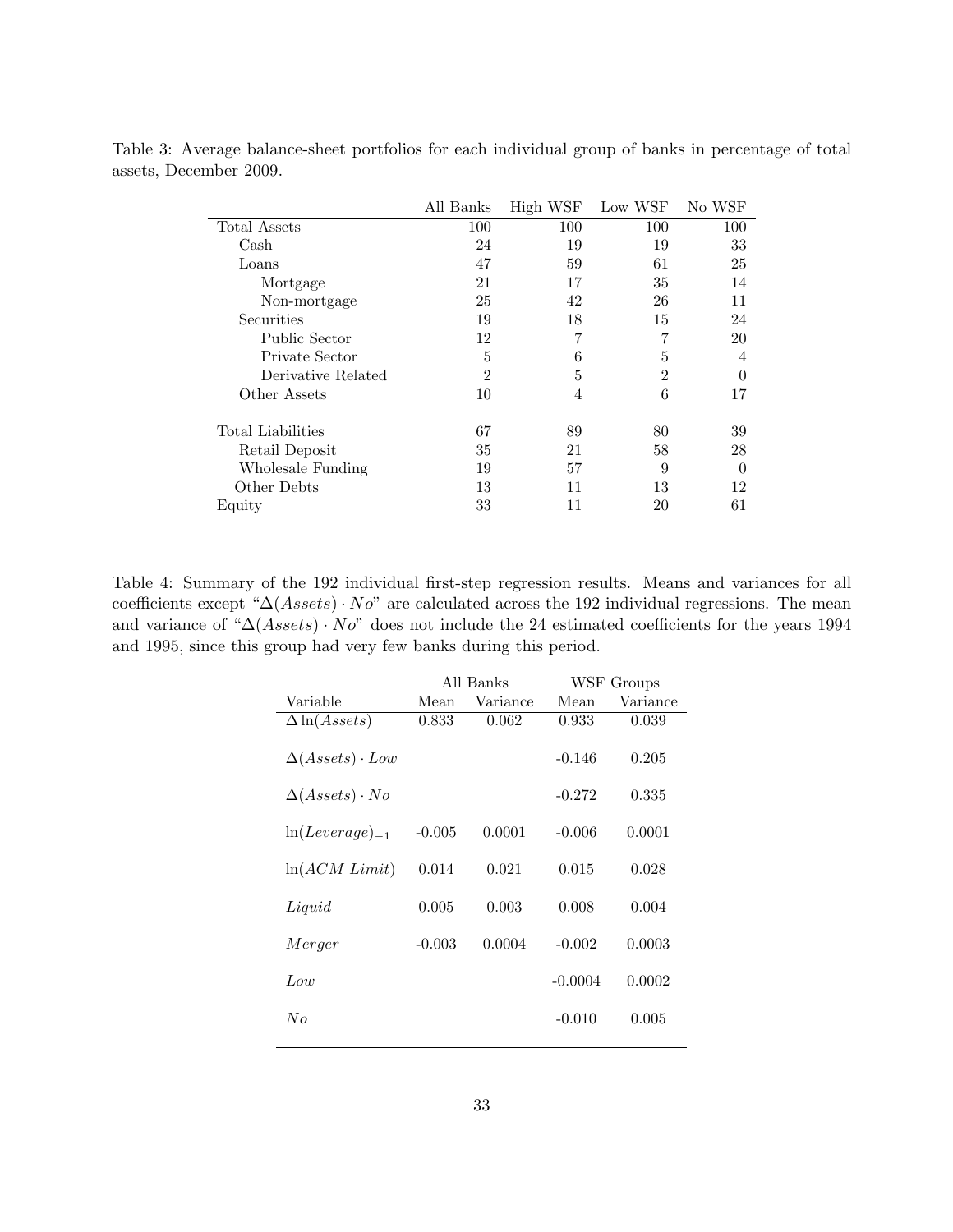Table 5: Summary of first step regression results, continued. Mean  $(\mu)$  and variance  $(\sigma^2)$  for the estimated leverage growth-asset growth sensitivities are reported for the entire sample period and two sub-periods. The last two rows present tests for the equivalence of the means  $(\mu)$  and variances  $(\sigma^2)$ of the estimated coefficients for the same category but across different subperiods.  $H_0$ :  $\sigma_{90}^2 = \sigma_{00}^2$ reports the chi-squared test statistic for a Bartlett's test for equal variance across the two sub-periods.  $H_0: \mu_{90} = \mu_{00}$  reports the results of a F<sup>\*</sup> test for the equality of the sub-sample means (robust to  $\sigma_{90}^2 \neq \sigma_{90}^2$ ). The mean leverage growth-asset growth sensitivities for the No WSF group do not include the estimated coefficients for 1994 and 1995, since this group had very few banks in it during this period. \*\*\* is significant at 1% and \*\* represents significance at 5%.

|                                          | All        | High WSF | Low WSF    | No WSF     |
|------------------------------------------|------------|----------|------------|------------|
| Mean $(\mu)$                             |            |          |            |            |
| Whole Sample $(\mu_{\text{whole}})$      | 0.833      | 0.933    | 0.786      | 0.654      |
| 1990s $(\mu_{90})$                       | 0.930      | 0.952    | 0.872      | 0.915      |
| 2000s $(\mu_{00})$                       | 0.774      | 0.921    | 0.735      | 0.550      |
| Variance $(\sigma^2)$                    |            |          |            |            |
| Whole Sample $(\sigma_{\text{whole}}^2)$ | 0.062      | 0.039    | 0.193      | 0.319      |
| 1990s $(\sigma_{90}^2)$                  | 0.023      | 0.029    | 0.078      | 0.257      |
| 2000s $(\sigma_{00}^2)$                  | 0.076      | 0.045    | 0.256      | 0.309      |
| $H_0: \sigma_{90}^2 = \sigma_{00}^2$     | $13.79***$ | $4.41**$ | $26.84***$ | 0.549      |
| $H_0: \mu_{90} = \mu_{00}$               | $25.36***$ | 1.23     | $5.90**$   | $16.74***$ |

Table 6: Comparison of mean leverage growth-asset growth sensitivities across different size categories for (i) the entire sample and (ii) two sub-sample periods. The differences in the mean sensitivities are calculated as "Column i - Row j" and a Welch's t-test is performed with the null hypothesis of "Mean difference  $= 0$ " (robust to unequal sample variances). The mean difference tests involving the No WSF group only include observations from January 1996 and onwards, since this group had too few banks in it prior to January 1996. \*\*\* is significant at 1% and \*\* is significant at 5%.

| Panel A: Entire Sample | Low WSF    | No WSF     |
|------------------------|------------|------------|
| High WSF               | $0.146***$ | $0.272***$ |
| Low WSF                |            | $0.117**$  |
| Panel B: The $1990s$   |            |            |
| High WSF               | $0.080**$  | 0.028      |
| Low WSF                |            | $-0.053$   |
| Panel C: The 2000s     |            |            |
| High WSF               | $0.186***$ | $0.370***$ |
| Low WSF                |            | $0.184***$ |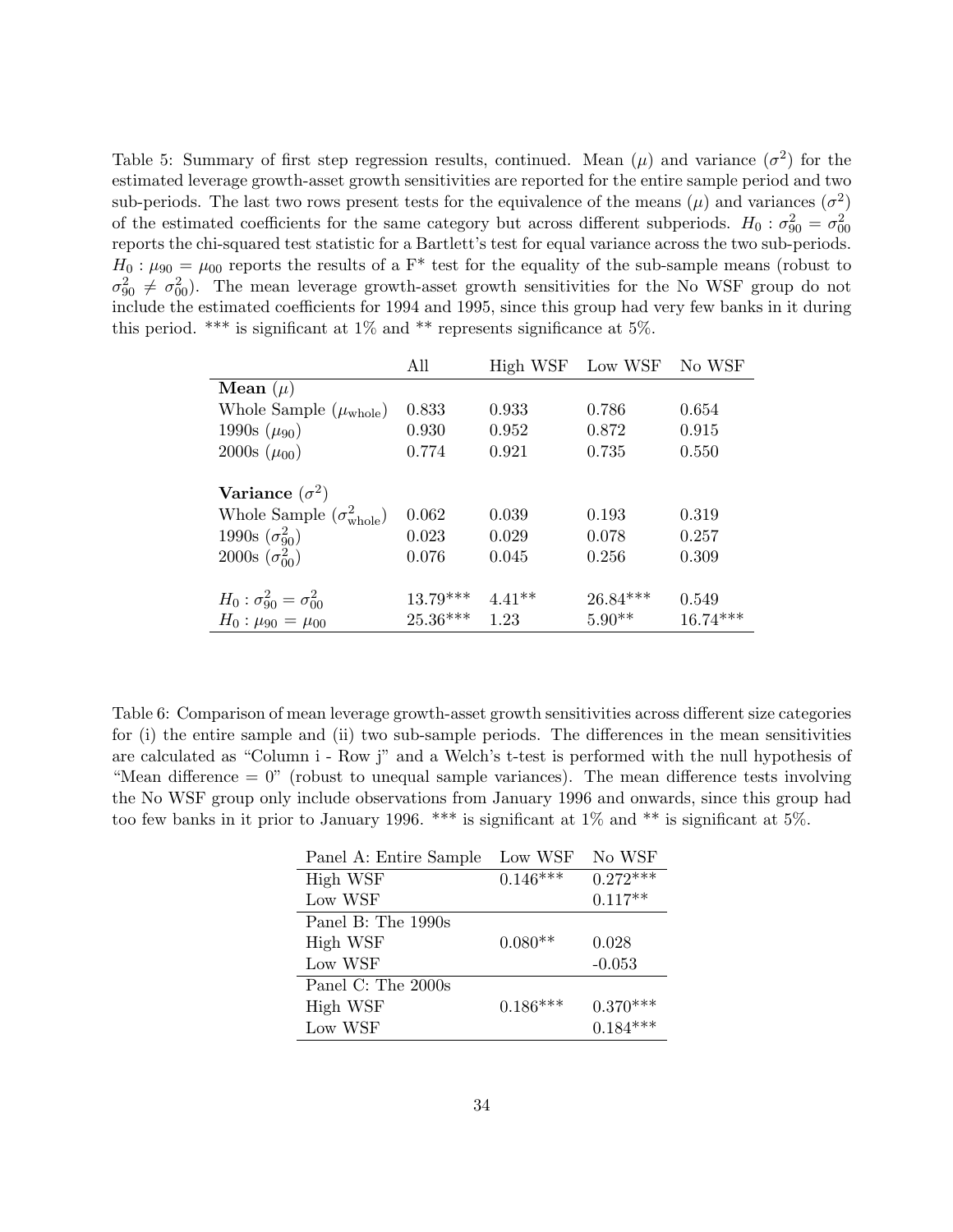|                                             | All Banks |             | High WSF  |             | Low WSF     |       | No WSF      |       |
|---------------------------------------------|-----------|-------------|-----------|-------------|-------------|-------|-------------|-------|
| Variable                                    | Coef      | S. E.       | Coef      | S. E.       | Coef        | S. E. | Coef        | S. E. |
| $\Delta \ln (Repo)$                         | $0.190**$ | $\,0.085\,$ | $0.173**$ | 0.077       | $0.331**$   | 0.144 | 0.004       | 0.227 |
| $\Delta \ln (Repo)_{-1}$                    | 0.104     | 0.064       | $-0.050$  | $0.066\,$   | $\,0.025\,$ | 0.122 | 0.192       | 0.139 |
|                                             |           |             |           |             |             |       |             |       |
| $\Delta \ln(BA)$                            | $1.197**$ | 0.562       | 0.183     | 0.414       | 0.585       | 1.226 | 0.116       | 1.338 |
| $\Delta \ln(BA)_{-1}$                       | 0.363     | 0.517       | $0.662*$  | 0.381       | 0.637       | 1.025 | $-1.695$    | 1.081 |
|                                             |           |             |           |             |             |       |             |       |
| $\Delta \ln(CP)$                            | 0.0911    | 0.624       | $-0.262$  | 0.439       | $-0.678$    | 1.165 | 1.260       | 1.586 |
| $\Delta \ln(CP)_{-1}$                       | $0.656\,$ | 0.529       | $-0.263$  | $0.345\,$   | $3.118*$    | 1.654 | $-1.418$    | 1.155 |
|                                             |           |             |           |             |             |       |             |       |
| $\Delta$ Default                            | $-0.137*$ | 0.0707      | $-0.0509$ | 0.059       | $-0.290**$  | 0.130 | $-0.060$    | 0.191 |
| $\Delta Default_{-1}$                       | $-0.019$  | 0.059       | $-0.020$  | 0.058       | $-0.058$    | 0.111 | $-0.006$    | 0.204 |
|                                             |           |             |           |             |             |       |             |       |
| $\Delta Term$                               | $-0.075$  | 0.049       | $-0.085$  | 0.057       | $-0.135$    | 0.089 | $-0.151$    | 0.157 |
| $\Delta Term_{-1}$                          | $0.085**$ | 0.042       | 0.039     | 0.032       | $0.154*$    | 0.081 | $-0.023$    | 0.190 |
|                                             |           |             |           |             |             |       |             |       |
| $\Delta$ ln(TSX Fin)                        | $-0.545$  | 0.350       | $-0.221$  | 0.229       | $-0.800$    | 0.608 | $-0.367$    | 0.799 |
| $\Delta$ ln( <i>TSX Fin</i> ) <sub>-1</sub> | 0.0709    | 0.366       | $-0.140$  | 0.258       | $-0.042$    | 0.644 | 0.519       | 0.892 |
|                                             |           |             |           |             |             |       |             |       |
| $\Delta \ln(GDP)$                           | 0.043     | 0.038       | 0.033     | 0.032       | $-0.049$    | 0.067 | 0.069       | 0.100 |
| $\Delta \ln(GDP)_{-1}$                      | 0.027     | 0.043       | $-0.053$  | $\,0.036\,$ | $-0.056$    | 0.077 | $0.249**$   | 0.099 |
|                                             |           |             |           |             |             |       |             |       |
| Overnight Rate                              | $0.026**$ | 0.010       | 0.012     | $0.009\,$   | 0.014       | 0.020 | $0.058*$    | 0.035 |
|                                             |           |             |           |             |             |       |             |       |
| Year End                                    | $-0.025$  | 0.061       | 0.060     | $0.050\,$   | 0.013       | 0.105 | $-0.549***$ | 0.174 |
| No. of obs.                                 | 190       |             | 190       |             | 190         |       | 168         |       |
| F-Stat                                      | $2.53***$ |             | $1.56*$   |             | $1.62*$     |       | $2.50***$   |       |
|                                             |           |             |           |             |             |       |             |       |

Table 7: Second-step regression results. Heteroscedasticity and autocorrelation corrected Newey-West (one lag) standard errors. The regression for the No WSF group includes estimated asset growth-leverage growth sensitivities from January 1996 and onwards only. \*\*\* is significant at 1%, \*\* and \* are significant at 5% and 10% respectively.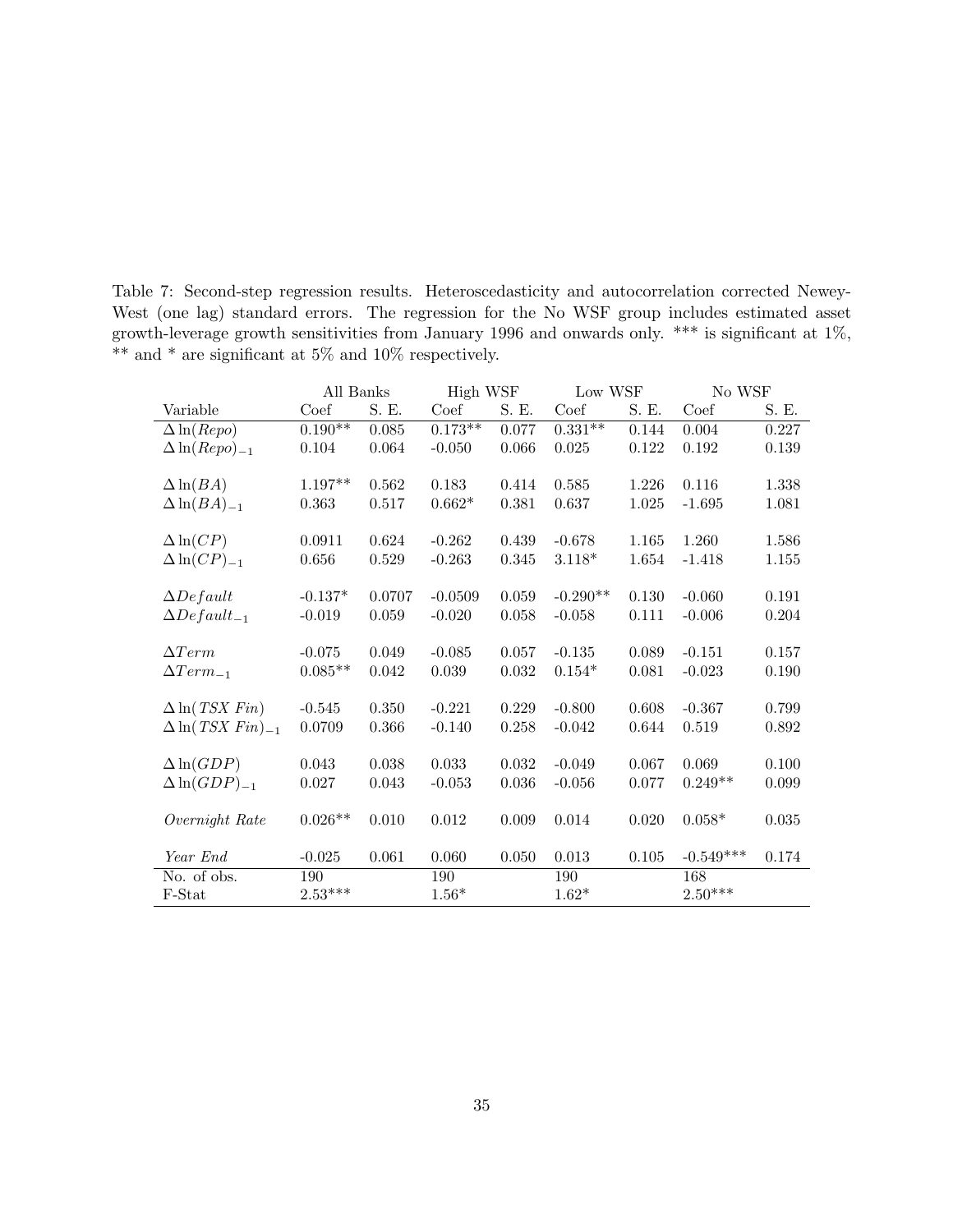|                                    | All Banks  |       | <b>High WSF</b> |       | Low WSF    |       | No WSF      |       |
|------------------------------------|------------|-------|-----------------|-------|------------|-------|-------------|-------|
| Variable                           | Coef       | S. E. | Coef            | S. E. | Coef       | S. E. | Coef        | S. E. |
|                                    |            |       |                 |       |            |       |             |       |
| $\Delta \ln (Repo)$                | $0.142**$  | 0.069 | $0.128**$       | 0.055 | $0.240**$  | 0.102 | 0.075       | 0.194 |
| $\Delta \ln (Repo)_{-1}$           | 0.083      | 0.056 | $-0.067$        | 0.052 | 0.019      | 0.104 | $0.224*$    | 0.129 |
|                                    |            |       |                 |       |            |       |             |       |
| $\Delta \ln(BA)$                   | $0.695*$   | 0.421 | $-0.154$        | 0.329 | 0.257      | 0.723 | $-0.043$    | 1.154 |
| $\Delta \ln(BA)_{-1}$              | 0.253      | 0.436 | $0.576*$        | 0.330 | 0.474      | 0.707 | $-1.471$    | 0.968 |
|                                    |            |       |                 |       |            |       |             |       |
| $\Delta \ln(CP)$                   | 0.293      | 0.499 | $-0.123$        | 0.391 | $-0.314$   | 0.939 | 1.856       | 1.530 |
| $\Delta \ln(CP)_{-1}$              | 0.670      | 0.462 | $-0.121$        | 0.286 | 1.962      | 1.209 | $-0.342$    | 1.071 |
|                                    |            |       |                 |       |            |       |             |       |
| $\Delta Default$                   | $-0.130**$ | 0.064 | $-0.024$        | 0.046 | $-0.263**$ | 0.106 | 0.144       | 0.148 |
| $\Delta Default_{-1}$              | $-0.013$   | 0.052 | 0.017           | 0.042 | $-0.047$   | 0.091 | 0.223       | 0.160 |
|                                    |            |       |                 |       |            |       |             |       |
| $\Delta Term$                      | $-0.064$   | 0.045 | $-0.061$        | 0.038 | $-0.103$   | 0.072 | $-0.044$    | 0.123 |
| $\Delta Term_{-1}$                 | $0.074*$   | 0.038 | 0.029           | 0.029 | $0.108*$   | 0.065 | 0.133       | 0.121 |
| $\Delta$ ln(TSX Fin)               | $-0.563*$  | 0.291 | $-0.178$        | 0.180 | $-0.640$   | 0.454 | 0.0003      | 0.806 |
| $\Delta$ ln(TSX Fin) <sub>-1</sub> | 0.153      | 0.318 | $-0.021$        | 0.191 | $-0.053$   | 0.469 | 0.990       | 0.919 |
|                                    |            |       |                 |       |            |       |             |       |
| $\Delta \ln(GDP)$                  | 0.036      | 0.033 | 0.038           | 0.026 | $-0.015$   | 0.051 | 0.081       | 0.032 |
| $\Delta \ln(GDP)_{-1}$             | 0.025      | 0.042 | $-0.042$        | 0.028 | $-0.012$   | 0.065 | $0.233***$  | 0.082 |
|                                    |            |       |                 |       |            |       |             |       |
| Overnight Rate                     | $0.023**$  | 0.009 | 0.005           | 0.007 | 0.006      | 0.014 | $-0.048*$   | 0.028 |
|                                    |            |       |                 |       |            |       |             |       |
| Year End                           | $-0.005$   | 0.051 | 0.049           | 0.039 | $0.016\,$  | 0.078 | $-0.408***$ | 0.118 |
| Observations                       | 190        |       | 190             |       | 190        |       | 190         |       |
| F-stat                             | $2.76***$  |       | $1.66*$         |       | $1.93**$   |       | $2.68***$   |       |

Table 8: Second-step regression results with the dependent variables winsorised at the 5th percentile (one-sided). Heteroscedasticity and autocorrelation corrected Newey-West (one lag) standard errors. \*\*\* is significant at 1%, \*\* and \* are significant at 5% and 10% respectively.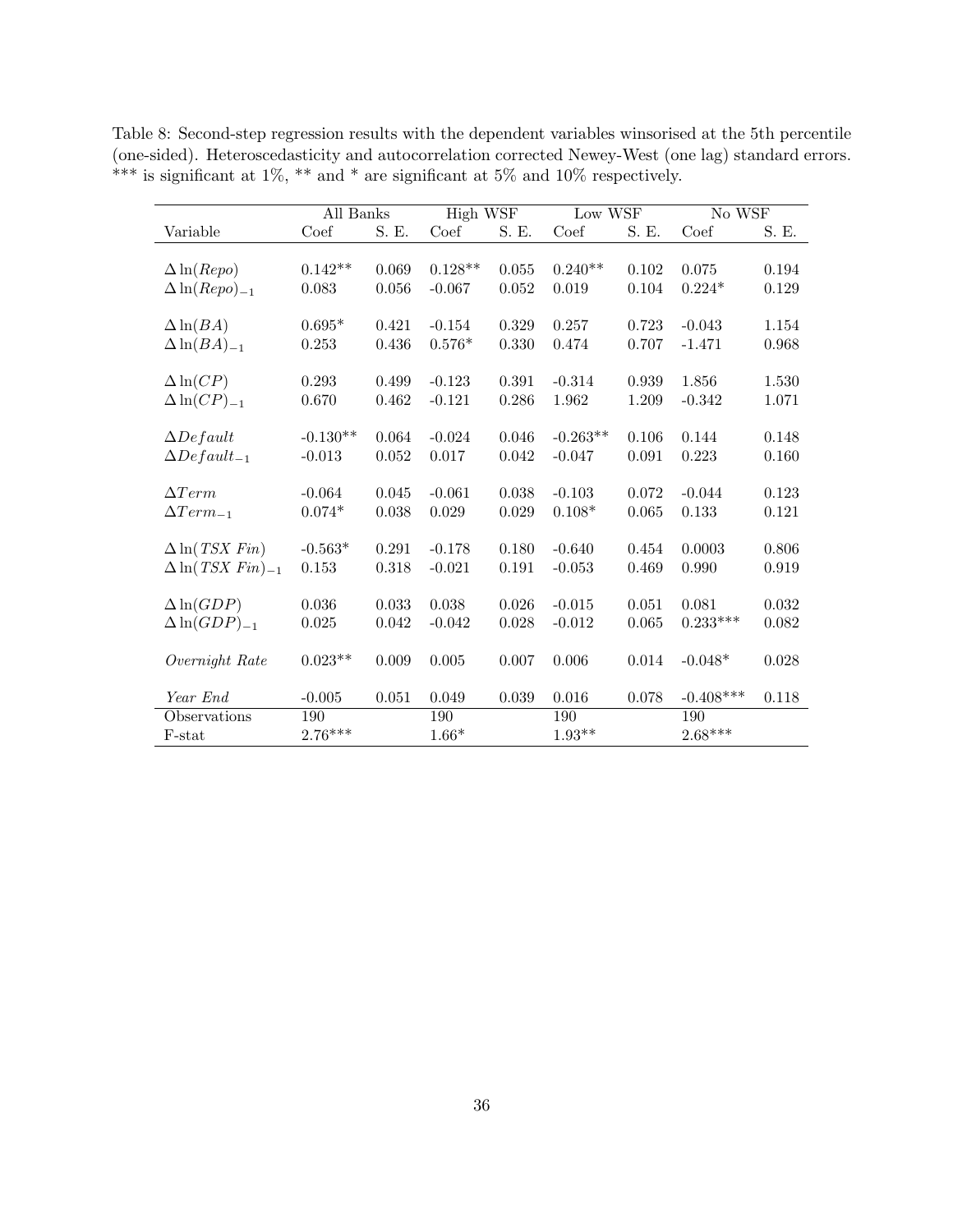Table 9: Fixed-effects panel regression for the first-step (all banks and banks grouped according to wholesale funding use). Arbitrary serial correlation and heteroscedasticity-robust standard errors are reported. \*\*\* is significant at 1%, \*\* and \* are significant at 5% and 10% respectively.

|                                           |             | All Banks |             | WSF Groups |
|-------------------------------------------|-------------|-----------|-------------|------------|
| Variable                                  | Coef.       | S. E.     | Coef.       | S. E.      |
| $\Delta \ln(A \, \text{s} \, \text{ets})$ | $0.816***$  | 0.046     | $0.928***$  | 0.014      |
| $\Delta \ln(A \text{ssets}) \cdot Low$    |             |           | $-0.113**$  | 0.047      |
| $\Delta \ln(Assets) \cdot No$             |             |           | $-0.493***$ | 0.157      |
|                                           |             |           |             |            |
| ACM Limit                                 | $-0.006$    | 0.009     | $-0.003$    | 0.009      |
| Liquid                                    | $-0.004$    | 0.009     | $-0.002$    | 0.011      |
| Merger                                    | $-0.014**$  | 0.006     | $-0.015**$  | 0.007      |
| $ln(Leverage_{-1})$                       | $-0.014***$ | 0.003     | $-0.016***$ | 0.004      |
|                                           |             |           |             |            |
| Low                                       |             |           | $-0.005**$  | 0.002      |
| No                                        |             |           | $-0.011**$  | 0.005      |
| Bank-specific Effects                     | Fixed       |           | Fixed       |            |
| No. of observations                       | 12,293      |           | 12,293      |            |
| No. of banks                              | 103         |           | 103         |            |
|                                           |             |           |             |            |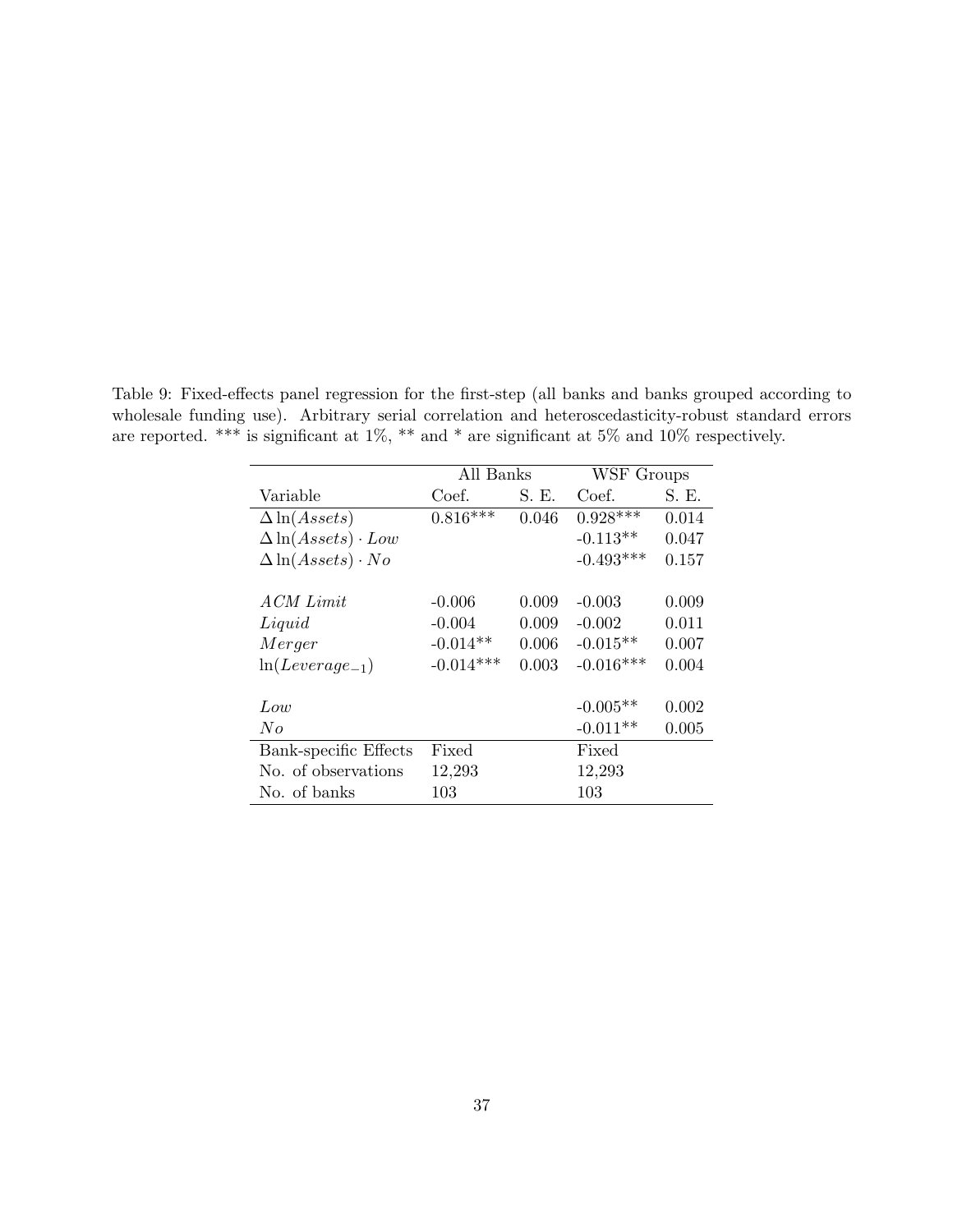Table 10: One-step panel regression results, using the wholesale funding grouping for banks. Arbitrary serial correlation and heteroscedasticity-robust standard errors are reported. Dependent variable for (i) uses means and standard deviations across all banks for each time  $t$ . Dependent variable for (ii) uses means and standard deviations across all time for each bank  $i.$  \*\*\* is significant at 1%, \*\* and \* are significant at 5% and 10% respectively.

|                               | (i) Across Banks  |           | (ii) Across Time           |       |
|-------------------------------|-------------------|-----------|----------------------------|-------|
| Variable                      | Coef              | S. E.     | Coef                       | S. E. |
| $\Delta \ln (Repo)$           | $-0.086$          | 0.101     | $-0.055$                   | 0.093 |
| $\Delta \ln (Repo) \cdot Low$ | $0.230$ $^{\ast}$ | 0.128     | $0.217 *$                  | 0.112 |
| $\Delta \ln(Repo) \cdot No$   | 0.140             | 0.182     | 0.136                      | 0.154 |
|                               |                   |           |                            |       |
| $\Delta \ln(BA)$              | $2.438$ **        | 1.108     | $1.714$ ***                | 0.628 |
| $\Delta \ln(BA) \cdot Low$    | $-3.837$ ***      | 1.148     | $-2.190$ **                | 0.852 |
| $\Delta \ln(BA) \cdot No$     | $-2.645$ **       | 1.247     | $-1.509$                   | 1.000 |
| $\Delta \ln(CP)$              | 0.267             | 2.139     | $-0.417$                   | 1.167 |
| $\Delta \ln(CP) \cdot Low$    | 1.273             | 2.317     | 0.883                      | 1.406 |
| $\Delta \ln(CP) \cdot No$     | 0.747             | 2.245     | $-0.255$                   | 1.380 |
|                               |                   |           |                            |       |
| $\Delta$ Default              | 0.135             | 0.129     | 0.004                      | 0.067 |
| $\Delta Default \cdot Low$    | $-0.137$          | 0.161     | $-0.055$                   | 0.102 |
| $\Delta Default \cdot No$     | $-0.228$          | 0.165     | $-0.235$ **                | 0.105 |
|                               |                   |           |                            |       |
| $\Delta Term$                 | 0.011             | 0.061     | $-0.113$ ***               | 0.039 |
| $\Delta$ ln(TSX Fin)          | 0.151             | 0.300     | $-0.110$                   | 0.245 |
| $\Delta \ln(GDP)$             | $-0.019$          | 0.092     | $-0.035$                   | 0.062 |
| $\Delta \ln(GDP) \cdot Low$   | 0.116             | 0.114     | 0.121                      | 0.090 |
| $\Delta \ln(GDP) \cdot No$    | 0.008             | 0.124     | 0.131                      | 0.092 |
|                               |                   |           |                            |       |
| Year End                      | $-0.069$          | $0.105\,$ | $0.273$ ***                | 0.093 |
| Year End . Low                | 0.014             | $0.125\,$ | 0.039                      | 0.126 |
| Year $End \cdot No$           | $-0.067$          | 0.194     | $-0.152$                   | 0.200 |
|                               |                   |           |                            |       |
| Overnight Rate                | $-0.123$ ***      | 0.033     | $-0.034$ **<br>$0.070$ *** | 0.016 |
| $Overnight$ $Rate \cdot Low$  | $0.185$ ***       | 0.046     |                            | 0.026 |
| Overnight $Rate \cdot No$     | $0.109$ **        | 0.052     | 0.028                      | 0.039 |
| $ln(Leverage_{-1})$           | $0.274$ *         | 0.152     | $\,0.025\,$                | 0.047 |
| Liquid                        | $-0.044$          | 0.278     | 0.003                      | 0.120 |
| $ln(ACM \; Limit)$            | $0.107\,$         | 0.382     | 0.086                      | 0.174 |
| Merger                        | 0.163             | 0.270     | 0.076                      | 0.183 |
|                               |                   |           |                            |       |
| Low                           | $-0.814$ ***      | 0.212     | $-0.355$ ***               | 0.121 |
| No                            | $-0.862$ ***      | 0.320     | $-0.255$                   | 0.176 |
| Bank-specific Effects         | Fixed             |           | Random                     |       |
| No. of observations           | 12,457            |           | 12,457                     |       |
| No. of banks                  | 103               |           | 103                        |       |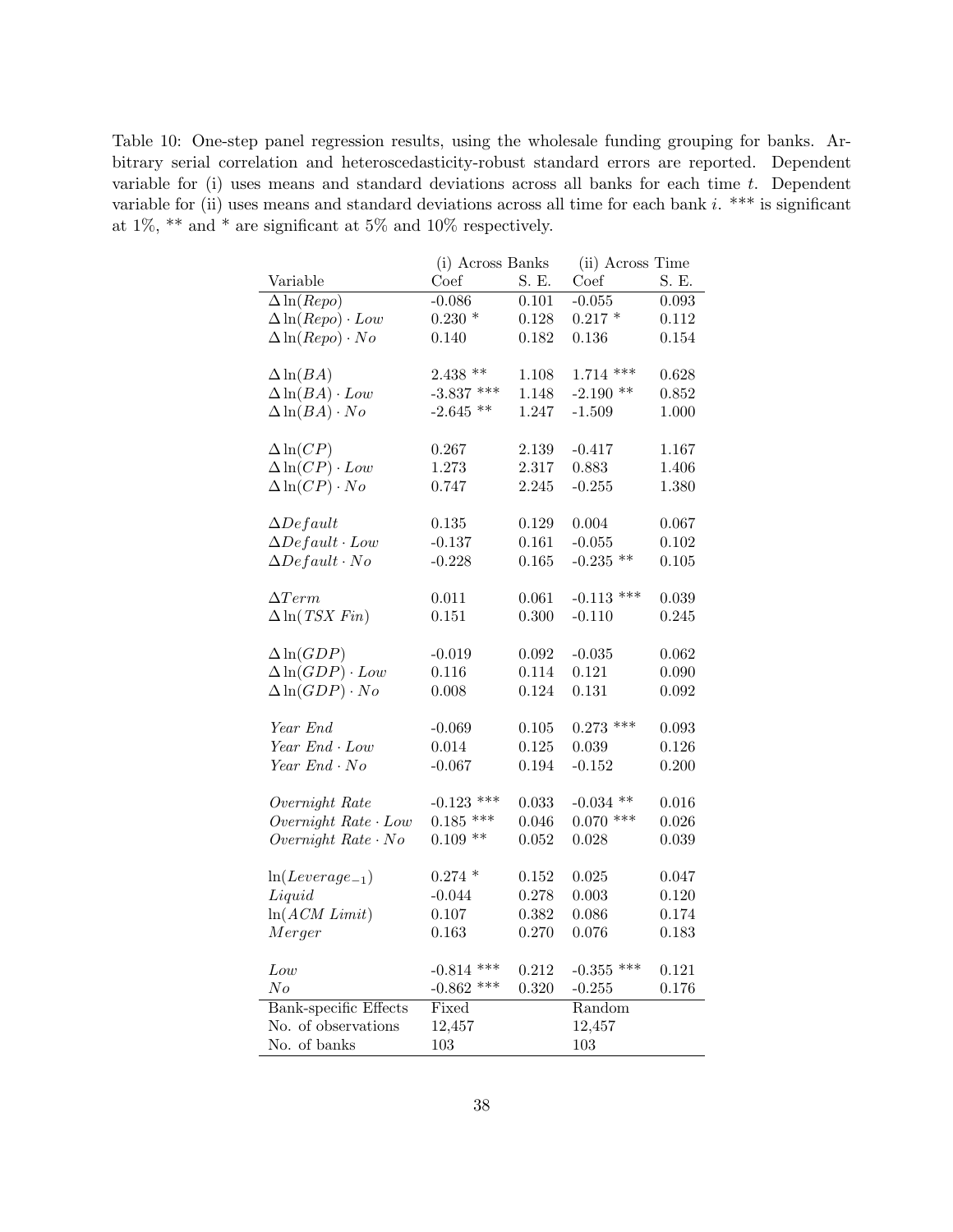### Appendix

#### A Details of the "Peer List" of U.S. Financial Institutions

In order to construct the peer list, the Canadian commercial banks that were active as of 2009 Q2 were divided into separate categories based on (a) ownership criteria (domestic vs. foreign), (b) business lines (retail, wholesale, investment banking, etc.) and (c) geographic scope (nationwide, regional, online only, etc.). It should be stressed here that this peer list should not be considered an exhaustive or comprehensive list of U.S. peers of Canadian banks. The goal of this exercise was to make very basic comparisons of the asset growth-leverage growth relationship in the U.S. vs. Canadian banking sectors.

While constructing these categories, the six major Canadian banks (the "Big Six") were considered to be in a category by themselves. Furthermore, a list of U.S. bank holding companies (BHCs) that are the likeliest U.S. peers for the Big Six has already been constructed by Allen, Engert, and Liu (2006). This list of 11 U.S. BHCs was supplemented by the addition of Citigroup.

The peers of non-U.S. foreign banks subsidiaries operating in Canada are represented by the subsidiaries of the same banks operating in the U.S. The peer for the small, specialized subsidiaries of U.S. banks operating in Canada is the U.S. subsidiary of Caisses Desjardins, which is the largest cooperative credit institution in Canada.<sup>34</sup>

The peers of domestically-owned Canadian regional banks were determined by a criteria of geographical concentration, as opposed to assets or number of branches. Peers of the remaining variety of Canadian banks that operate primarily through online banking and ABM networks, and credit cards-only banks were determined solely according to their specialized lines of business. The complete list of the U.S institutions chosen and the categories they represent are given below. Balance sheet data for these peer institutions were obtained from BankScope and the Financial Institutions Examination Council's (FFIEC) Uniform Bank Performance Reports (UBPR).

<sup>&</sup>lt;sup>34</sup>Although Caisses Desjardins is not included in this study as a Canadian financial institution, its subsidiary in the U.S. is a good example of a small (three branch) foreign bank subsidiary concentrating on a niche business (financial needs of Canadian retirees in the state of Florida). In this sense, it is more representative of the small, niche U.S. bank subsidiaries in Canada than the large Canadian bank subsidiaries in the U.S., such as TD Banknorth or Harris Bank. Of course, since the U.S. subsidiaries in Canada concentrate on investment (and not retail) banking, Desjardins Bank should not be considered as a perfect substitute.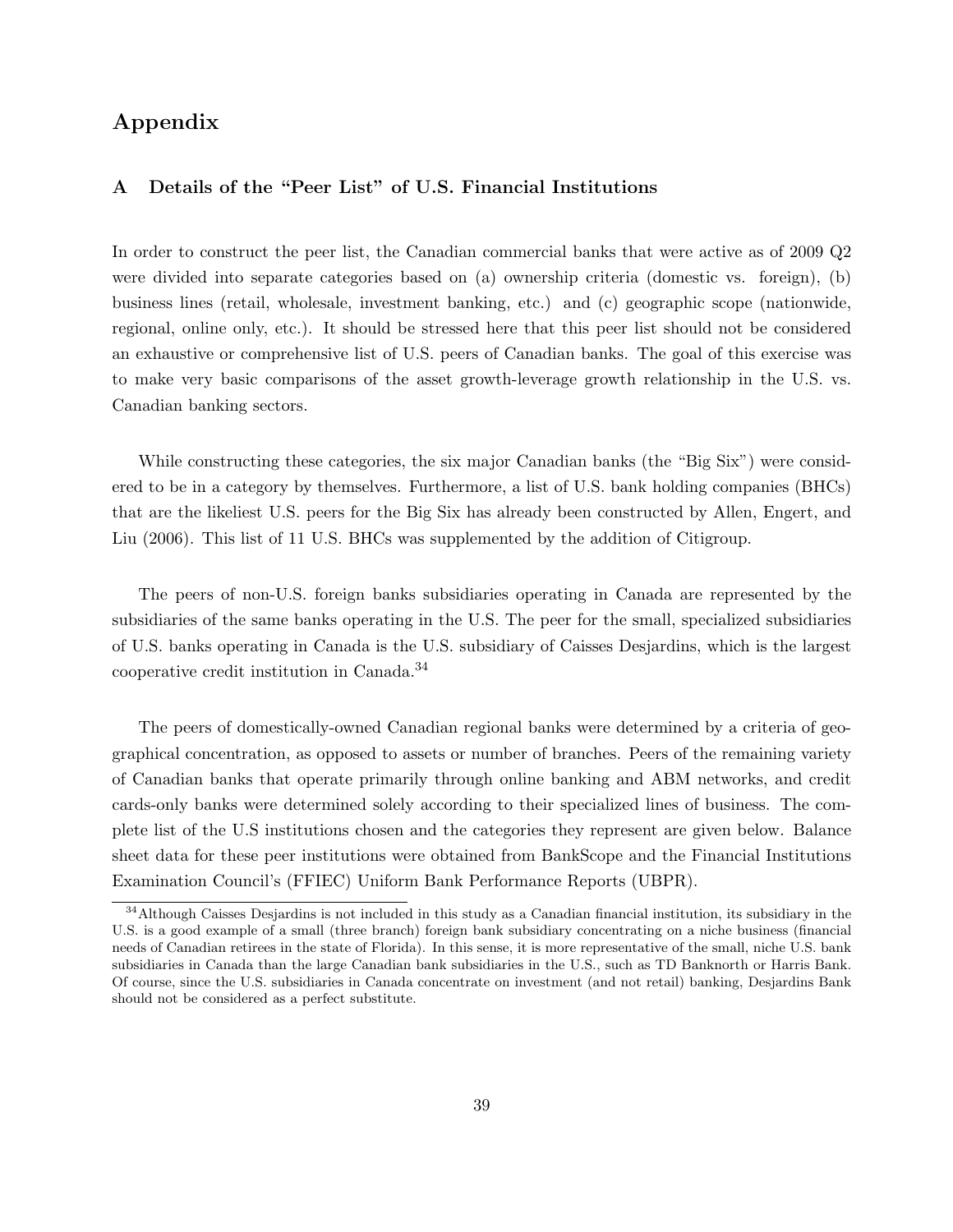| Category         | Canadian Example $(s)$   | $U.S.$ Peer(s)                                     |
|------------------|--------------------------|----------------------------------------------------|
| Big Six          | BMO; CIBC;               | Bank of America; Citigroup; U.S. Bankcorp.;        |
|                  | National Bank;           | FifthThird Bancorp.; JP Morgan Chase;              |
|                  | RBC; ScotiaBank;         | National City Corp.; Wachovia Corp.;               |
|                  | TD-Canada Trust          | Wells Fargo $& Co.; PNC$ Financial Services Group; |
|                  |                          | Keycorp.; SunTrust Banks Inc.; BB&T Corp.          |
|                  |                          |                                                    |
| Domestic-owned   | Canadian Western;        | M&T Bank Corporation;                              |
| Regional Banks   | Laurentian Bank          | Sterling Savings Bank                              |
|                  |                          |                                                    |
| Non-U.S. Foreign | HSBC Canada; ING Direct; | HSBC USA, NA; ING Bank;                            |
| Subsidiaries     | Bank of East Asia;       | Bank of East Asia, USA, NA;                        |
|                  | Bank of Tokyo-Mitsubishi | Bank of Tokyo-Mitsubishi;                          |
|                  | UBS Bank Canada          | UBS Bank (USA)                                     |
|                  |                          |                                                    |
| U.S Foreign      | JP Morgan (Canada);      | Desjardins Bank NA                                 |
| Subsidiaries     | Citibank Canada          |                                                    |
|                  |                          |                                                    |
| Domestic-owned   | Citizens Bank of Canada; | First Internet Bank of Indiana;                    |
| Retail Banks     | President's Choice Bank; | Bank of Internet;                                  |
|                  | Manulife Bank of Canada; | E*TRADE Bank                                       |
|                  |                          |                                                    |
| Credit Card Only | Canadian Tire Bank       | Target National Bank                               |
| <b>Banks</b>     |                          |                                                    |

Table 11: List of U.S. peer institutions and their corresponding categories.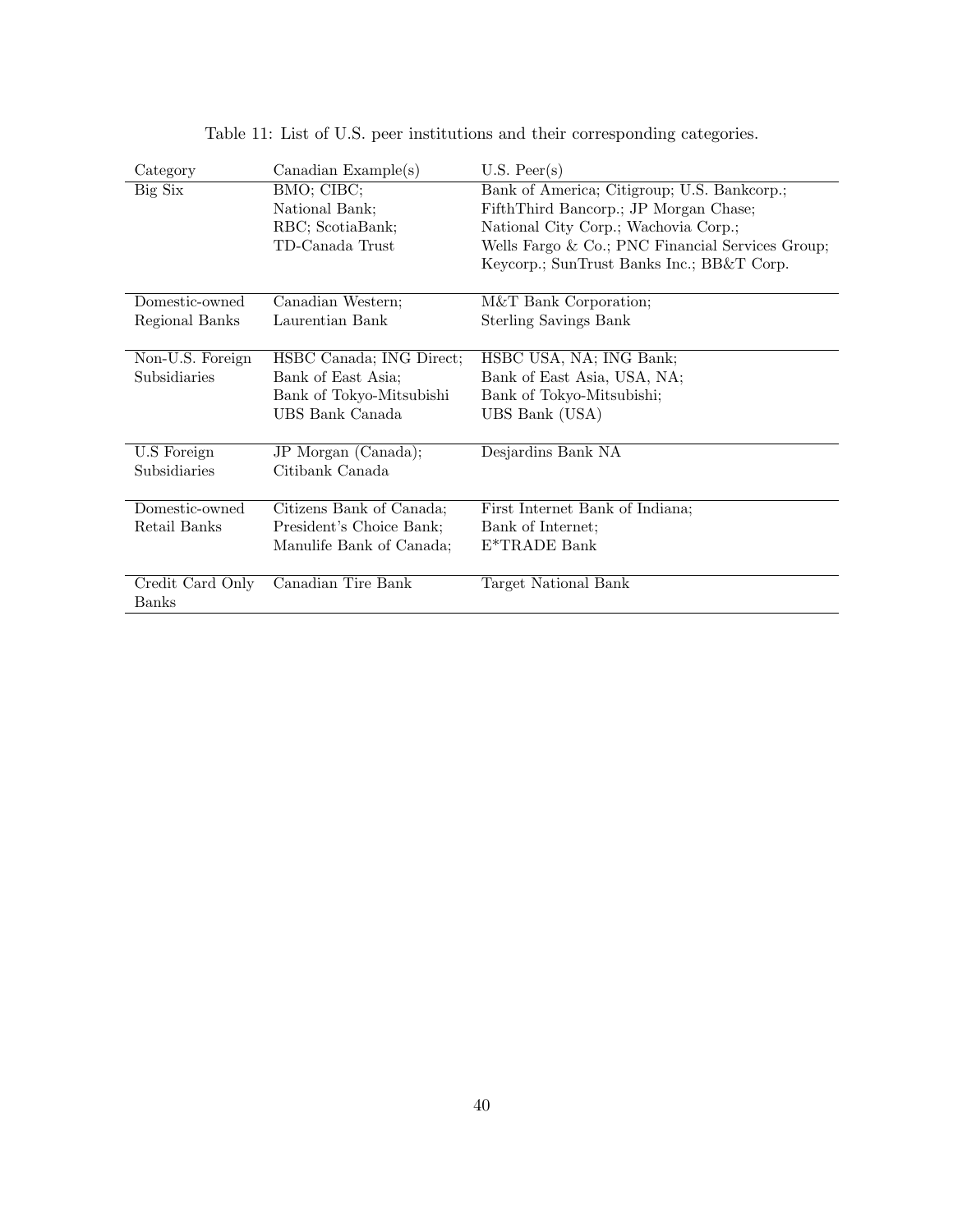#### B Regulatory Environment of Canadian Financial Sector

It can be argued that the Canadian banking sector has always had a relatively stable structure. Historically (prior to 1980), the financial system had five pillars: chartered banks, trust and loan companies, securities dealers, co-operative credit institutions, and life insurance companies. Of these, federally chartered banks were historically involved in commercial lending, whereas trust and loan companies specialized in collecting term deposits and making residential mortgage loans. Cooperative credit institutions, which are chartered and regulated by the provinces, have traditionally concentrated on retail deposits, residential mortgages and personal loans (Freedman, 1998).

Due to nationwide branch banking arrangements, the sector has always been dominated by a few very large banks. Currently, around 88.5% of all banking sector assets are held by six large banks, known as the "Big Six."<sup>35</sup> A number of smaller foreign or domestically-owned banks provide competition to these six very large banks in certain geographic areas or lines of business. For example, a few smaller regional banks are very active in Western Canada and Quebec, while a few internetonly banks provide competition for small retail deposits. Finally, according to Hardy (2009), foreign owned banks compete with the Big Six in investment banking. Therefore, the Canadian banking sector can be characterized as having a dominant core and a competitive fringe.

Another important feature of the Canadian banking sector is that the "Bank Act", which is the legislation that governs banks, includes a requirement for a periodic and formal review process of the rules and regulations regarding financial institutions. This "sunset provision" has led to a number of important legislative amendments since 1980 (Allen and Engert, 2007). The regulatory changes that are of particular interest to this study, are briefly highlighted below.<sup>36</sup>

- 1987 Amendments: These amendments allowed banks, which already could have subsidiaries in the areas of venture capital and mortgage lending, to invest in (or own) securities dealers and to invest in corporate securities. All of the very large and some of the smaller chartered banks eventually either acquired or founded a securities dealer. As a consequence, no large, independent Canadian securities dealers remained by the mid-1990s.
- 1992 Amendments: Chartered banks were allowed to own trust companies and enter the insurance business. These amendments and the weak financial condition of the trust industry,

<sup>35</sup>They are: Bank of Montreal (BMO), Canadian Imperial Bank of Commerce (CIBC), National Bank, Royal Bank of Canada (RBC), ScotiaBank, TD-Canada Trust.

 $36$ It should be stressed here that the following is not an exhaustive list of bank regulation changes, but only those that are relevant to this study. This discussion draws heavily from Freedman (1998) and Allen and Engert (2007).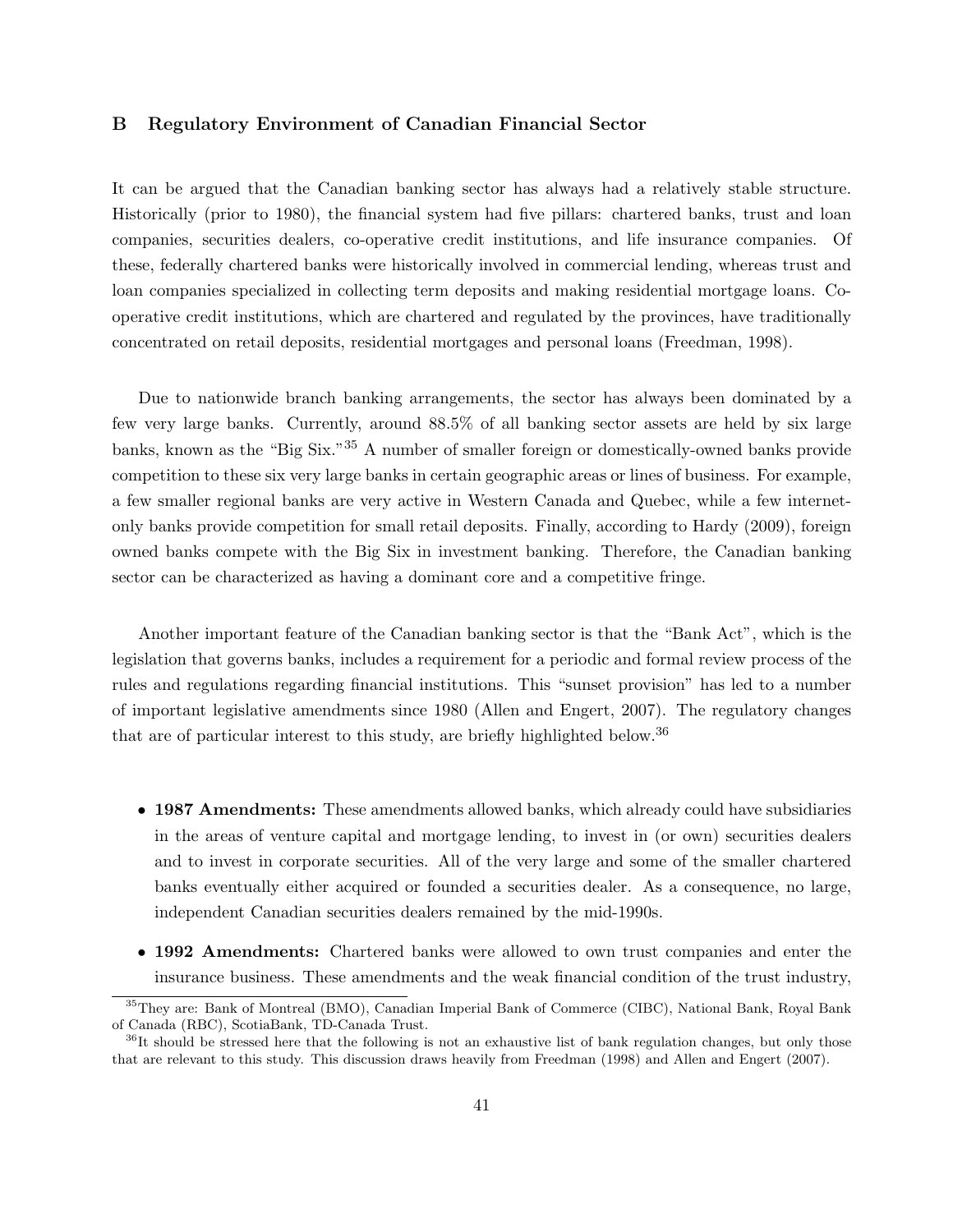caused an wave of acquisitions, where most trust companies were purchased by chartered banks. Despite the 1987 and 1992 amendments, Canadian banks did not become fully universal banks, since investments in non-financial businesses continued to be restricted.

- 1999: Although not mandated by the "sunset clause", these regulatory changes allowed foreign banks to open branches in Canada without having to establish a subsidiary. Foreign branches, however, were strictly limited in raising retail deposits.
- 2002 Amendments: Chartered banks were allowed to own finance companies.
- 2005: New accounting rules concerning marked-to-market accounting were introduced. Banks were required to recognize securities held for trading or available for sale at fair value. Securities being held to maturity were required to be valued at cost.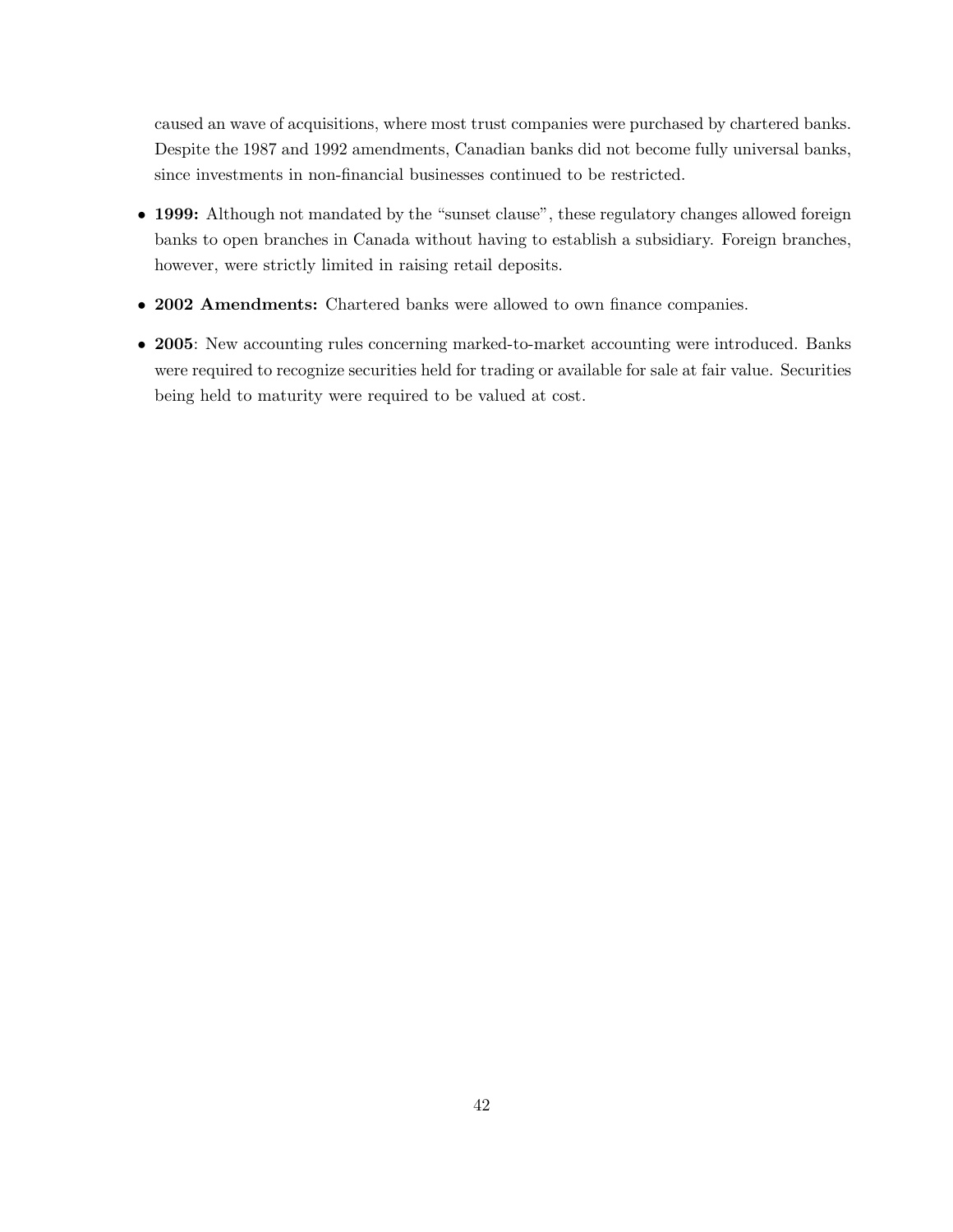#### C Estimation of the "Missing" ACM Limit Data

As discussed above, the supervisory data used in this study only contains partial information on the official leverage ratio requirements (the Asset-Capital Multiple, or ACM, limit). There is no ACM limit information available for any bank for the period January 1994 - September 1997, while ACM limit data exists for only some banks for the period October 1997 - December 2009. Overall, ACM limit data is available for 2,903 out of the total 12,984 bank-month observations used in the study. In order to generate the "missing" ACM limit data, a simple regression-based procedure was used. First, the existing ACM limits (for the period Oct. 1997 - Dec. 2009) were regressed on a number of bank-specific factors, which are likely to influence the regulators' decisions:

ACM Limit<sub>i</sub> =  $\psi + \beta_1 A$ ssets<sub>i</sub> +  $\beta_2$ Liquid<sub>i</sub> +  $\beta_3 B$ ig Six<sub>i</sub> +  $\beta_4$ Foreign<sub>i</sub> +  $\beta_5 T \& L_i + \beta_6 S u b_i + \epsilon_i$  (5)

The size of the bank  $(Assets_i)$  has been identified in Bordeleau, Crawford, and Graham (2009) as one of the factors that determine whether the regulators set an ACM limit below the "standard" limit of 20. In addition, the level of liquid assets  $(Liquid<sub>i</sub>)$  that are held by the bank can influence its ACM limit, since a more liquid portfolio can allow a bank to have a higher level of leverage without being exposed to excessive liquidity risk. Dummy variables that capture whether the bank is one of the dominant six banks (*Big Six<sub>i</sub>*), a foreign bank (*Foreign<sub>i</sub>*) or a trust and loan company ( $T\&L_i$ ) are also included, since they can explain the age, reputation and the business model of different types of banks that contribute to the regulators' decision on the appropriate ACM limit. Finally,  $Sub_i$  is a dummy variable that captures whether bank  $i$  is a fully-owned subsidiary of another bank or not.<sup>37</sup>

The estimation of (5) involves running two cross-sectional regressions: one for the period January 1994 - December 1999 (when a relatively strict ACM limit of 20 was imposed on almost all banks) and another for January 2000 - December 2009 (when ACM limits could go as high as 23). As such, all of the variables in  $(5)$  are period averages.<sup>38</sup> Since the ACM limit has both a (theoretical) lower bound of one and an (actual) upper bound of 20 or 23, depending on the period, a Tobit approach is more appropriate. The results of these two Tobit regressions are given in Table 12 below.

<sup>&</sup>lt;sup>37</sup>In Canada, it is common for fully-owned subsidiaries to have a different ACM limit than their parents. Although these subsidiaries are left out of the main empirical analysis discussed above, we opted to include them in the estimation of ACM limit data, in an attempt to increase the number of available ACM limit observations.

<sup>38</sup>A panel data specification with bank-specific fixed effects and period dummies yield similar results).